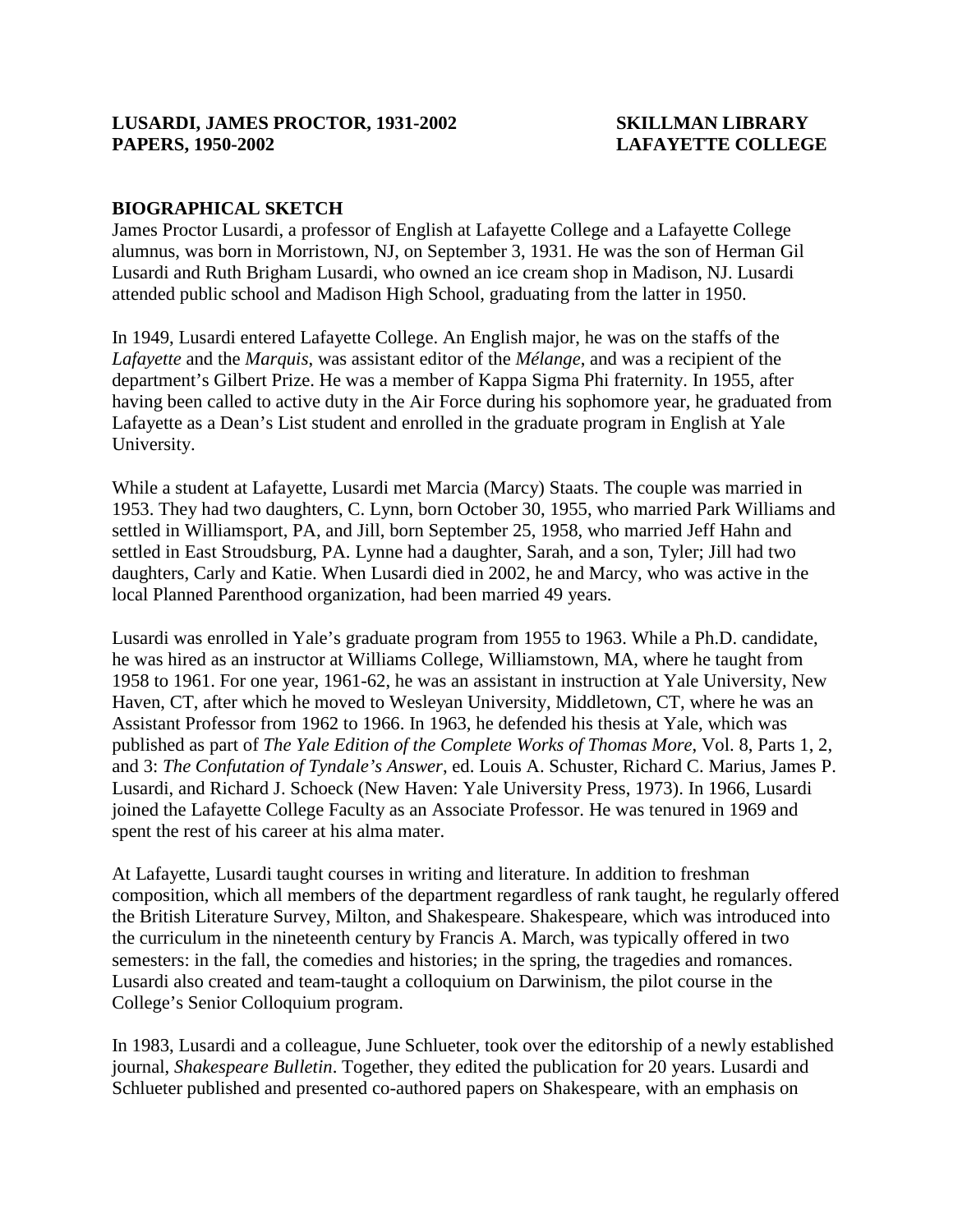performance. In 1991, they co-authored *Reading Shakespeare in Performance: King Lear*. Their work, particularly on the journal, helped further an interest in Shakespeare's plays not only as literature but also as theater. For many years, Lusardi and Schlueter co-taught the London Theatre course, taking groups of students to London in the January interim.

Lusardi was a member of Phi Beta Kappa and was especially proud of having been elected a national senator; active in the organization locally and nationally, he served two terms as president of the Middle Atlantic District (1982-88). Lusardi was a founding member of the Columbia University Shakespeare Seminar, which began monthly meetings in New York in 1982. He also participated in the Shakespeare Association of America conferences each year and the International Shakespeare Association conference every five years, which took him not only to Stratford, U.K., but also to Berlin (1986), Tokyo (1991), Los Angeles (1996), and Valencia (2001). Prior to its opening in 1997, Lusardi, along with a former student, now academic, Paul Nelsen '69, served on the advisory committee for the reconstruction of Shakespeare's Globe in London, a project spearheaded by Sam Wanamaker. In 1991, Lafayette College awarded Lusardi the Francis A. March Chair in English, which had previously been held by his colleague, friend, and mentor, William W. Watt.

The first to ask a question following a lecture, Lusardi took notes on every presentation he attended. In the classroom, he was an animated lecturer with a booming voice. Perhaps because his father was deaf and read lips, JPL pronounced his words with precision. He had a near photographic memory and could quote long passages from literature, especially Shakespeare. Founder of the College's Stephen Crane Society, he took special pleasure in mentoring students who enjoyed writing: several went on to become academics and writers themselves, including Jay Parini, with whom he had a lifelong friendship. (Correspondence between the two may be found in Parini's papers, also held by Lafayette.) Lusardi was active in curricular reform; he was the principal architect of the College's 1980s goals-oriented curriculum.

During the January 2001 interim course in London, Lusardi contracted pneumonia. A long-time smoker, he had recently given up cigarettes; but, in February 2002, he was diagnosed with lung cancer. Although he had retired from Lafayette College in 1998, JPL was in his office in Pardee Hall every day, working on his scholarship, conversing with colleagues and students, and attending lunchtime and 4 o'clock events. The disease became insistent in late October 2002; on November 10, 2002, Lusardi, age 71, died at Easton Hospital, his family at his bedside. Services were at Colton Chapel, Lafayette College.

## **SCOPE AND CONTENT NOTE**

The Lusardi papers (1950-2002), in 15 boxes, document his life and career. These materials range from Lusardi's student papers at Lafayette College, his years in the graduate program at Yale, his first two teaching positions (at Williams and Wesleyan), and, primarily, his career in teaching, scholarship, and service at Lafayette College. An avid theatergoer, Lusardi took notes on every production he saw: many of these playnotes are preserved in steno pads (1983-2002). Lafayette College also maintains the *Shakespeare Bulletin* archive for the 20 years of Lusardi's co-editorship of that journal (1983-2002).

The Lusardi Papers were transferred from the English Dept. to Special Collections ca. 2005.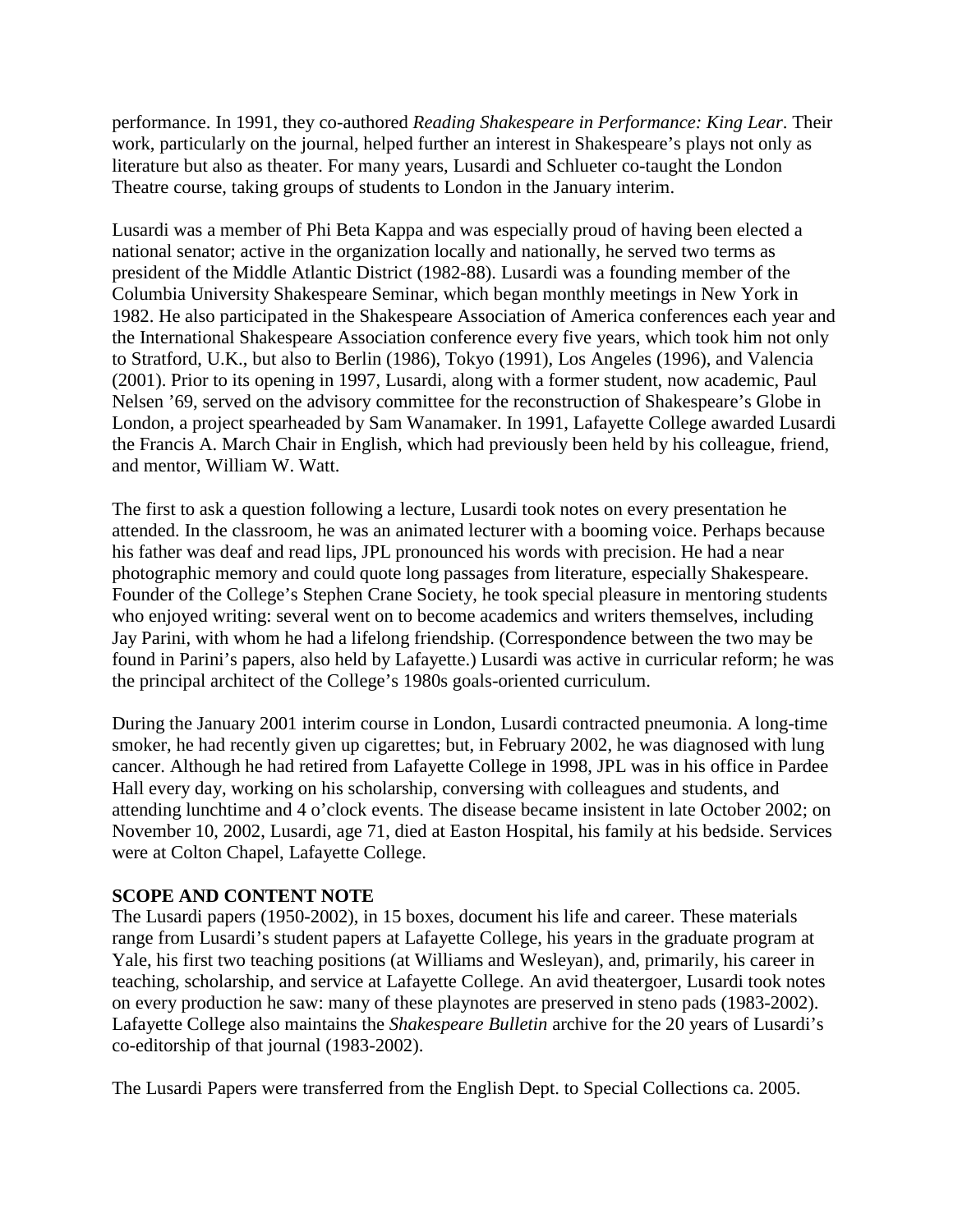- Box 1 contains Lusardi's undergraduate (Lafayette, 1949-55) and graduate school (Yale, 1955- 63) papers.
- Box 2 covers his years on the Faculty at Williams College (1958-61), Wesleyan (1962-66), and Lafayette College (1966-98).
- Box 3 continues papers from his years on the Faculty at Lafayette College.
- Boxes 4-7 cover English Department courses taught at Lafayette.
- Boxes 8-9 cover the interdisciplinary Darwinism course, with Box 9 beginning playnotes in steno pads (1983-2002) (see Appendix for complete listing).
- Box 10 continues playnotes in steno pads and covers scholarship (1961-2002).
- Box 11 continues scholarship, including files on the reconstruction of Shakespeare's Globe.
- Box 12 documents conferences attended (1981-2002).
- Box 13 continues conferences attended and also includes London trips, academic presentations, interviews with directors, evaluations of manuscripts, and Lafayette committee files.
- Box 14 continues committee files and includes college/high school partnership programs.
- Box 15 consists of personnel files, miscellaneous college files, and JPL's annotated copy of *John Milton: Complete Poems and Major Prose*.

## **INVENTORY**

#### **Box 1**

*JPL as Undergraduate Student at Lafayette (1949-55) / as Graduate Student at Yale (1955-63)*

As Undergraduate Student at Lafayette (1949-55)

- 1:1 Notes
- 1:2 Essays
- 1:3 Exams
- 1:4 Honors Thesis (1955)
- 1:5 Grade Reports, Leadership Award, Misc.

As Graduate Student at Yale (1955-63)

1:6 Notes and Essays

1:7 Exams

1:8 Freshman English Course

- 1:9 Correspondence re Dissertation on Thomas More (1961)
- 1:10 Yale Placement file

## **Box 2**

*JPL on Faculty at Williams (1958-61) / on Faculty at Wesleyan (1962-66) / on Faculty at Lafayette (1966-98)* 

On Faculty at Williams (1958-61)

2:1 Syllabi, Assignments, Exams (Part 1)

- 2:2 Syllabi, Assignments, Exams (Part 2)
- 2:3 Correspondence, Misc.

Course Notes [Note: JPL incorporated some course materials from Williams and Wesleyan into his Lafayette course files.]

2:4 Brontë

2:5 Bunyan

2:6 Chaucer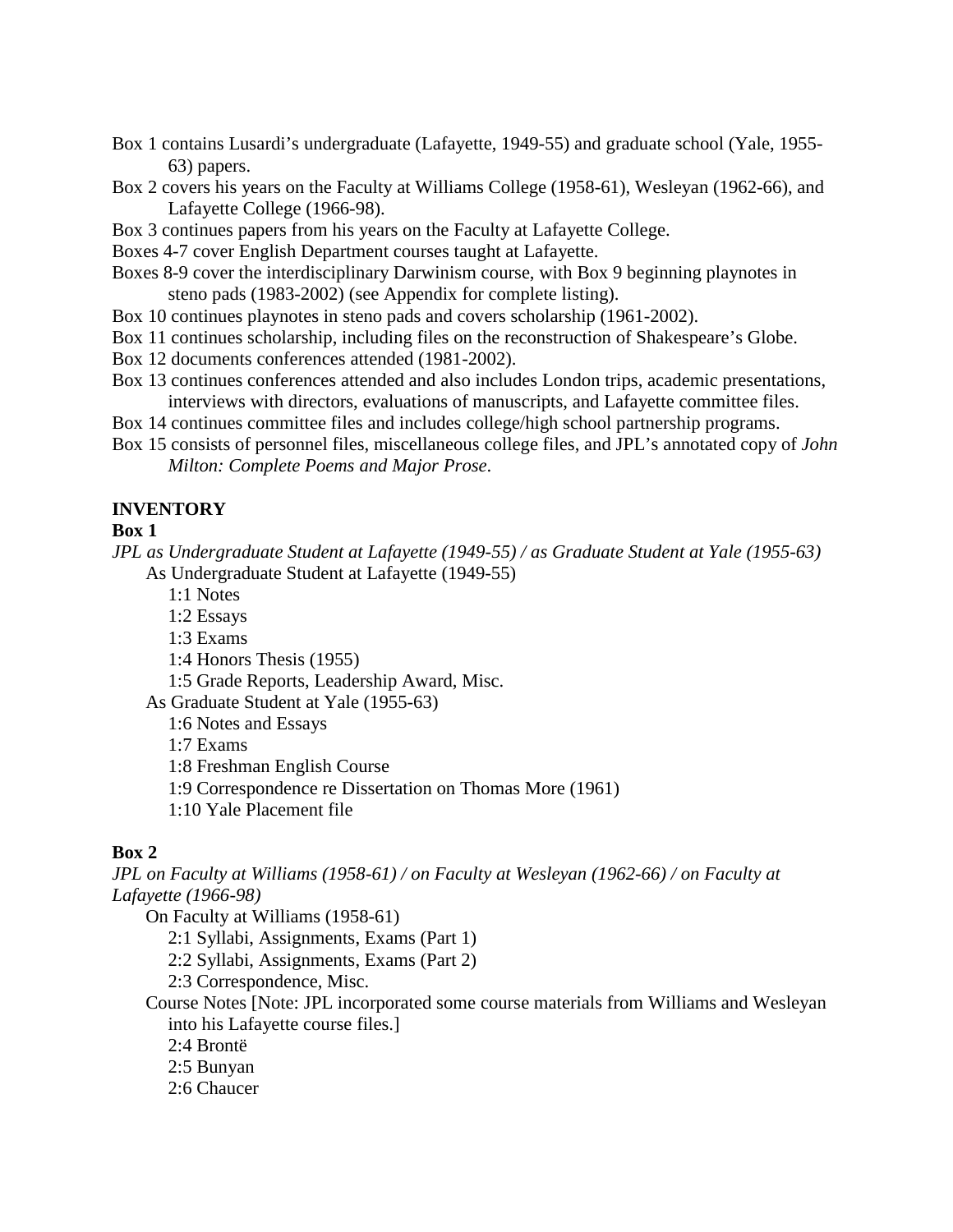2:7 Conrad 2:8 Deloney 2:9 Dickens 2:10 Golding 2:11 Hawthorne 2:12 Hemingway 2:13 James 2:14 Joyce 2:15 Lovelace 2:16 Lawrence 2:17 Lyly 2:18 Melville 2:19 Meredith 2:20 Milton [see 15.43 for annotated copy of *John Milton: Complete Poems and Major Prose*] 2:21 Smollett 2:22 Spenser 2:23 Sterne 2:24 Twain 2:25 Walpole 2:26 Woolf 2:27 Misc. Course Notes 2:28 Poems, 1959, 1960 On Faculty at Wesleyan (1962-66) 2:27 Syllabi, Assignments, Exams (Part 1) 2:28 Syllabi, Assignments, Exams (Part 2) 2:29 English 11, Reading and Writing 2:30 Misc. Course Notes 2:31 Correspondence and Memorabilia 2:32 Letters of Recommendation 2:33 Richard Ohmann's Articles On Faculty at Lafayette (1966-98) 2:34 Promotion to Full Professor, 1986 2:35 Francis A. March Chair, 1991-98 2:36 Resumé 2:37 Professional Activities Reports 2:38 Sabbaticals 2:39 College Grants 2:40 Outside Grants 2:41 Retirement, 1998 2:42 Articles about JPL 2:43 Phi Beta Kappa, including American Scholar correspondence 2:44 Death, 2002 2:45 Correspondence re Death 2:46 Letters of Condolence 2:47 Misc. Personal, including AA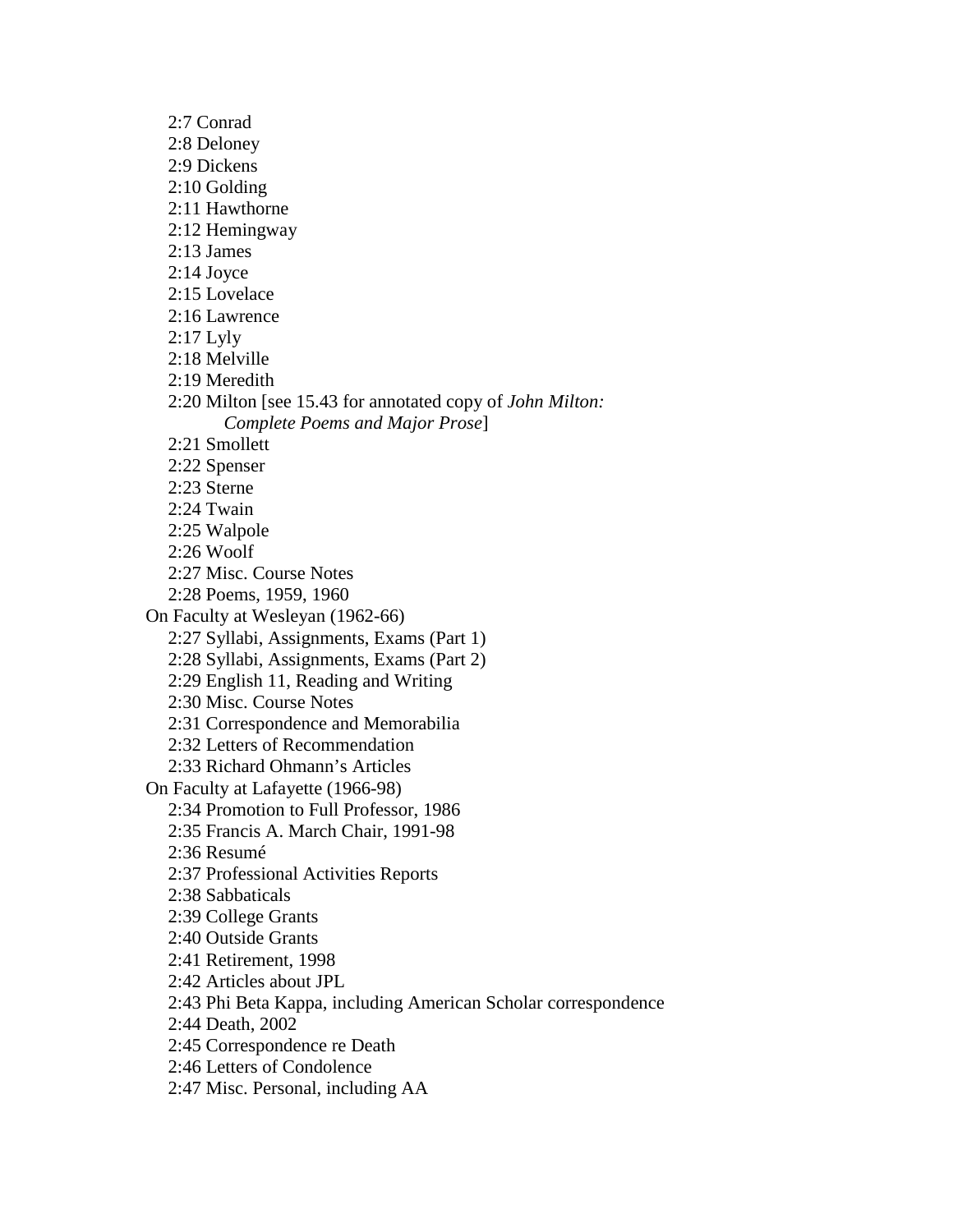## **Box 3**

*JPL on Faculty at Lafayette (1966-98)* 3:1 Correspondence, 1966-80 3:2 Correspondence, 1981-98 3:3 File on Johannes Gaertner 3:4 File on Eli Messinger 3:5 File on Jay Parini (for letters of recommendation, see 3:21) 3:6 Jay Parini Correspondence 3:7 File on James Vitelli 3:8 File on William Watt 3:9 Library Disbursal after Death, Part 1 3:10 Library Disbursal after Death, Part 2 3:11 Library Disbursal after Death, Part 3 3:12 Library Disbursal after Death, Part 4 3:13-3:27 Letters of Recommendation for Students (alphabetical)

# **Box 4**

*JPL Courses at Lafayette: Freshman/Sophomore Writing* Eng. 101 (formerly Eng. 1)—Ideas and Expression 4:1 General Information 4:2 Syllabi 4:3 Assignments 4:4 Exams 4:5 Misc. Course Notes Eng. 102 (formerly Eng. 2)—Ideas and Expression 4:6 General Information 4:7 Syllabi 4:8 Assignments 4:9 Exams 4:10 Opening Course Notes 4:11 Fairy Tales Eng. 103 (formerly Eng. 5)—Literary Form and Meaning 4:12 Syllabi, Assignments, Exams Eng. 104 (formerly Eng. 6)—Literary Form and Meaning 4:13 Syllabi, Assignments, and Exams; Institute in Literature at Lafayette Eng. 110 (formerly English 101, 102)—First-Year Writing 4:14 General Information 4:15 Syllabi 4:16 Assignments 4:17 Peer Criticism 4:18 Paramedic Method 4:19 Common Errors Course Materials—Freshman/Sophomore Courses, by Genre 4:20 Poetry (Part 1) 4:21 Poetry (Part 2)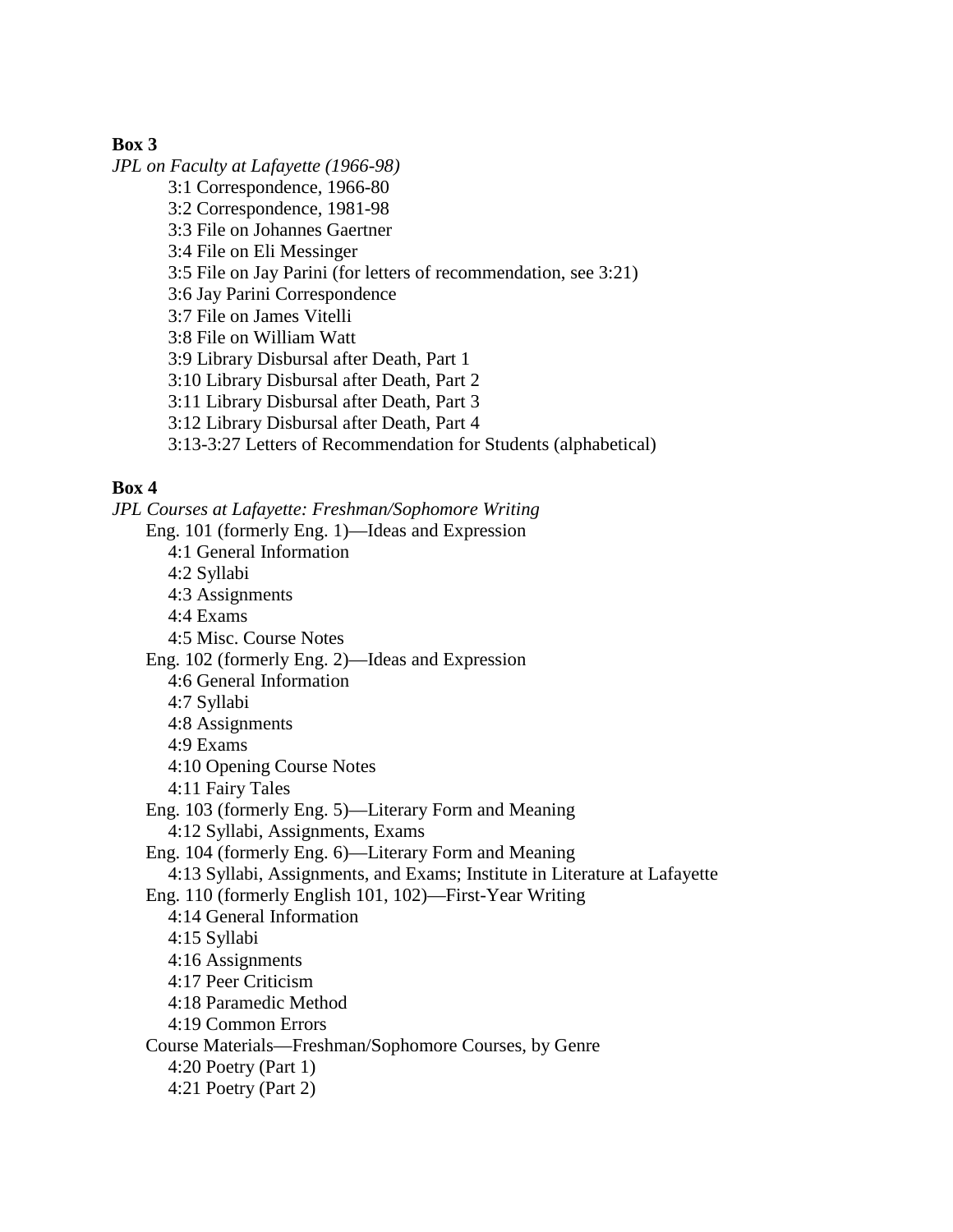4:22 Ballads

4:23 Pastoral/Satire

4:24 Quest Motif/Holy Grail

4:25 American Short Story

4:26 English/Continental Short Story

Course Materials—Freshman/Sophomore Courses, by Author

4:27 Auden

4:28 Baldwin

4:29 Blake

4:30 Browning

4:31 Burns

4:32 Chopin

4:33 Conrad

4:34 Cummings

4:35 Dickinson

4:36 Dostoevsky

4:37 Eliot

4:38 Faulkner

4:39 Forster

4:40 Goethe

4:41 Golding

4:42 Genesis

4:43 Hardy

4:44 Hemingway

4:45 Houseman

4:46 Ingalls

4:47 James

4:48 Mason

4:49 More

4:50 Morrison

4:51 Orwell

4:52 Ovid/Williams/Breughel/Auden (Icarus)

4:53 Ping Chong

4:54 Pound

4:55 Robinson

4:56 Roethke

4:57 Shacochis

4:58 Spiegelman

4:59 Thomas

4:60 Twain

4:61 White

4:62 Whitman

4:63 Williams

4:64 Woolf

4:65 Yeats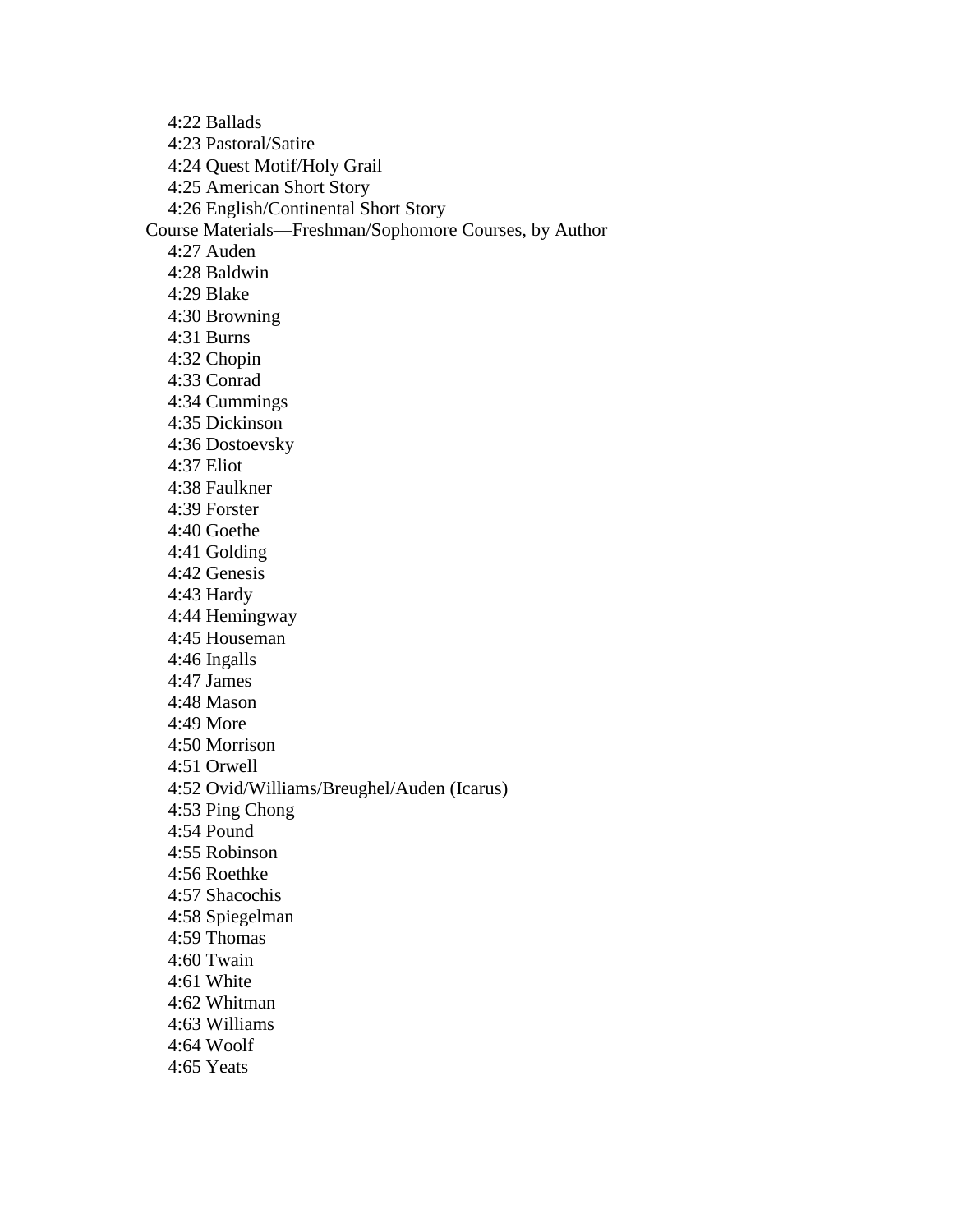**Box 5**

*JPL Courses at Lafayette: Surveys of British Literature* Eng. 210 (formerly Eng. 3)—Survey of British Literature 5:1 General Information 5:2 Syllabi 5:3 Assignments 5:4 Exams Course Materials: 5:5 Opening Course Notes 5:6 Homer and Epic Tradition 5:7 Introduction to Epic and *Paradise Lost* 5:8 *Beowulf* 5:9 Chaucer, Introduction and General Prologue 5:10 Chaucer, Various *Canterbury Tales* 5:11 Chaucer, Short Poems 5:12 *Sir Gawain and the Green Knight* 5:13 Ballads 5:14 Medieval Lyric 5:15 Marvell 5:16 Wyatt 5:17 Spencer, *Fairie Queene* 5:18 Sonnet Tradition, Wyatt-5:19 Shakespeare, Sonnets 5:20 Pastoral and Other Lyrics 5:21 Elizabethan Lyric 5:22 Ovidian Poems 5:23 Gentillet, *Contra-Machiavel* 5:24 Renaissance Women Writers 5:25 Renaissance Critical Prose 5:26 Secular Lyric 5:27 Donne 5:28 Hebert, Vaughan 5:29 Milton Eng. 211 (formerly Eng. 4)—Survey of British Literature 5:30 General Information 5:31 Syllabi 5:32 Assignments 5:33 Exams Course Materials on: 5:34 Pepys 5:35 Dryden 5:36  $17^{\text{th}}$  and  $18^{\text{th}}$  Century Women Writers 5:37 Swift 5:38 Pope 5:39 Johnson, Boswell 5:40 Poets of Sensibility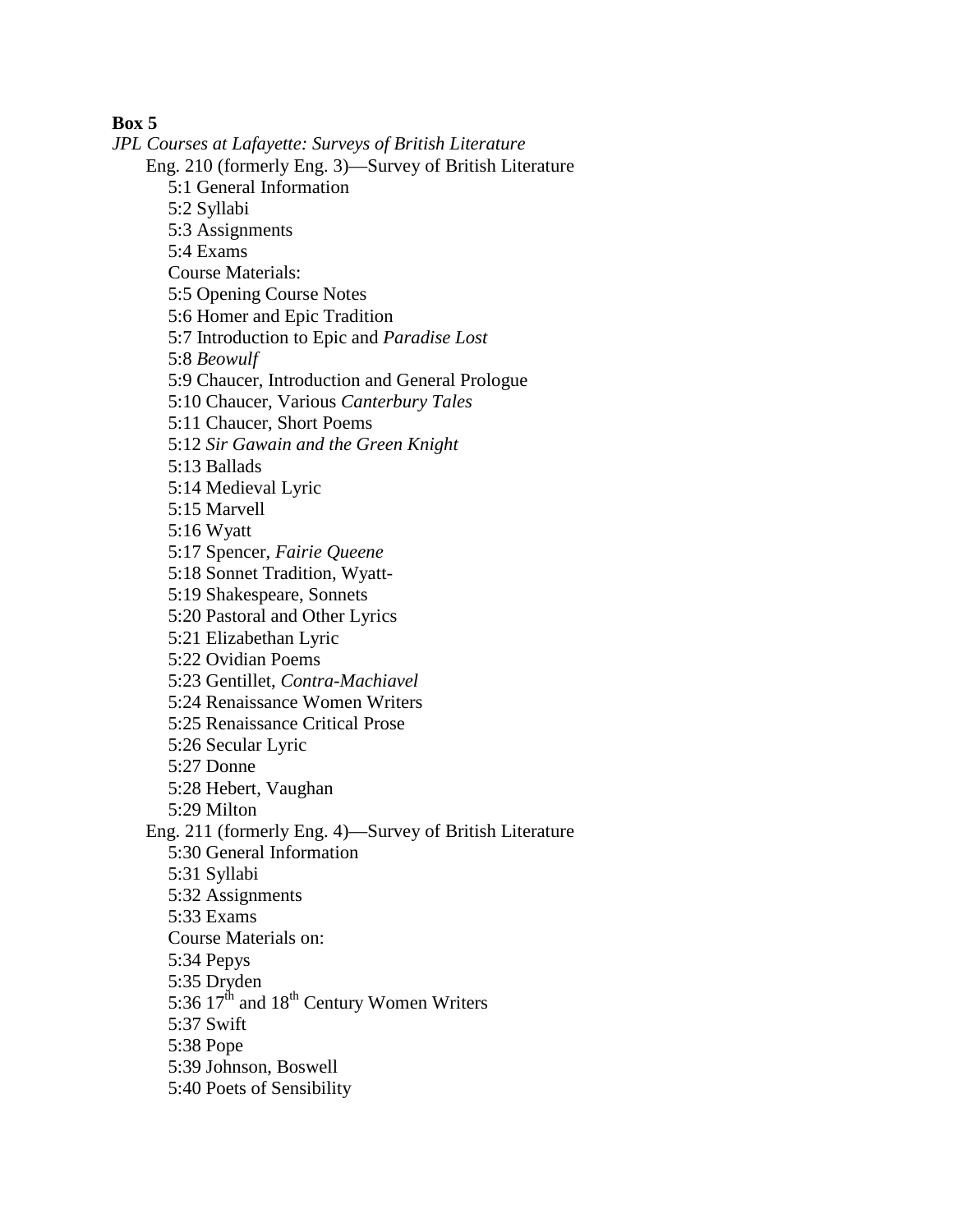5:41 Blake 5:42 Coleridge 5:43 Wordsworth 5:44 Shelley 5:45 Byron 5:46 Keats 5:47 Huxley 5:48 Browning 5:49 Tennyson 5:50 Arnold 5:51 Hopkins 5:52 Student Papers Restricted , including George Butler's Thesis on Milton, 1984

#### **Box 6**

*JPL Courses at Lafayette: Milton, Shakespeare in Performance, Shakespeare Seminar, Shakespeare, Age of Shakespeare, Junior Seminar in Literary Criticism* Eng. 25—Milton 6:1 Syllabi, Exams 6:2 Opening Course Notes 6:3 Early Poems 6:4 Sonnets 6:5 Prose 6:6 *Lycidas* 6:7 *Comus* 6:8 *Paradise Lost* 6:9 *Paradise Regained* Eng. 223—Shakespeare in Performance 6:10 Syllabi and Exams 6:11 Opening Course Notes 6:12 Cartoons and Comic Strips Eng. 66—Shakespeare Seminar 6:13 Syllabi, Assignments, Exams Eng. 301 (formerly Eng. 13)—Shakespeare 6:14 Syllabi and Assignments 6:15 Exams 6:16 Reserve Books (Eng. 301 and 302) Eng. 302 (formerly Eng. 14)—Shakespeare 6:17 Syllabi and Assignments 6:18 Exams Course Materials (Eng. 301 and 302): 6:20 Comedies 6:21 *As You Like It* 6:22 *Comedy of Errors* 6:23 *Love's Labor's Lost* 6:24 *Measure for Measure* 6:25 *Merchant of Venice*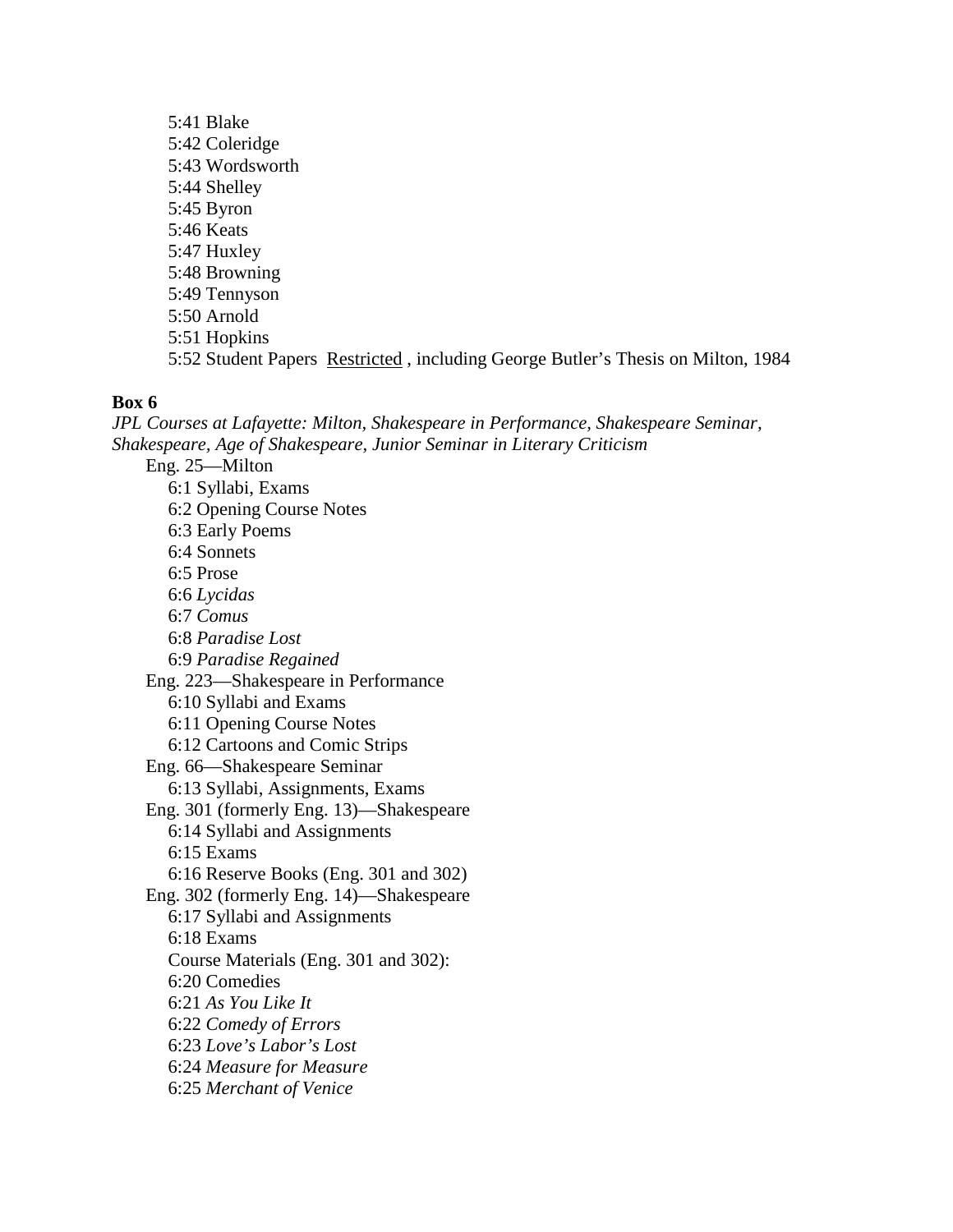6:26 *Midsummer Night's Dream* 6:27 *Much Ado About Nothing* 6:28 *Taming of the Shrew* 6:29 *Twelfth Night* 6:30 *Two Gentlemen of Verona* 6:31 Histories 6:32 *1 Henry IV* 6:33 *2 Henry IV* 6:34 *Henry V* 6:35 *King John* 6:36 *Richard II* 6:37 *Richard III* 6:38 Tragedies 6:39 *Antony and Cleopatra* 6:40 *Hamlet* 6:41 *Julius Caesar* 6:42 *King Lear* 6:43 *Macbeth* 6:44 *Othello* 6:45 *Romeo and Juliet* 6:46 *Titus Andronicus* 6:47 Romances 6:48 *The Tempest* 6:49 *Troilus and Cressida* 6:50 *The Winter's Tale* 6:51 Poetry Eng. 24—Age of Shakespeare (formerly The Renaissance) 6:52 Syllabi, Assignments, Exams 6:53 Reserve Books 6:54 Course Materials Eng. 365 (formerly Eng. 65)—Junior Seminar in Literary Criticism 6:55 Syllabi and Assignments 6:56 Course Materials

## **Box 7**

*JPL Courses: Junior Seminar in Literature Criticism, Plays in Performance, The London Theater / Drama Files by Playwright*

Eng. 365 (formerly Eng. 65)—Junior Seminar in Literature Criticism

- 7:1 Opening Course Notes
- 7:3 Traditional Approaches
- 7:4 Additional Approaches
- 7:5 Structuralism and Reader Response
- 7:6 Articles
- 7:7 Misc. Course Notes
- 7:8 Poetry
- 7:9 Literary Theory Reading Group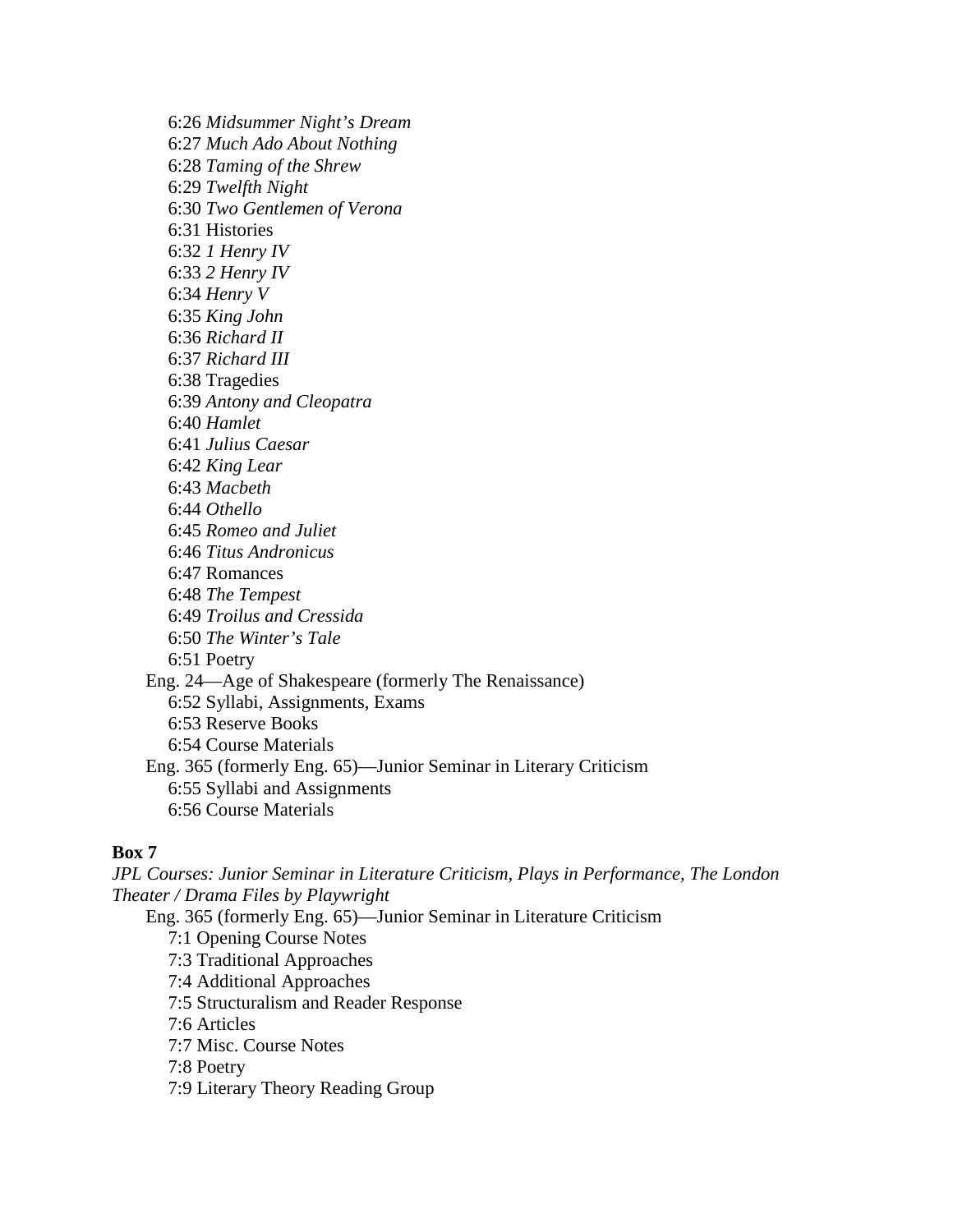Eng. 223—Plays in Performance (formerly Shakespeare in Performance)

7:10 Syllabi and Assignments

7:11 Opening Course Notes

7:12 Student Papers Restricted

Eng. 90S—The London Theatre [first offered 1981; JPL joined course in 1984; see also Boxes 9 and 10 for JPL's playnotes (steno pads), many from this course. Also see individual play files in *Shakespeare Bulletin* archives.]

7:13 Opening Course Notes

7:14 1984 (and earlier)

7:15 1985

7:16 1986

7:17 1988

7:18 1990

- 7:19 1992
- 7:20 1994

7:21 1997

7:22 1999

7:23 2001

7:24 Misc. Interim Session Materials

Drama Files by Playwright

[Programs from productions of Shakespeare and his contemporaries are in the *Shakespeare Bulletin* files. Programs from several hundred other productions were given to the DeSales University Library in Center Valley, PA, which has substantial holdings in theater. The files below are teaching files; occasionally they include JPL's lose notes on productions he attended.]

Earlier Playwrights

7:25 Greek Drama

7:26 Everyman

7:27 Chapman

7:28 Jonson

7:29 Kyd

7:30 Lily

7:31 Marlowe

7:32 Marston

7:33 Middleton and Rowley

7:34 Nashe

7:35 Webster

7:36 Molière

7:37 Restoration Playwrights

7:38 Farquar

7:39 Sheridan

7:40 Wycherly

Modern Playwrights

7:41 Albee

7:42 Beckett

7:43 Chekhov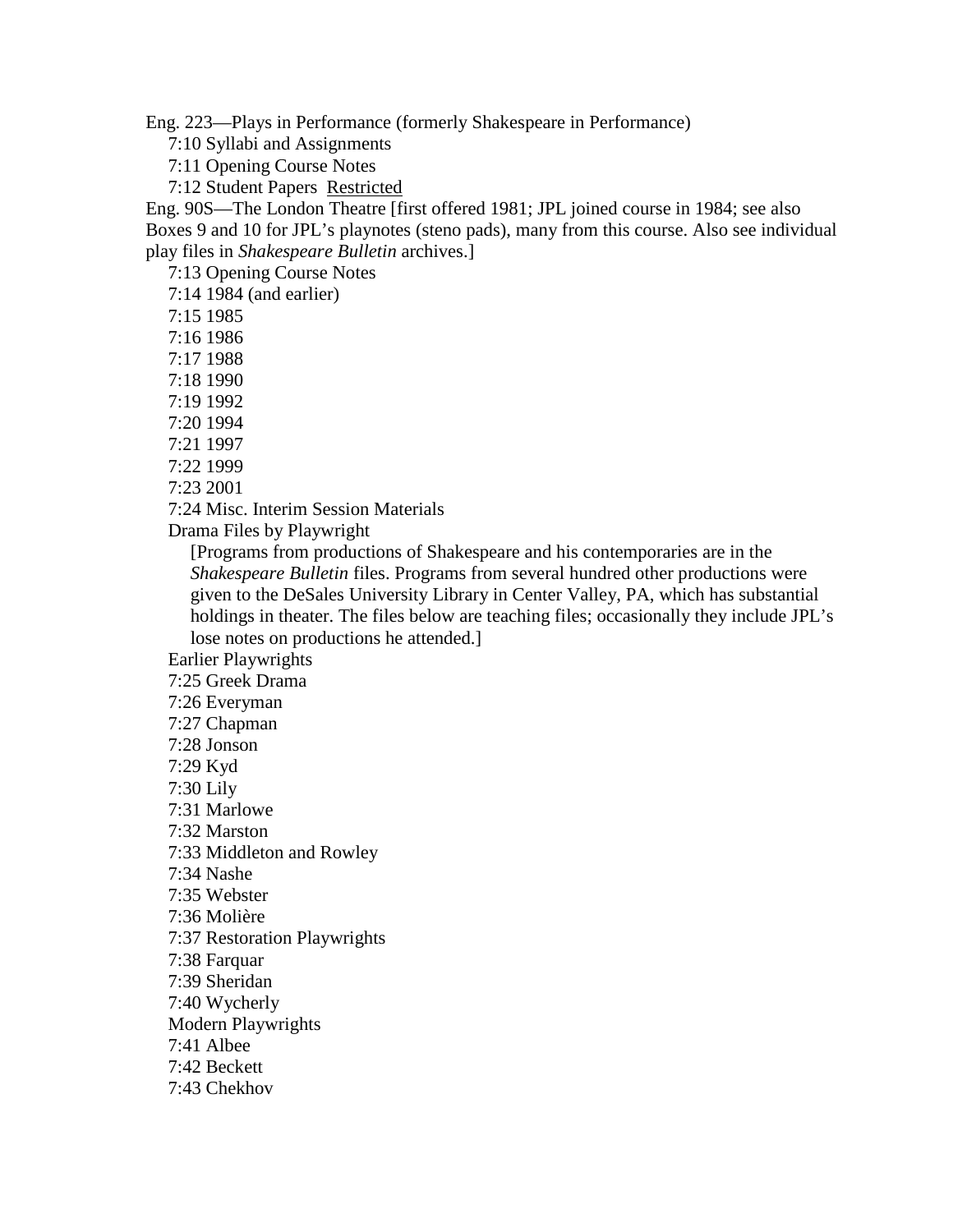7:44 Gilbert and Sullivan 7:45 Glaspell 7:46 Ibsen 7:47 Mamet 7:48 Mann 7:49 Mastrosimone 7:50 Miller 7:51 Morrissey 7:52 Overmyer 7:53 Rice 7:54 Sartre 7:55 Shaw 7:56 Strindberg 7:57Treadwell 7:58 Wertenbaker 7.59 Williams, Emlyn 7:60 Wilde

# **Box 8**

*JPL Courses at Lafayette: Darwinism* INDS 470 (formerly INDS 70)—Senior Colloquium, Darwinism 8:1 Syllabi and Assignments 8:2 Exams Course Materials 8:3 Student Papers and Projects 1981 Restricted 8:4 Student Papers and Projects 1982 and 1983 Restricted 8:5 Student Papers and Projects 1987 and 1989 Restricted 8:6 Student Evaluations 1981 Restricted 8:7 Student Evaluations 1982 Restricted 8:8 Student Evaluations 1983 Restricted 8:9 Student Evaluations 1986 Restricted 8:10 Student Evaluations 1987 Restricted VAST 217—Values and Science/Technology, Darwinism 8:11 VAST Program 8:12 Syllabi, Assignments, Exams 8:13 Reading Lists Course Materials: 8:14 Comprehensive Writing Program (Part 1) 8:15 Comprehensive Writing Program (Part 2) 8:16 Opening Course Notes 8:17 Student Papers and Projects, 1996 Restricted 8:18 Student Papers and Projects, 1998 Restricted 8:19 Student Papers and Projects, undated Restricted Course Materials, Darwinism—Senior Colloquium and VAST: 8:20 Introduction 8:21 Articles (Part 1)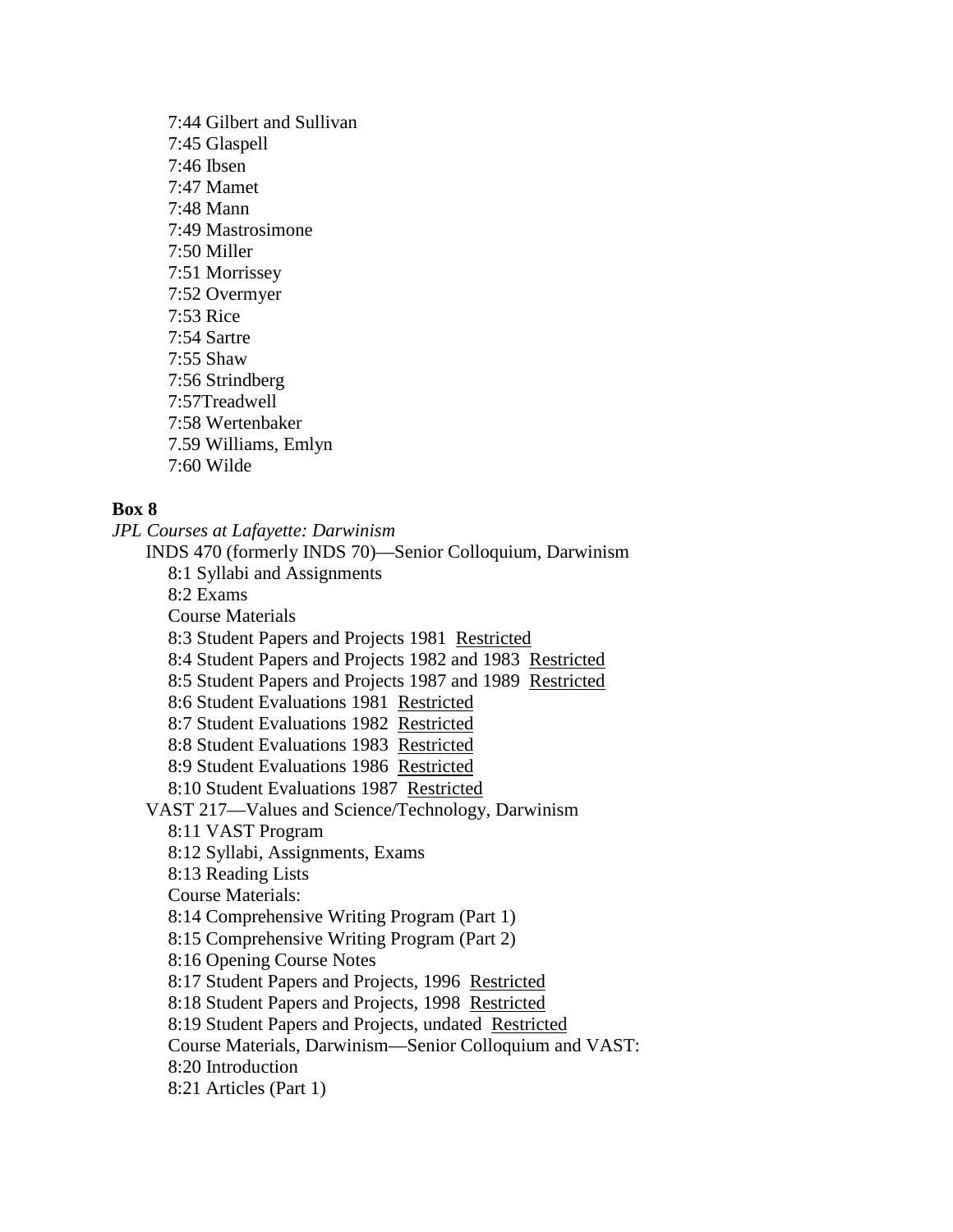8:22 Articles (Part 2) 8:23 Articles (Part 3) 8:24 Articles (Part 4) 8:25 Natural Science Section 8:26 *Voyage of Charles Darwin* (film) 8:27 Biology before Darwin 8:28 *The Origin of Species* 8:29 Gould, Biological Potentiality 8:30 Carnegie and Krapotkin 8:31 Spencer 8:32 Creationism and Controversy 8:33 Dawkins 8:34 Mendel and Modern Genetics 8:35 Literature Section 8:36 American Painters 8:37 Conrad 8:38 Frost 8:39 Golding 8:40 Hardy 8:41 Shaw 8:42 Social Science Section 8:43 Final Section

#### **Box 9**

*JPL Courses at Lafayette—Darwinism Preparation / Playnotes (steno pads), 1983-2002* Darwinism Preparation

9:1 Senior Integrative Seminar

9:2 Chautauqua Conference on Darwinism

9:3 Senior Colloquium Program, General

9:4 FIPSE Grant

9:5 Other Courses on Darwinism

9:6 Darwinism Preparation, Faculty Seminar, Summer 1980

Playnotes (steno pads) 1983-2002 [also see individual play files in *Shakespeare Bulletin* archives] (Note: From 1984 to 2002, JPL took notes on nearly every play production he saw. During that time, he was co-editor, with June Schlueter, of *Shakespeare Bulletin*, and the two co-taught the London Theatre course, in London, 10 times. There were years when JPL saw as many as 100 plays; some, not all, are represented in his file of steno pads. The steno pads are arranged chronologically by year. The Appendix to this finding aid contains three indices: chronological, by playwright, and by play. Researchers should consult the *Shakespeare Bulletin* files at Lafayette College for programs and other materials relating to plays by Shakespeare and his contemporaries. Programs from other time periods were given to the library at De Sales University, Center Valley, PA.)

9:7 Playnotes 1983-2002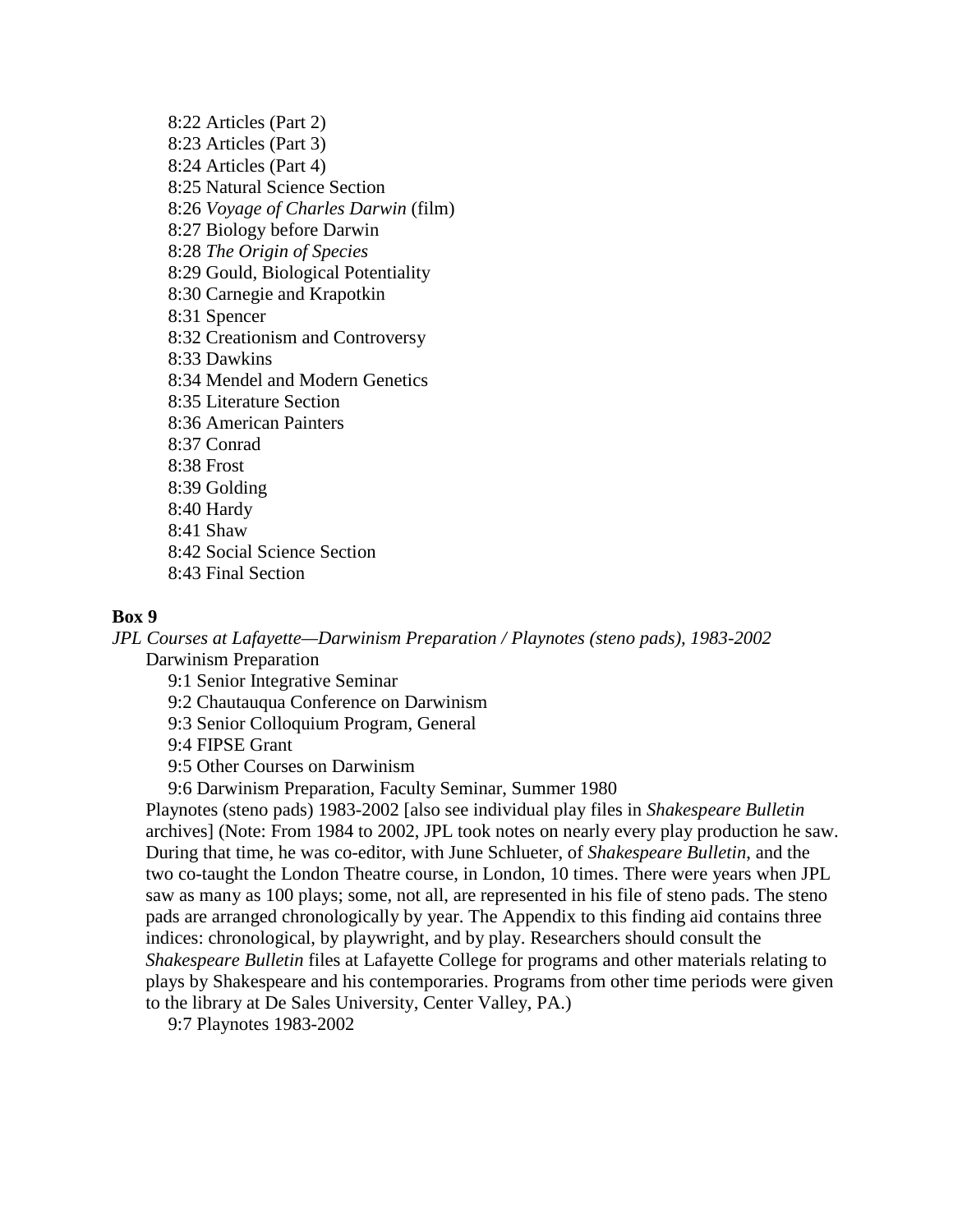## **Box 10**

*JPL Playnotes (steno pads) 1983-2002 [see Appendix for specific plays] [also see individual play files in Shakespeare Bulletin archives and the note to Box 9] / JPL Scholarship, 1961-2002*

Playnotes

- 10:1 Playnotes 1983-2002
- JPL Scholarship, 1961-2002
	- 10:2 Thomas More—Correspondence, 1963-83
	- 10:3 Thomas More—Grant Applications, 1963-73
	- 10:4 Thomas More—Articles
	- 10:5 Thomas More—Summary of Confutation
	- 10:6 Thomas More—Publication of Yale Edition, 1973
	- 10:7 "Impressions of the 1982 Stratford Festival," 1982
	- 10:8 "John Hirsch and Canada's Stratford," 1983
	- 10:9 "The Humorous and the Heroic in Shakespeare's *Henry V*," 1983
	- 10:10 "Lear's Prayer and 'Man's Work,'" 1984
	- 10:11 "Filling the Empty Space: ACTER and the Legacy of Brook's *Dream*," 1987
	- 10:12 "Jonathan Miller on Dover Cliff," 1987
	- 10:13 "Teaching Shakespeare in Performance," 1987
	- 10:14 "The Camera in Gertrude's Closet," 1988
	- 10:15 "Lear's Mock Trial," 1988
	- 10:16 *Shakespeare in Performance:* The Comedy of Errors (unpublished), 1989
	- 10:17 "A Compendium of ACTER Reviews" (unpublished), 1990
	- 10:18 *Reading Shakespeare in Performance:* King Lear, 1991
	- 10:19 "Shakespeare's Performed Words: *Macbeth* and Improvisation in the Classroom," 1992
	- 10:20 "Abram Booth's Eyewitness Account of the 1629 Lord Mayor's Show," 1993

# **Box 11**

*JPL Scholarship, 1961-2002*

JPL Scholarship, 1993-2002

- 11:1 "The Pictured Playhouse: Reading the Utrecht Engraving of Shakespeare's London," 1993
- 11:2 "Teaching Shakespeare Through Performance" (unpublished), 1994
- 11:3 "*Hamlet* on the Post-Modern Stage: The Revisionings of Bergman and Wajda," 1997
- 11:4 "Reading *Hamlet* in Performance: The Laertes/Hamlet Connection," 1998
- 11:5 "Iconic Shakespeare: Oscar Zarate's *Othello*," 2001
- 11:6 "'I have done the deed': *Macbeth* 2.2," 2003
- 11:7 "Offstage Noise and Onstage Action: Entrances in the Ophelia Sequence of *Hamlet*" 2003
- 11:8 *The Comedy of Errors* research (unpublished) (Part 1)
- 11:9 *The Comedy of Errors* research (unpublished) (Part 2)
- 11:10 Theater Reviews, 1983-2001

Globe Reconstruction Files [JPL was on committee to determine details of the reconstructed Shakespeare's Globe in London]

11:11 Printed Materials (Part 1)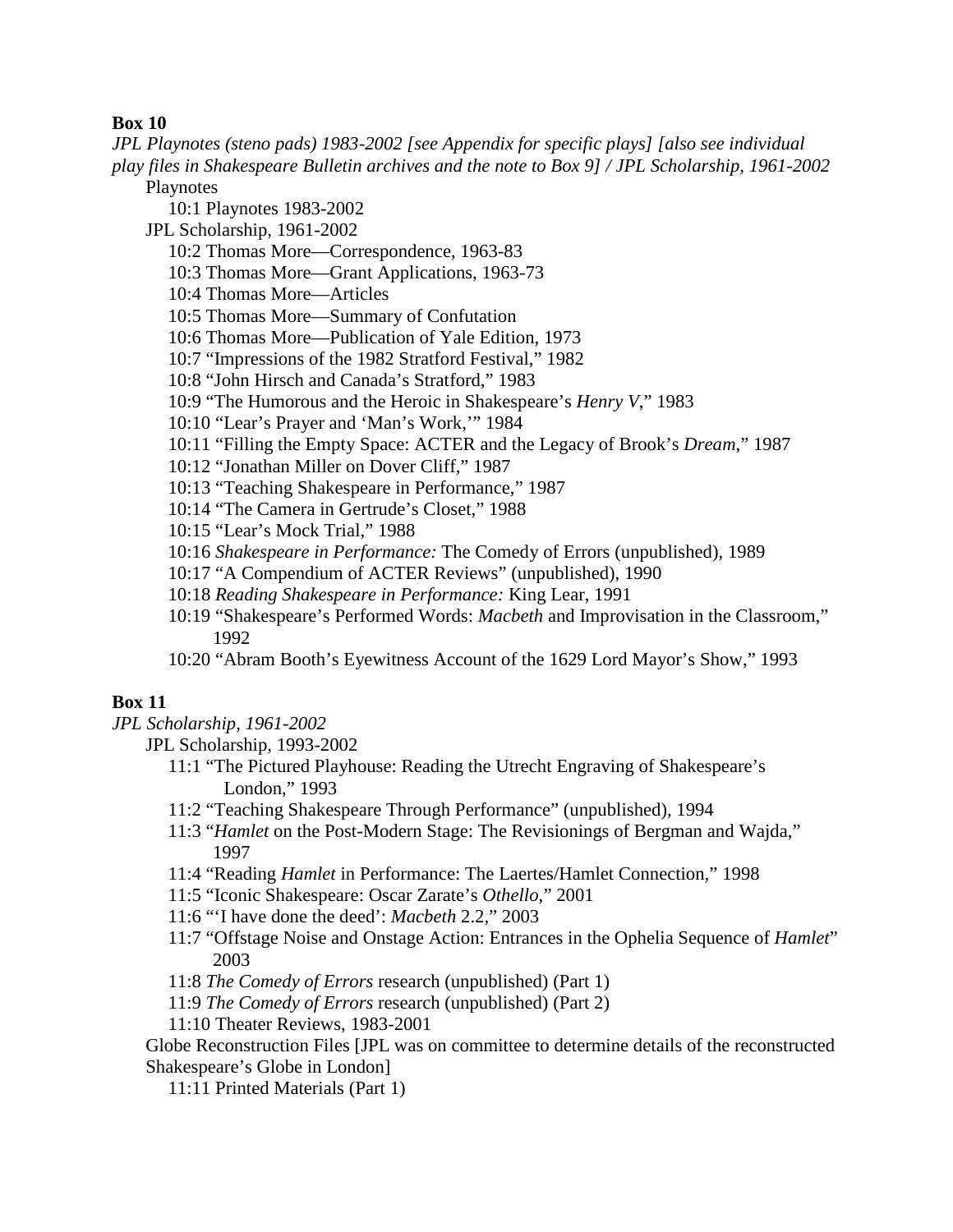11:12 Printed Materials (Part 2) 11:13 Drawings 11:14 Photos 11:15 Scholarly Articles 11:16 Clippings 11:17 Archaeology—McCann 11:18 Fitzpatrick on the Globe 11:19 Georgia Conference, 1990 11:20 London Conference, 1993 11:21 Prologue Season, 1995 11:22 London Conference, 1996 11:23 Opening of Shakespeare's Globe, 1997 11:24 London Conference, 1999 11:25 Misc. 11:26 The Rose 11:27 Other Playhouses

# **Box 12**

*JPL Conferences (19812002) [titles are titles of conference; if title is in quotation marks, it is the title of the paper JPL presented at that conference] (Note: Modern Language Association convention files were not saved; the conference was held each year from December 27 to December 30. An asterisk indicates the conferences JPL definitely attended; he did not present papers at the MLA: 1983 New York, 1984 Washington, DC, 1985 Chicago\*, 1986 New York, 1987 San Francisco, 1988 New Orleans\*, 1989 Washington, DC\*, 1990 Chicago\*, 1991 San Francisco, 1992 New York\*, 1993 Toronto\*, 1994 San Diego\*, 1995 Chicago\*, 1996 Washington, DC, 1997 Toronto\*, 1998 San Francisco\*, 1999 Chicago\*, 2000 Washington, DC, 2001 New Orleans\*).*

Conferences, 1983-96

12:1 Shakespeare Association of America, Stratford, 1981, Shakespeare, Man of the Theatre

- 12:2 Shakespeare Association of America, Minneapolis, 1982, "The Henriad and the Histories"
- 12:3a Shakespeare Association of America, Ashland, OR, 1983, "Lear's Prayer and 'Man's Work""
- 12:3b Teaching Shakespeare through Performance, LaSalle College, 1983
- 12:4 New Jersey Shakespeare Colloquium, 1983, The Wars of the Roses
- 12:5 Shakespeare Association of America, Cambridge, 1984, "Actors from RSC Stage *Twelfth Night* at Annenberg"
- 12:6 New Jersey Shakespeare Colloquium, 1984, Venice
- 12:7 Shakespeare Association of America, Nashville, 1985, "'Imaginary Puissance': *Henry V* in the 1984 Season"
- 12:8 Elizabethan Theatre Conference, Waterloo, 1985, The Theatre of the 1580's
- 12:9 New Jersey Shakespeare Colloquium, 1985, Conscience, Country, Church
- 12:10 Shakespeare Association of America, Montreal, 1986, "The Anonymous Captain in *King Lear*"
- 12:11 International Shakespeare Association, Berlin, 1986, "Staging Lear's Mock Trial"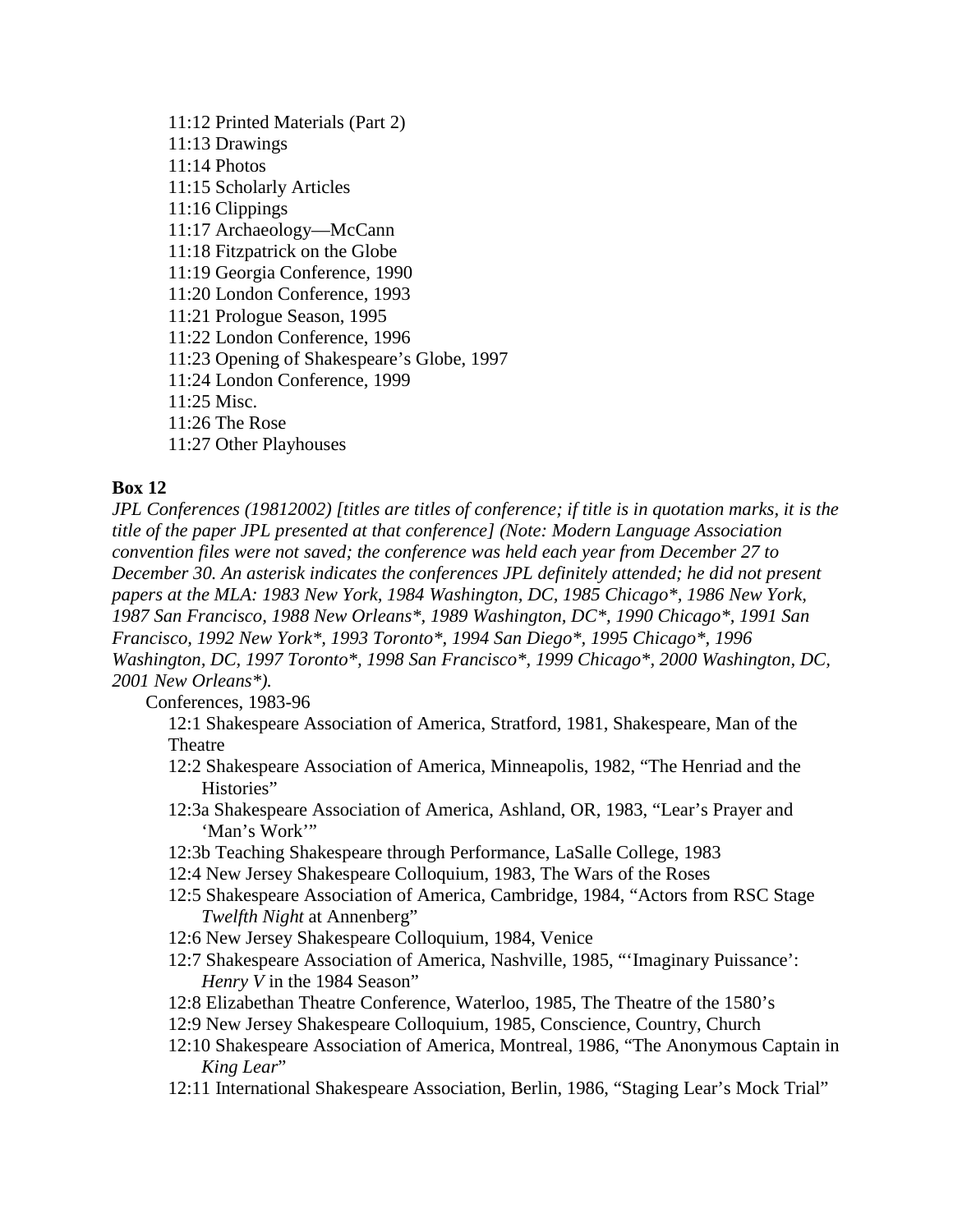- 12:12 New Jersey Shakespeare Colloquium, 1986, Reason, Passion, Power
- 12:13 Shakespeare Association of America, Seattle, 1987, "Dover Cliff"
- 12:14 Elizabethan Theatre Conference, Waterloo, 1987, The Language of the Elizabethan Theatre
- 12:15 New Jersey Shakespeare Colloquium, 1987, The Infinite Variety of Shakespeare's Women
- 12:16 Fairleigh Dickinson Shakespeare Colloquium, 1987, Activating Shakespeare
- 12:17 Shakespeare Association of America, Boston, "Minimal Shakespeare" (Co-Chair); "Filling the Empty Space: ACTER and the Legacy of Brook's *Dream*"
- 12:18 New Jersey Shakespeare Colloquium, 1988, The Masks of *Hamlet*
- 12:19 Shakespeare Association of America, Austin, 1989, Shakespeare's Performed Works: *Macbeth* and Improvisation in the Classroom"
- 12:20 Elizabethan Theatre Conference, Waterloo, 1989, Actors and Acting
- 12:21 New Jersey Shakespeare Colloquium, 1989, Kinship and Court: The Family in Shakespeare
- 12:22 Shakespeare Association of America, Philadelphia, 1990, "*Hamlet* on the Post-Modern Stage"
- 12:23 New Jersey Shakespeare Colloquium, 1990, Language and Meaning in Shakespeare
- 12:24 Folger Institute, 1990, Problems of Historicist Research in the Renaissance
- 12:25 Shakespeare Association of America, Vancouver, 1991, "Interpreting Edmund's Exchange with the Captain in *King Lear* 5.3.26-40"
- 12:26 Elizabethan Theatre Conference, Waterloo, 1991, Women and the Elizabethan Theatre
- 12:27 International Shakespeare Association, Tokyo, 1991, "The Playhouse in the Utrecht Engraving"
- 12:28 Folger Institute, 1991, Court and Culture During the Reign of Elizabeth I, The Last Decade
- 12:29 Shakespeare Association of America, Kansas City, 1992, "The Absent Ophelia"
- 12:30 New Jersey Shakespeare Colloquium, 1992, The Man Who Would Be King: Shakespeare and Politics
- 12:31 Fairleigh Dickinson Shakespeare Colloquium, 1992, "The Case of Ophelia"
- 12:32 Shakespeare Association of America, Atlanta, 1993, "Playtext and Performance Text"
- 12:33 New Jersey Shakespeare Colloquium, 1993, The Process of Performance
- 12:34 Elizabethan Theatre Conference, Waterloo, 1993, Collaboration/Collective Invention
- 12:35 Folger Institute, 1993, Renaissance Venice: Continuity and Change
- 12:36 Fairleigh Dickinson Shakespeare Colloquium, 1993, "The Laertes/Hamlet Connection"
- 12:37 Columbia University, 1994, The Material of Culture in Early Modern Europe
- 12:38 Shakespeare Association of America, Albuquerque, 1994, "Hamlet's 'Start'"
- 12:39 New Jersey Shakespeare Colloquium, 1994, Shakespeare's "Daughters"
- 12:40 Folger Institute, 1995, Material London
- 12:41 Shakespeare Association of America, Chicago, 1995, "Iconic Shakespeare: Oscar Zarate's *Othello*"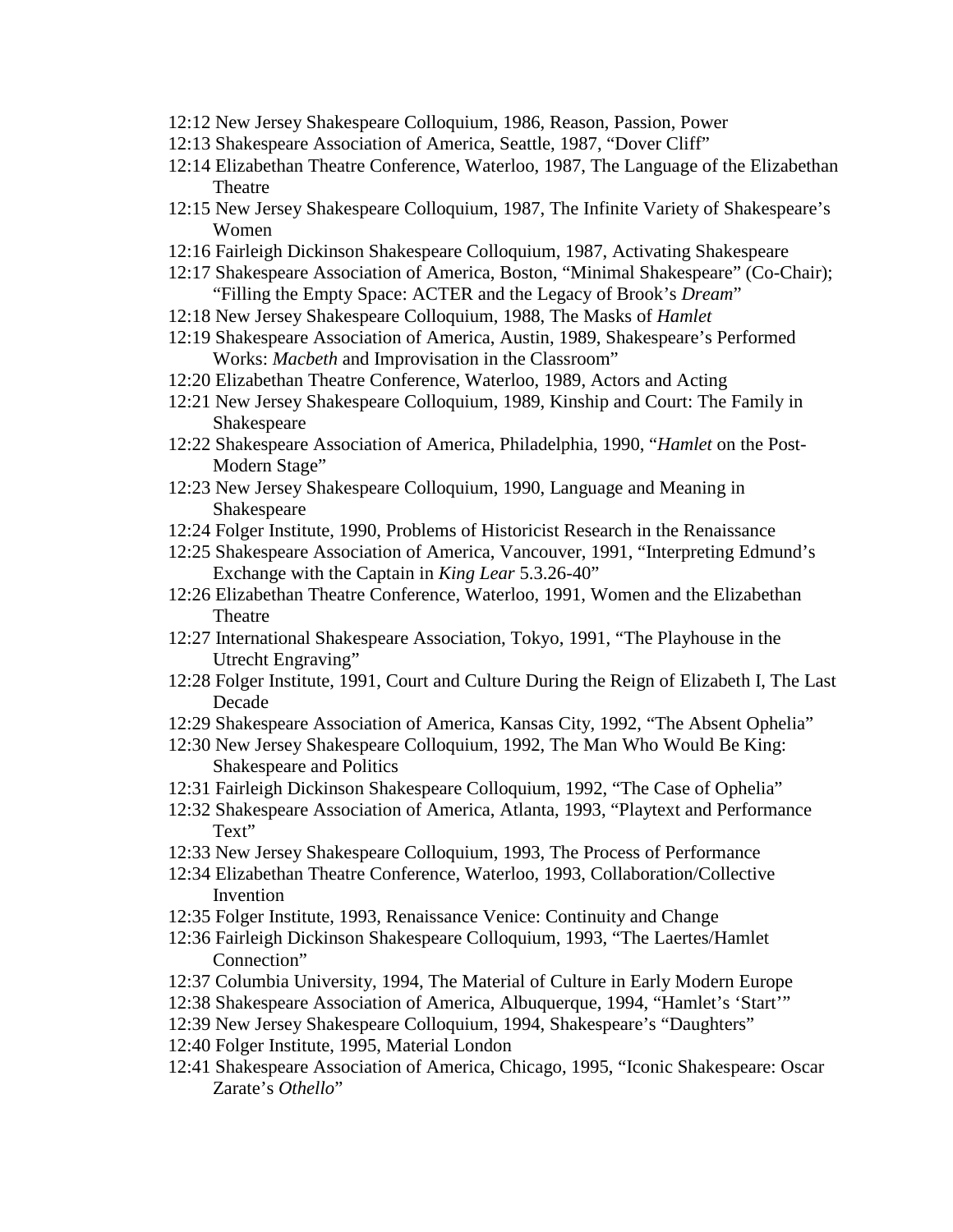- 12:42 University of Maryland, 1995, *The Taming of the Shrew*: Text, performance, and Pedagogy
- 12:43 New Jersey Shakespeare Colloquium, 1995, Assay the pow'r you have"
- 12:44 Fairleigh Dickinson Shakespeare Colloquium, 1995, "Beginning *The Tempest*"
- 12:45 New Jersey Shakespeare Colloquium, 1996, Tomorrow and Tomorrow and Tomorrow
- 12:46 International Shakespeare Association, Los Angeles, 1996, "The Laertes/Hamlet Connection"

## **Box 13**

*JPL Conferences (1983-2002) / Miscellaneous London Trips / Interviews with Directors / Evaluations of Manuscripts / Committee Files [Titles are titles of conference; if title is in quotation marks, it is the title of the paper JPL presented at that conference]*

Conferences, 1996-2002

- 13:1 Fairleigh Dickinson Shakespeare Colloquium, 1996, "Approaching Dover Cliff"
- 13:2 Shakespeare Association of America, Washington, DC, 1997 [no paper]
- 13:3 Fairleigh Dickinson Shakespeare Colloquium, 1997, "The Conscience of the King"
- 13:4 Shakespeare Association of America, Cleveland, 1998, "The Conscience of the King"
- 13:5 Yale University, 1998, St. Thomas More Project
- 13:6 Fairleigh Dickinson Shakespeare Colloquium, 1998, "Recovering Shakespeare's Globe"
- 13:7 Shakespeare Association of America, San Francisco, 1999, "Offstage Noise and Onstage Action"
- 13:8 Drew University, 1999, "'I have done the deed': *Macbeth* 2.2"
- 13:9 International Conference for Teachers of Shakespeare, Stratford, 1999
- 13:10 Fairleigh Dickinson Shakespeare Colloquium, 1999, "*Romeo and Juliet*"
- 13:11 Shakespeare Association of America, Montreal, 2000, "Music in Ephesus? Trevor Nunn's Version of *The Comedy of Errors*"
- 13:12 New Jersey Shakespeare Colloquium, 2000, Those Shakespeare Left in His Wake
- 13:13 Fairleigh Dickinson Shakespeare Colloquium, 2000, "*Hamlet*: Ironies in Text and Performance"
- 13:14 International Shakespeare Association, Valencia, 2001 "Milan and Ephesus: Shakespearean 'Ports' of Call"
- 13:15 Fairleigh Dickinson Shakespeare Colloquium, 2001, Shakespeare and the Movies
- 13:16 Shakespeare Association of America, Minneapolis, 2002, " $18^{th}$  and Early  $19^{th}$ -Century Versions of *The Comedy of Errors*"
- 13:17 Shakespeare Association of America, Vancouver, 2003 [did not attend—died Nov. 2002]
- Misc. London Trips
	- 13:18 1998
	- 13:19 2000
	- 13:20 2001
- Academic Presentations
	- 13:21 "The Elizabethan Theatre to 1600," undated
	- 13:22 "Gentlemen of the Senior Class," 1967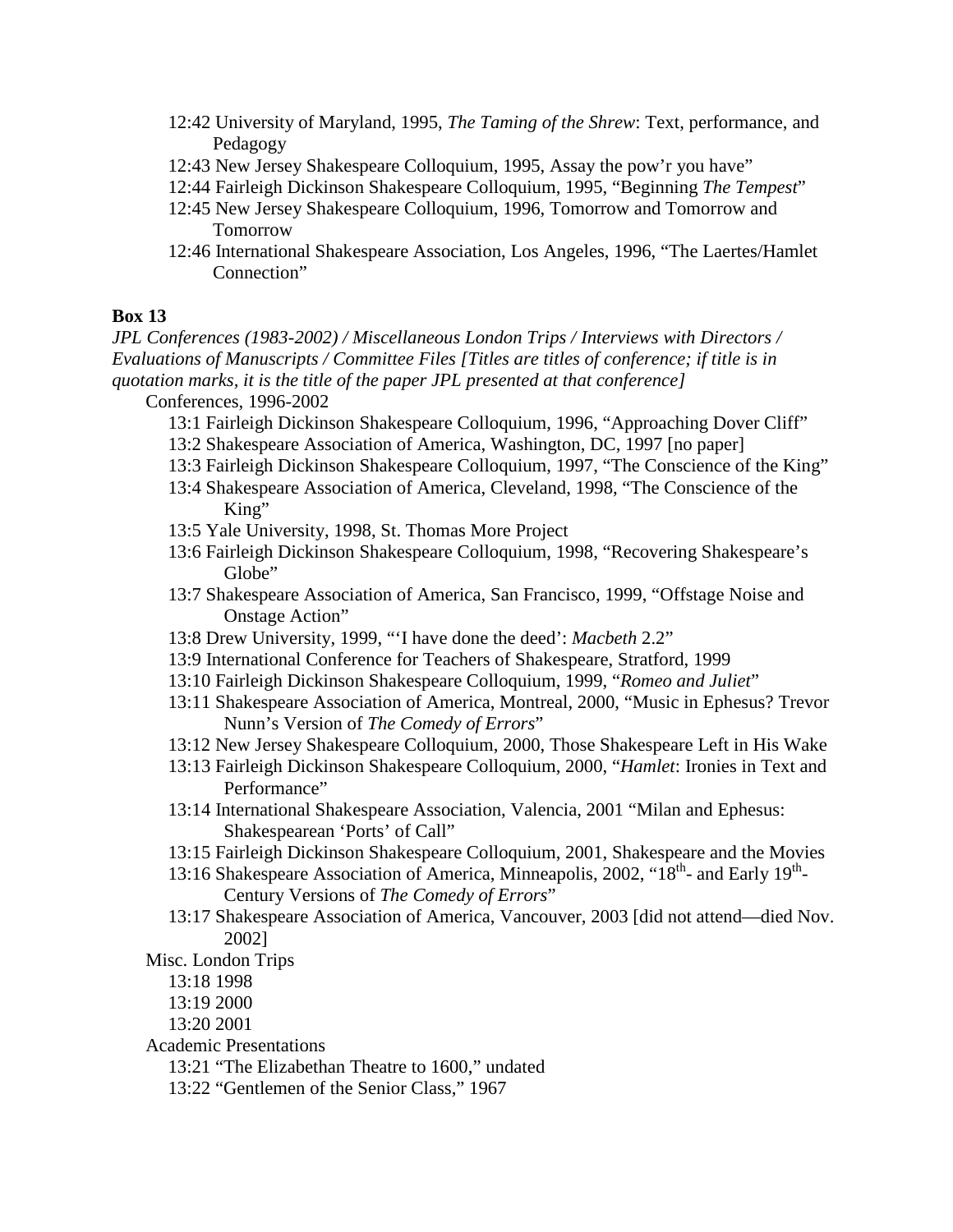- 13:23 "How to Combat Alumni Ignorance," 1967
- 13:24 Jones Lecture, "Thomas More and Friar Barnes: Patterns in the English Reformation," 1968
- 13:25 Phi Beta Kappa initiation address, 1968
- 13:26 Hannah Arendt, 1969?
- 13:27 Perkiomen School, 1970
- 13:28 "The Rites of Passage," 1974
- 13:29 *Romeo and Juliet* Production (dramaturg, played Capulet), 1984
- 13:30 Columbia Seminar, "Reading Shakespeare in Performance: The Anonymous Captain in *King Lear*," 1986
- 13:31 NYU and College of Staten Island, "Reading Shakespeare in Performance: The Anonymous Captain in *King Lear*," 1986, 1987
- 13:32 "Our Biases Were Revealed (Jeanne Kirkpatrick), 1987
- 13:33 "English Writers in the Age of Revolution," 1989
- 13:34 Nassau Community College, *Hamlet*, 1989
- 13:35 "Fostering Intellectual Curiosity," 1990
- 13:36 "Co-education at Lafayette," 1991
- 13:37 Francis A. March Inaugural Lecture, "Shakespeare as a Man of the Theatre," 1991
- 13:38 "What Thou Lovest Well Remains," 1994
- 13:39 "Patrick Stewart Honors Swander and ACTER at the Swan," 1995
- 13:40 Phi Beta Kappa speech, Hunter College, 1997
- 13:41 Phi Beta Kappa speech, Gettysburg College, 2001
- 3:42 Misc. Academic Presentations
- 13:43 Interviews with Theater Directors
- 13:44 Evaluations of Manuscripts

Committee Files (alphabetical)

- 13:45 Admissions, 1991-92
- 13:46 Admissions, 1994-96, 1998
- 13:47 Advance Study and Research, 1984
- 13:48 Athletics, Sub-committee on Academic Integrity, 1995-97 (Part 1)
- 13:49 Athletics, Sub-committee on Academic Integrity, 1995-97 (Part 2)
- 13:50 Arts House Advisory, 1987, 1990-91
- 13:51 Campus Life, 1984-85
- 13:52 College Programming, 1995-96
- 13:53 College Programming, 1996-97
- 13:54 College Programming, Lectures and Drama Sub-committee, 1988-91
- 13:55 Commencement, 1994-97
- 13:56 Cultural Program, 1980-81, 1987, 1989, 1993
- 13:57 Curriculum, 1980 [JPL's files incorporated into College archives]
- 13:58 Curriculum, Mellon Grant, 1985-86
- 13:59 Curriculum—Course Goals Monitoring Sub-committee, 1986-89

### **Box 14**

- *JPL Committee Files / College/High School Partnership Programs* **Committees** 
	- 14:1 Economic Status, 1984-85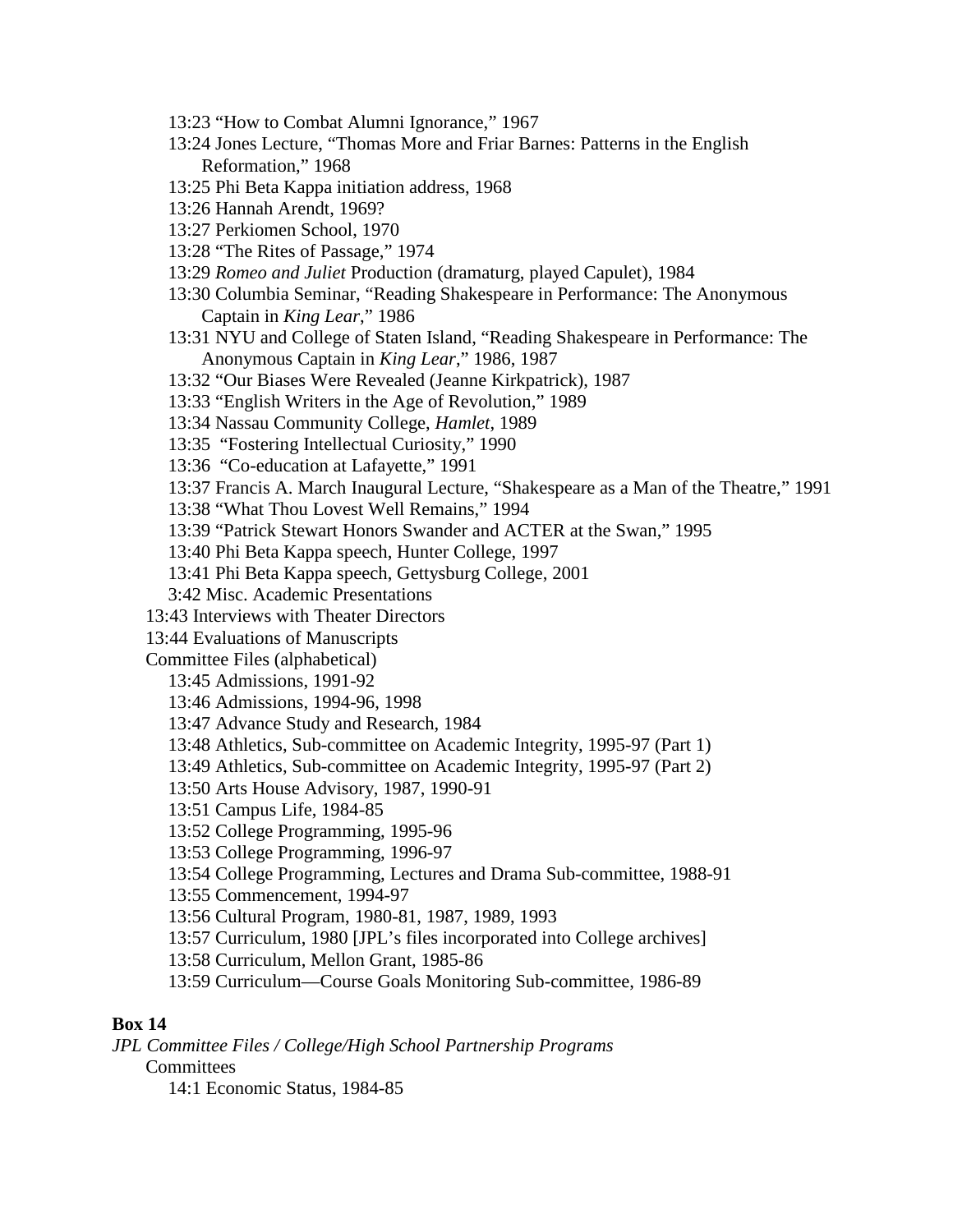14:2 Enhancement of Teaching, 1985 14:3 First-Year Seminar House, 1996 14:4 Governance, 1968-69, 1994 14:5 Interim Session, 1983-84 14:6 Master Facilities Plan, August 1996 14:7 Master Facilities Plan, 1994-96 (Part 1) 14:8 Master Facilities Plan, 1994-96 (Part 2) 14:9 McKelvy Scholars Program, 1996-97 14:10 National Recognition ad hoc Committee, 1987 14:11 Organization, 1980 14:12 Outcomes Assessment Special Committee 1987-89 (Part 1) 14:13 Outcomes Assessment Special Committee 1987-89 (Part 2) 14:14 Strategies for Assessing Outcomes 14:15 Health Professions Advisory, 1978 14:16 Pre-Leal Advisory, 1972 14:17 Lafayette Master Building Plan 14:18 Residential Planning, 1996-97 14:19 Retirement, 1981 14:20 Roethke Festival, 1994-99 14:21 Student Government, 1992, 1995-96 14:22 Tenure, 1984-85 14:23 Tenure and Appeals Special Committee, 1993-94 College/High School Partnership Programs 14:24 College/High School Partnership Programs Advisory Committee 14:25 Brainstorming, Summer 1993 14:26 Brainstorming, Summer 1994 14:27 In-Service Day, 1984-87 14:28 Lehigh Valley Projects, 1986-89 14:29 Commonwealth Partnership, 1984-88 14:30 Blair Academy, 1984 14:31 NEH Summer Literature Institute, 1984-85 (Part 1) 14:32 NEH Summer Literature Institute, 1984-85 (Part 2) 14:33 NEH Summer Literature Institute, 1984-85, Participants' Resumes (Part 1) 14:34 NEH Summer Literature Institute, 1984-85, Participants' Resumes (Part 2) 14:35 NEH Institute in Literature, *Macbeth*, 1985

## **Box 15**

*JPL Personnel Files / Miscellaneous College Files* Personnel Files

15:1-10 [further information available at repository]

Miscellaneous College Files

15:11 Alcohol Abuse, 1993?

15:12 Athletic Department Policy Cuts, 1994

15:13 AAUP, 1988-92

15:14 AAUP, 1993-98

15:15 Budget, 1994-95, 1995-96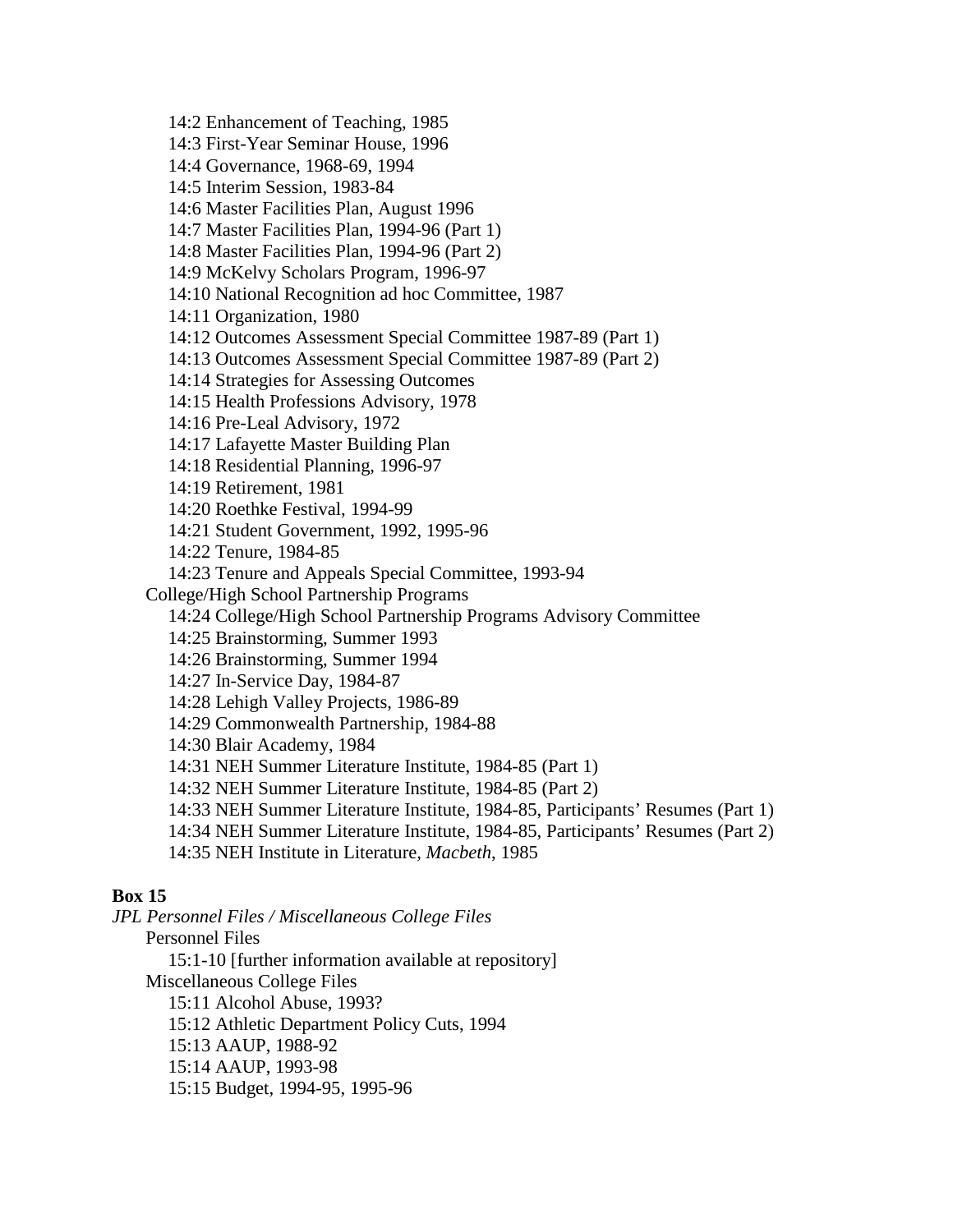- 15:16 Dana Grant, 1983
- 15:17 Ethics Project Summer Seminar, 1995
- 15:18 4/4 Curriculum, 1996-98
- 15:19 Free Seminar, 1968
- 15:20 French Critical Thought Group, Faculty Seminar, 1979
- 15:21 Honors at Lafayette, 1970, 1985, 1993
- 15:22 Marquis Magazine, 1982, 1984-85
- 15:23 Mellon Foundation Summer Seminar: The Teaching/Learning Interface, 1977-78 (Part 1)
- 15:24 Mellon Foundation Summer Seminar: The Teaching/Learning Interface, 1977-78 (Part 2)
- 15:25 Mellon Foundation Summer Seminar: The Teaching/Learning Interface, 1977-78, follow-up, 1979-81
- 15:26 Middle States Report, 1988
- 15:27 Misc. College Memos, 1983-99
- 15:28 Skillman Library, 1984-87
- 15:29 Skillman Library, Bibliography of Materials on Renaissance and Reformation, 1969
- 15:30 Sloan Seminars, 1982-87
- 15:31 Stephen Crane Society, 1980-90
- 15:32 Strategic Issues Forum, Spring 1990
- 15:33 Theater—ACTER Residency, 1983
- 15:34 Theater—ACTER Residency, 1985
- 15:35 Theater—ACTER Residency, 1991
- 15:36 Theater—American Shakespeare Repertory Theatre Residency, 1986
- 15:37 Theater—Lafayette College Productions
- 15:38 Theater—John Kane Residency, Spring 1995
- 15:39 Theater—Jonathan Miller Residency, 1984-85
- 15:40 Theater—Theatre Program 1982, 1983, 1991, 1994
- 15:41 Tech Clinic, 1994-95
- 15:42 Woodrow Wilson Visiting Fellows
- 15:43 Annotated copy of *John Milton: Complete Poems and Major Prose*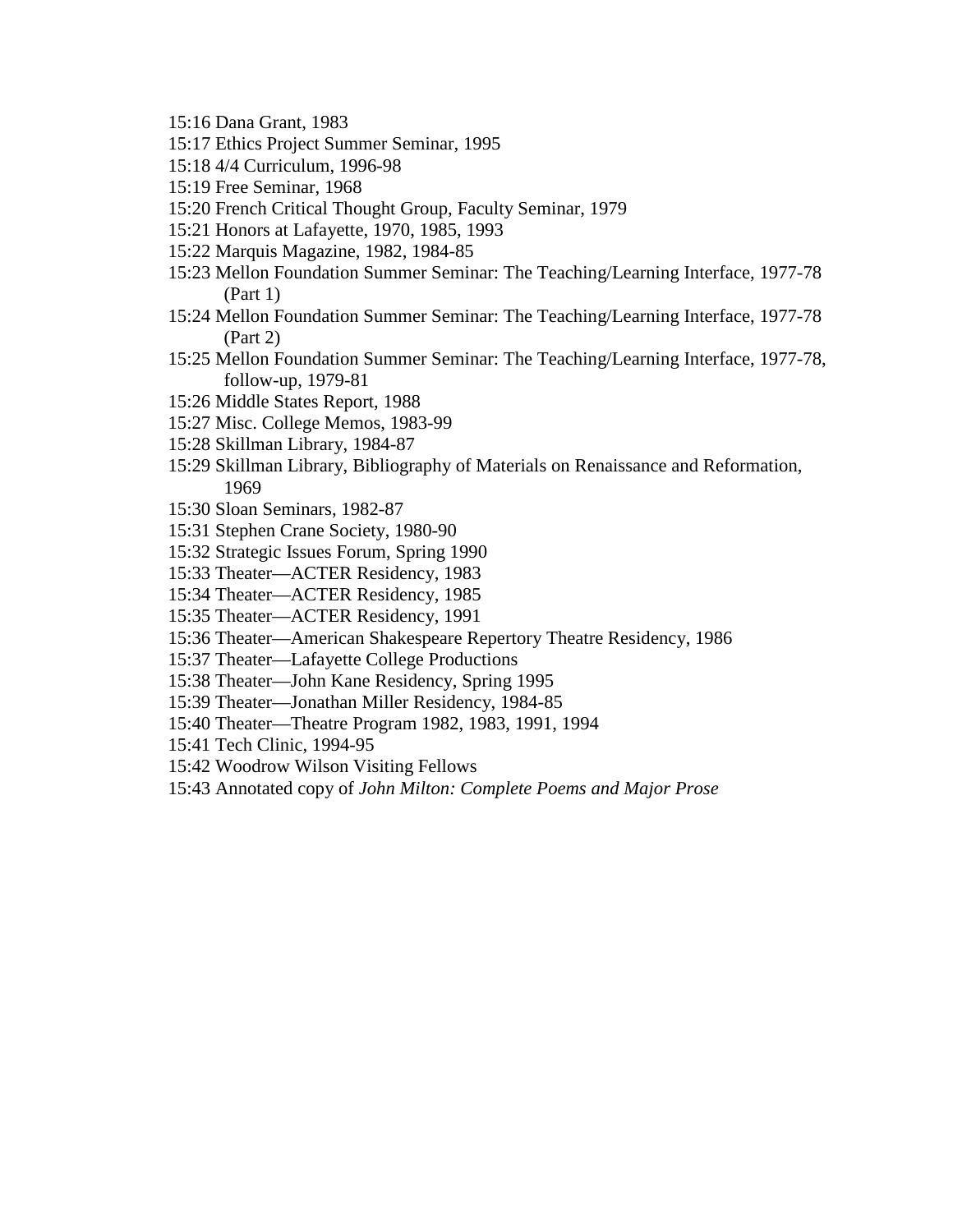# James P. Lusardi (JPL) Playnotes (in Steno Pads) Chronological Index

From 1984 to 2002, Professor James P. Lusardi took notes on nearly every play production he saw. During that time, he was co-editor, with June Schlueter, of *Shakespeare Bulletin*, and the two co-taught the London Theatre course (in London) 10 times. There were years when JPL saw as many as 100 plays; some, not all, are represented in his file of steno pads.

JPL's steno pads are arranged chronologically by year. There are indices by date, by playwright, and by play.

Researchers should consult the *Shakespeare Bulletin* files at Lafayette College for additional notes and for programs and other materials relating to plays by Shakespeare and his contemporaries. Programs from other time periods were given to the library at De Sales University, Center Valley, PA.

# **1983**

*The Merry Wives of Windsor,* by William Shakespeare, University of Pennsylvania, The Annenberg Center for the Performing Arts, Philadelphia, PA, December 14-18, 1983.

# **1984**

- *The Real Thing* by Tom Stoppard, Strand Theatre, London, January 4, 1984 (London Theatre course).
- *The Rivals,* by Richard Brinsley Sheridan, National Theatre, Olivier, London, January 5, 1984 (London Theatre course).
- *Measure for Measure*, by William Shakespeare, Royal Shakespeare Company, Stratford, January 6, 1984 (London Theatre course).
- *Glengarry Glen Ross*, by David Mamet, National Theatre, Cottesloe, London, January 11, 1984 (London Theatre course).
- *Twelfth Night*, by William Shakespeare, Voices Theatre Co., Hollywood Hotel, London, January 12, 1984 (London Theatre course).
- *Twelfth Night*, by William Shakespeare, The Cherub Company London, Upstream Theatre Club, London, Waterloo, London, January 16, 1984 (London Theatre course).
- [missing notes on the following 1984 London Theatre course plays: *Softcops*, by Caryl Churchill, Barbican Centre, London, January 2; *The Stronger*, by August Strindberg, National Theatre, Cottesloe, Lonson, January 3; *Tales from Hollywood*, by Christopher Hampton, National Theatre, Olivier, London, January 10; *Sleeping Beauty* [panto], Theatre Royal Stratford East, London, January 18]

*Much Ado about Nothing*, by William Shakespeare, Zilker Park, Austin, TX, April 15(?), 1984.

- *Twelfth Night*, by William Shakespeare, ACTER (Alliance for Creative Theatre, Education, and Research/Actors from the London Stage), The Annenberg Center for the Performing Arts, Philadelphia, PA, March 1984.
- *Venice Preserv'd*, by Thomas Otway, National Theatre, Lyttelton, London, June 1984. *Mandragola*, by Niccolo Machiavelli, National Theatre, Olivier, London, June 1984.
- *The Benefactors,* by Michael Frayn, The Vaudeville Theatre, London, June 26, 1984.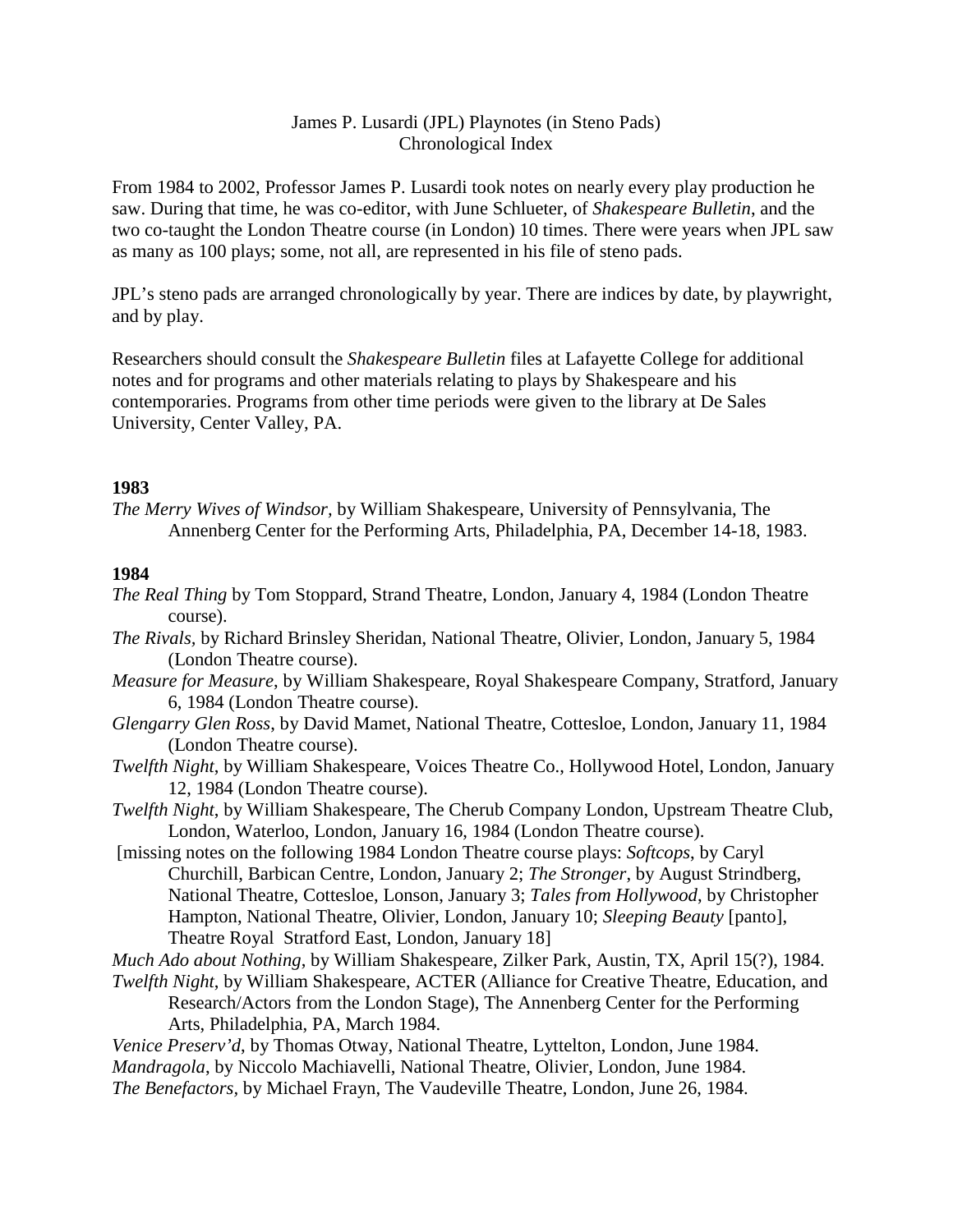*Antigone*, by Sophocles, National Theatre, Cottesloe, London, June 27, 1984.

- *The Merchant of Venice,* by William Shakespeare, Royal Shakespeare Company, Royal Shakespeare Theatre, Stratford, June 28, 1984.
- *A Mad World, My Masters!,* by Thomas Middleton, Theatre Royal Stratford East, London, June 29, 1984.
- *The Alchemist,* by Ben Jonson, London, July 1, 1984.
- *Measure for Measure*, by William Shakespeare, American Theatre of Actors, New York, NY, July 19, 1984.
- *Henry V*, by William Shakespeare, New York Shakespeare Festival, Delacorte Theater in Central Park, New York, NY, July 1984.
- *La Tempesta* (*The Tempest*), by William Shakespeare, Piccolo Teatro de Milano, State University of New York at Purchase, NY (Pepsico Summerfair), late July 1984.
- *Henry IV, Part I*, by William Shakespeare, Stratford Festival, Stratford, Ontario, Canada, Summer 1984.
- *The Merchant of Venice,* by William Shakespeare, Stratford Festival, Ontario, Stratford, Canada, Summer 1984.
- *A Midsummer Night's Dream,* by William Shakespeare, Shakespeare & Company, Lenox, MA, Summer 1984.
- *A Midsummer Night's Dream,* by William Shakespeare, Stratford Festival, Stratford, Ontario, Canada, Summer 1984.
- *Othello*, by William Shakespeare, New Jersey Shakespeare Festival, Madison, NJ, Summer 1984.
- *Richard III*, by William Shakespeare, Shakespeare & Company, Lenox, MA, Summer 1984.
- *Romeo and Juliet*, by William Shakespeare, Stratford Festival, Stratford, Ontario, Canada, Summer 1984.
- *The School for Scandal,* by Richard Brinsely Sheridan, New Jersey Shakespeare Festival, Madison, NJ, Summer 1984.
- *Songs from the Heart*, by Edith Wharton (an anthology piece), Shakespeare & Company, Lenox, MA, Summer 1984.
- *The Two Gentlemen of Verona,* by William Shakespeare, Stratford Festival, Stratford, Ontario, Canada, Summer 1984.
- *The Two Gentlemen of Verona,* by William Shakespeare, American Shakespeare Repertory, New York, NY, September 22, 1984.
- *The Merchant of Venice,* by William Shakespeare, New Jersey Shakespeare Festival, Madison, NJ, September 1984.
- *After the Fall*, by Arthur Miller, Repertory Theater of Lincoln Center, New York, NY, 1984.

- *The Real Thing,* by Tom Stoppard, Strand Theatre, London, January 3, 1985 (London Theatre course).
- *Rough Crossing*, by Tom Stoppard, National Theatre, Lyttelton, London, January 4, 1985 (London Theatre course).
- *Corpse*, by Gerald Moon, The Apollo, London, January 4, 1985 (London Theatre course).
- *Hamlet*, by William Shakespeare, Royal Shakespeare Company, Stratford, January 8, 1985 (London Theatre course).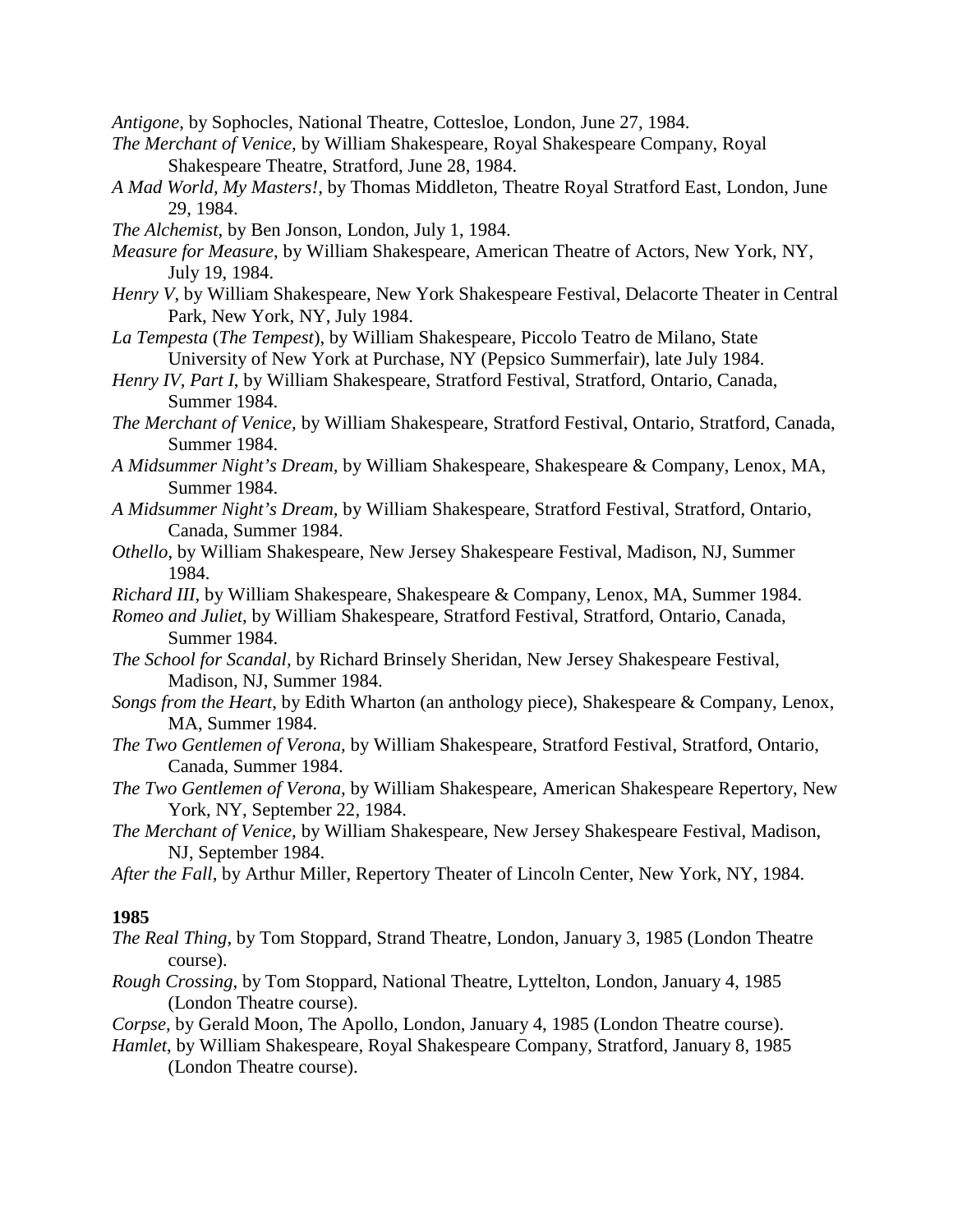- *Richard III*, by William Shakespeare, Royal Shakespeare Company, Stratford, January 9, 1985 (London Theatre course).
- *Doomsday* (medieval mystery play), National Theatre, Cottesloe, London, January 10, 1985 (London Theatre course).
- *Saved*, by Edward Bond, Royal Court Theatre, London, January 15, 1985.
- *She Stoops to Conquer*, by Oliver Goldsmith, National Theatre, Lyttelton, January 16, 1985 (London Theatre course).
- *The Way of the World*, by William Congreve, Theatre Royal Haymarket, London, January 17, 1985 (London Theatre course).
- *The Pope's Wedding*, by Edward Bond, Royal Court Theatre, London, January 18, 1985 (London Theatre course).
- *The Comedy of Errors,* Royal Shakespeare Company, Barbican Centre, London, January 23, 1985 (London Theatre course).
- [missing notes on the following 1985 London Theatre course plays: *Romeo and Juliet*, by William Shakespeare, Allentown College, Center Valley, PA, February 20, 1985]
- *Hurlyburly*, by David Rabe, New Group, Acorn Theater, New York, NY, March 9, 1985.
- *Fortinbras Gets Drunk*, by Janusz Glowacki (based on Shakespeare's *Hamlet*), Vanderbilt University, Hill Auditorium, Nashville, TN, March 15, 16, 22, 23, April 1, 1985.
- *As You Like It*, by William Shakespeare, ACTER (Alliance for Creative Theatre, Education, and Research/Actors from the London Stage), Montclair State College, Montclair, NJ, Spring 1985.
- *As You Like It*, by William Shakespeare, The Acting Company, George Street Playhouse, New Brunswick, NJ, Spring 1985.
- *Beckett Piece*, by Samuel Beckett, ACTER (Alliance for Creative Theatre, Education, and Research/Actors from the London Stage), Montclair State College, Montclair, NJ, Spring 1985.
- *The Comedy of Errors,* by William Shakespeare, Equity Library Theatre, New York, NY, Spring 1985.
- *Edward II*, by Christopher Marlowe, American Shakespeare Repertory, New York, NY, Spring 1985.
- *A Midsummer Night's Dream,* by William Shakespeare, Lafayette College, Williams Center, Easton, PA, Spring 1985.
- *The Taming of the Shrew,* by William Shakespeare, The Pearl Theatre Company, New York, NY, Spring 1985.
- *'Tis Pity She's a Whore*, by John Ford, Muhlenberg College, Allentown, PA, Spring 1985.
- *Hamlet*, by William Shakespeare, American Shakespeare Repertory, New York, NY, May 2, 1985.
- *The Taming of the Shrew,* by William Shakespeare, The Colonnades Theatre, New York, NY, May 29-June 15, 1985.
- *Macbeth*, by William Shakespeare, La Compagnia del Collettivo/Teatro Due, di Parma, Pepsico Summerfare, State University of New York at Purchase, NY (Pepsico Summerfare), July 18-21, 1985.
- *Romeo and Juliet*, by William Shakespeare, Shakespeare in the Park, Toronto, Ontario, Canada, July 21, 1985.
- *Twelfth Night*, by William Shakespeare, Stratford Festival, Stratford, Ontario, Canada, July 24, 1985.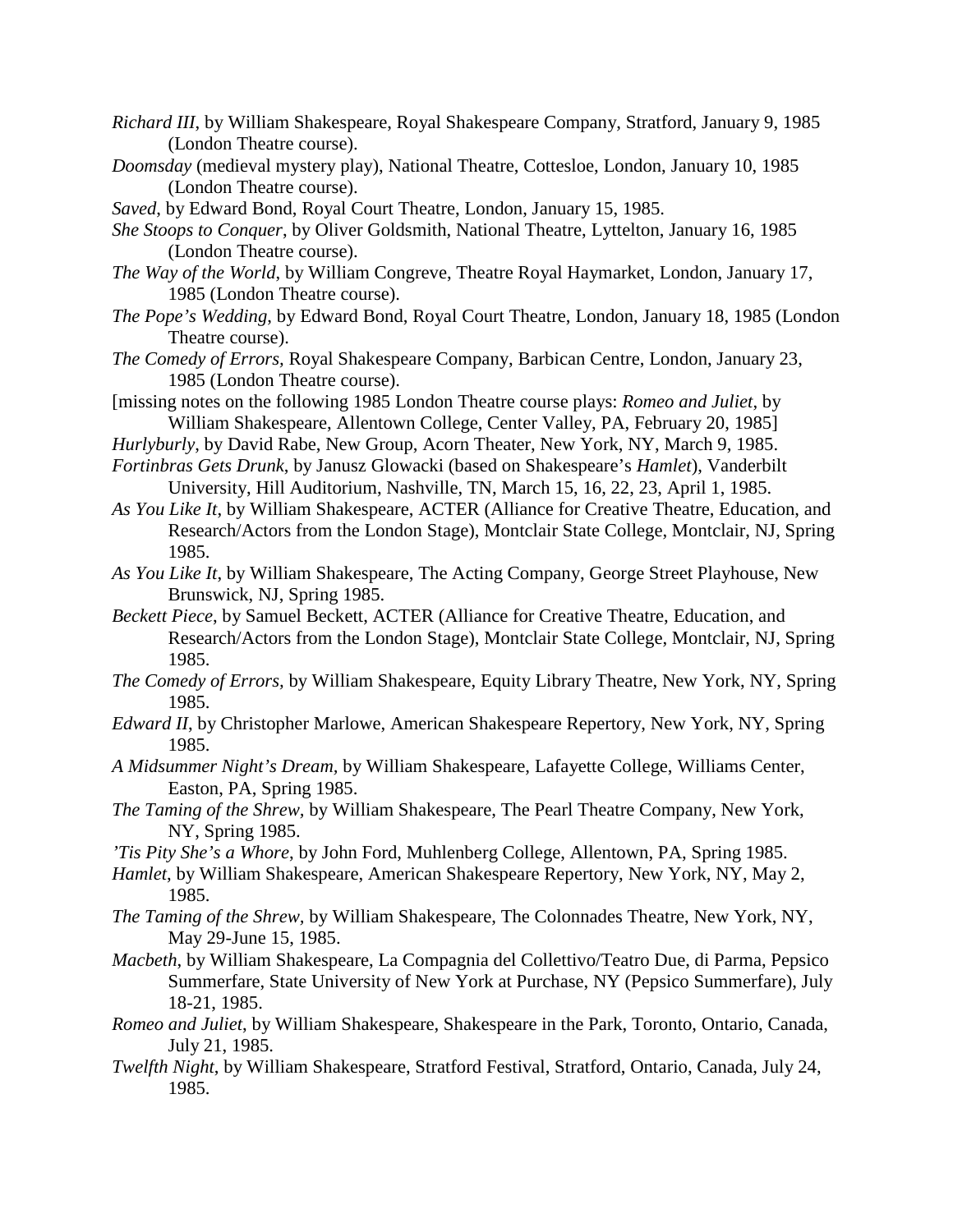- *King Lear*, by William Shakespeare, Stratford Festival, Stratford, Ontario, Canada, Summer 1985.
- *Measure for Measure*, by William Shakespeare, New York Shakespeare Festival, Delacorte Theater in Central Park, New York, NY, Summer 1985.
- *Measure for Measure*, by William Shakespeare, Stratford Festival, Stratford, Ontario, Canada, Summer 1985.
- *The Skin of Our Teeth,* by Thornton Wilder, Shaw Festival Theatre, Niagara-on-the-Lake, Ontario, Canada, Summer 1985.
- *Love's Labor's Lost*, by William Shakespeare, New York Acting Unit, New York, NY, August 3, 1985.
- *Henry VIII*, by William Shakespeare, New Jersey Shakespeare Festival, Madison, NJ, August 9, 1985.
- *A Man for All Seasons, A,* by Robert Bolt, New Jersey Shakespeare Festival, Madison, NJ, August 10, 1985.
- *The Merry Wives of Windsor,* by William Shakespeare, New Jersey Shakespeare Festival, Madison, NJ, August 10, 1985.
- *Much Ado About Nothing*, by William Shakespeare, Shakespeare & Company, Lenox, MA, August 15, 1985.
- *The Comedy of Errors,* by William Shakespeare, Shakespeare & Company, Lenox, MA, August 16, 1985.
- *The Two Gentlemen of Verona,* by William Shakespeare, Berkshire Public Theater, Pittsfield, MA, August 19, 1985.
- *A Chaste Maid in Cheapside,* by Thomas Middleton, Lucille Lortel's White Barn, Westchester, CT, August 23, 1985.
- *Macbeth*, by William Shakespeare, American Shakespeare Repertory, Majestic Theater, Jersey City, NJ, September 13, 1985.
- *King Lear*, by William Shakespeare, ACTER (Alliance for Creative Theatre, Education, and Research/Actors from the London Stage), Lafayette College, Williams Center, Easton, PA, September 27-28, 1985.
- *The Alchemist,* by Ben Jonson, American Shakespeare Repertory, New York, NY, November 16, 1985.

- *Mrs. Warren's Profession*, by G. B. Shaw, National Theatre, Lyttelton, London, January 2, 1986 (London Theatre course).
- *The Duchess of Malfi,* by John Webster, National Theatre, Lyttelton, London, January 3, 1986 (London Theatre course).
- *Nicholas Nickleby, Part 1,* by David Edgar, Royal Shakespeare Company, Royal Shakespeare Theatre, Stratford, January 7, 1986 (London Theatre course).
- *Nicholas Nickleby, Part 2,* by David Edgar, Royal Shakespeare Company, Royal Shakespeare Theatre, Stratford, January 7, 1986 (London Theatre course).
- *The Taming of the Shrew,* by William Shakespeare, Royal Shakespeare Company, Whitbred Flowers Warehouse, Stratford, January 8, 1986 (London Theatre course).
- *Yonadab*, by Peter Shaffer, National Theatre, Olivier, London, January 9, 1986 (London Theatre course) [also see 1995 notebook].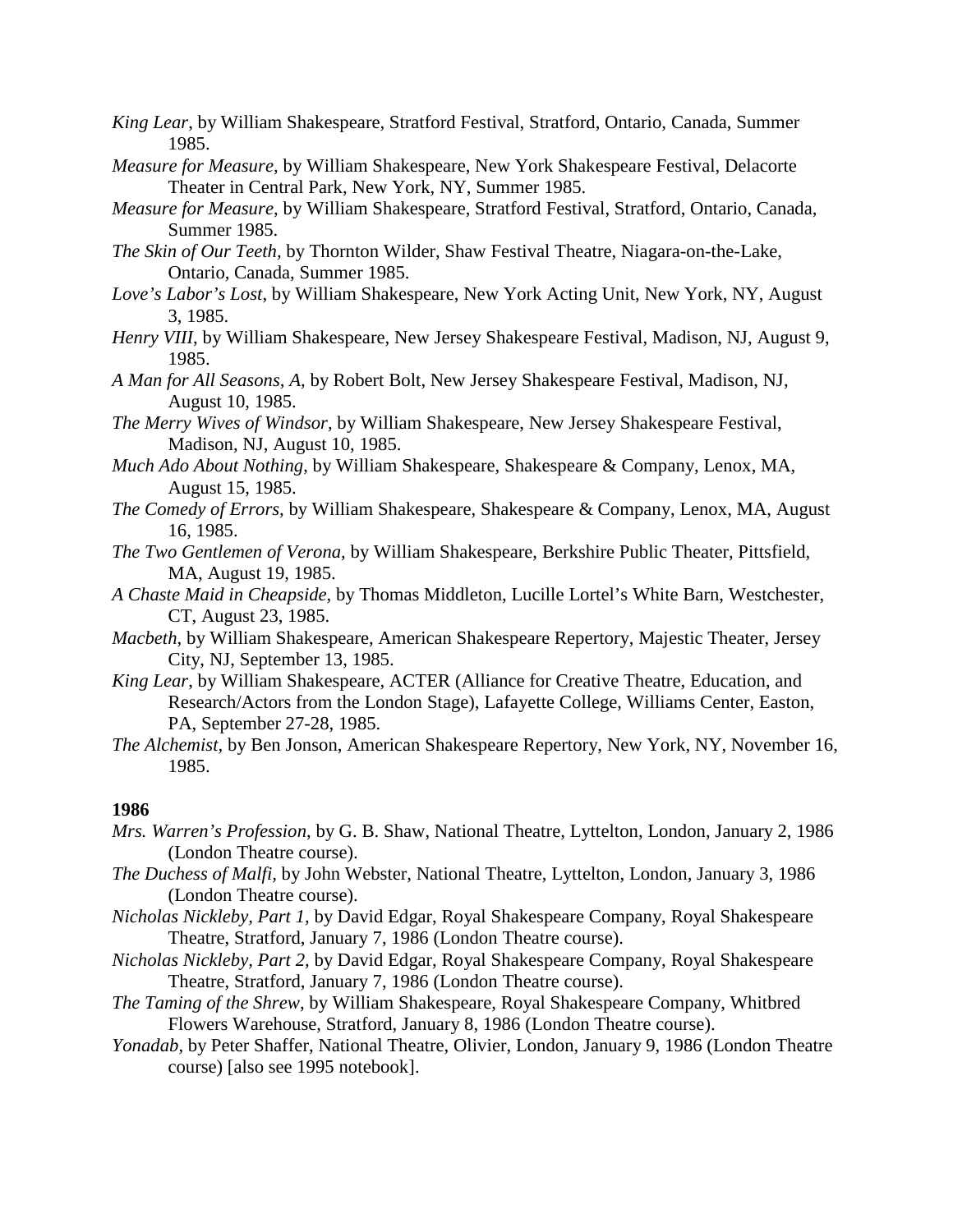- *Othello*, by William Shakespeare, Barbican Centre, London, January 17, 1986 (London Theatre course).
- *The Real Inspector Hound,* by Tom Stoppard, and *The Critic*, by Richard Brinsley Sheridan, National Theatre, Olivier, London, January 10, 1986 (London Theatre course).
- *Ruffian on the Stairs*, by Joe Orton (with Chekhov's *The Black Monk* and Shaw's *Village Wooing*), Bear and Staff, Café Theatre Upstairs, London, January 20, 1986 (London Theatre course).
- [missing notes on the following London Theatre course plays: *As You Like It*, by William Shakespeare, Royal Shakespeare Company, Barbican Centre, London, January 16; *The Black Monk*, by Anton Chekhov, and *Village Wooing*, by G. B. Shaw, Bear and Staff, Café Theatre Upstairs, London, January 20; *Cinderella* [panto], London Palladium, London, January 22]
- *Hamlet*, by William Shakespeare, New York Shakespeare Festival, Public Theater, New York, NY, March 3-May 10, 1986.
- *All's Well That Ends Well*, by William Shakespeare, American Shakespeare Repertory, New York, NY, April 12, 1986.
- *The Spanish Tragedy*, by Thomas Kyd, Riverside Shakespeare Co., New York, NY, April 24, 1986.
- *Hamlet*, by William Shakespeare, New York University, New York, NY, May 23, 1986.
- *As You Like It*, by William Shakespeare, McCarter Theatre, Princeton, NJ, May 29, 1986.
- *Measure for Measure*, by William Shakespeare, Open Air Theatre, Washington Crossing State Park, NJ, June 19, 1986.
- *Julius Caesar*, by William Shakespeare, New Jersey Shakespeare Festival, Madison, NJ, July 3, 1986.
- *Romeo and Juliet,* by William Shakespeare, Virginia Shakespeare Festival, Williamsburg, VA, July 9, 1986.
- *Henry IV, Part I,* by William Shakespeare, Virginia Shakespeare Festival, Williamsburg, VA, July 10, 1986.
- *A Midsummer Night's Dream,* by William Shakespeare, State University of New York at Purchase, NY (Pepsico Summerfare), July 12, 1986.
- *Twelfth Night*, by William Shakespeare, New York Shakespeare Festival, Delacorte Theater in Central Park, New York, NY, July 15, 1986.
- *Auturo Ui* (based on Shakespeare's *Macbeth*), by Berthold Brecht, Stratford Festival, Stratford, Ontario, Canada, July 22, 1986.
- *The Boys from Syracuse* (based on Shakespeare's *Comedy of Errors*), by Richard Rodgers and Lorenz Hart, Stratford Festival, Stratford, Ontario, Canada, July 23, 1986.
- *Rosencrantz and Guildenstern Are Dead,* by Tom Stoppard, Stratford Festival, Stratford, Ontario, Canada, July 23, 1986.
- *Macbeth,* by William Shakespeare, Stratford Festival, Stratford, Ontario, Canada, July 24, 1986.
- *Hamlet*, by William Shakespeare, Stratford Festival, Stratford, Ontario, Canada, July 25, 1986.
- *Pericles*, by William Shakespeare, Stratford Festival, Stratford, Ontario, Canada, July 26, 1986.
- *The Winter's Tale,* by William Shakespeare, Stratford Festival, Stratford, Ontario, Canada, July 26, 1986.
- *Henry VIII,* by William Shakespeare, Stratford Festival, Stratford, Ontario, Canada, July 27, 1986.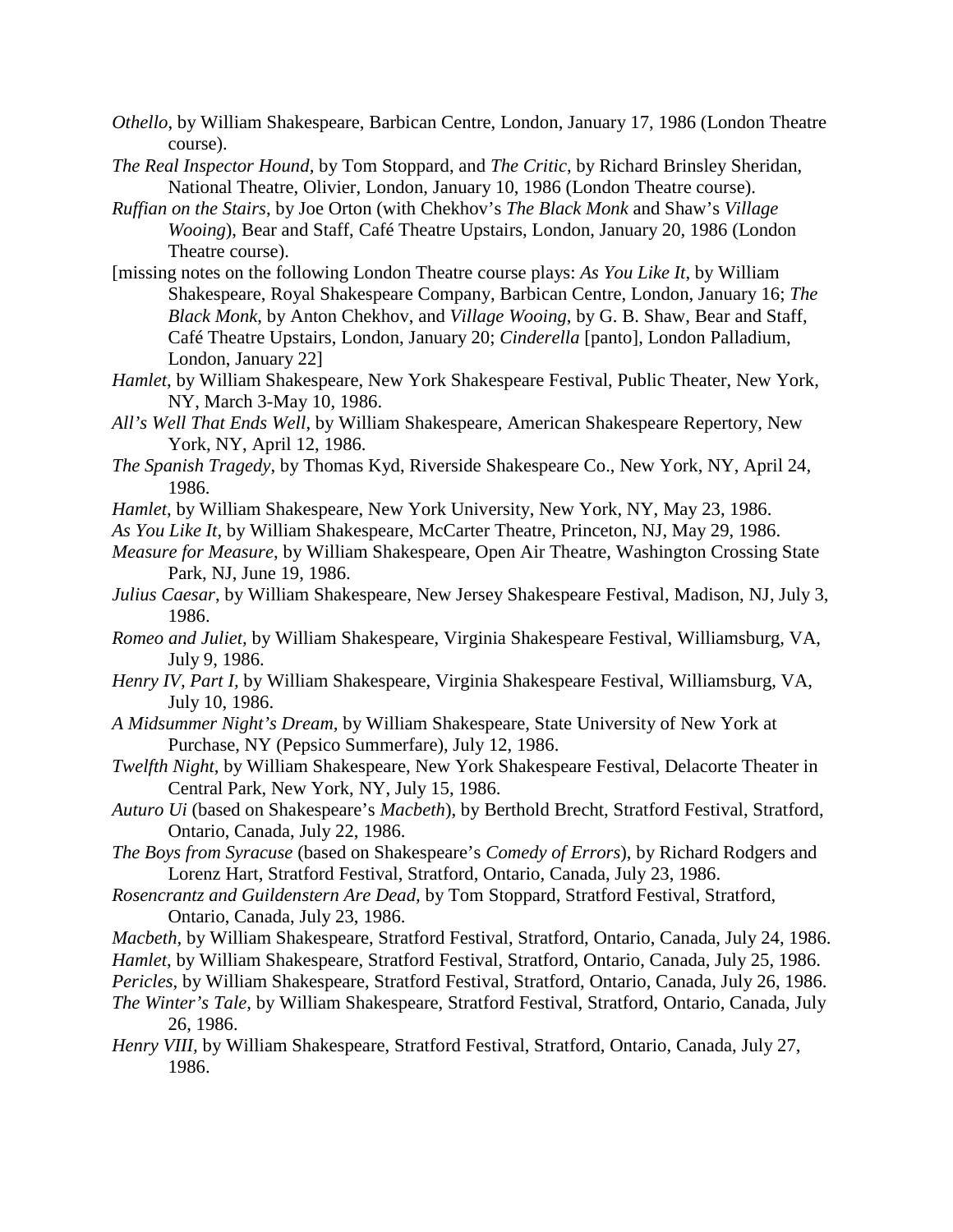- *A Man for All Seasons,* by Robert Bolt, Stratford Festival, Stratford, Ontario, Canada, July 27, 1986.
- *Antony and Cleopatra*, by William Shakespeare, Shakespeare & Company, Lenox, MA, August 9, 1986.
- *Antony and Cleopatra,* by William Shakespeare, New Jersey Shakespeare Festival, Madison, NJ, August 16, 1986.
- *The Two Noble Kinsmen,* by William Shakespeare, New Jersey Shakespeare Festival, Madison, NJ, August 16, 1986.
- *Elizabeth Fair,* Shakespeare & Company, Lenox, MA, Summer 1986.
- *Roman Fever*, by Edith Wharton, Shakespeare & Company, Lenox, MA, Summer 1986.
- *The Taming of the Shrew,* by William Shakespeare, Shakespeare & Company, Lenox, MA, Summer 1986.
- *Hamlet*, by William Shakespeare, ACTER (Alliance for Creative Theatre, Education, and Research/Actors from the London Stage), Goucher College, Baltimore, MD, October 3, 1986.
- *Pericles,* by William Shakespeare, The Pearl Theatre Company, New York, NY, December 20, 1986.
- *Ran* (film based on Shakespeare's *King Lear*), by Akira Kurosawa, 1986.

- *The Merchant of Venice,* by William Shakespeare, CSC Repertory, Ltd. (The Classic Stage Company), New York, NY, January 8, 1987.
- *The Tempest,* by William Shakespeare, ACTER (Alliance for Creative Theatre, Education, and Research/Actors from the London Stage), Susquehanna University, Selinsgrove, PA, February 7, 1987.
- *Twelfth Night,* by William Shakespeare, Shakespeare Stage Co., Samuel Beckett Theatre, New York, NY, February 20, 1987.
- *Women Beware Women*, by Thomas Middleton, Playhouse 91, New York, NY, February 21, 1987.
- *Much Ado About Nothing,* by William Shakespeare, The Acting Company, State Theatre, Easton, PA, March 28, 1987.
- *A Chaste Maid in Cheapside,* by Thomas Middleton, Solstice Productions, Musical Theater Works, New York, NY, April 25, 1987.
- *The Comedy of Errors,* by William Shakespeare, Vivian Beaumont Theater, Lincoln Center, New York, NY, June 10, 1987.
- *Love's Labor's Lost*, by William Shakespeare, Art and Work Ensemble, New York, NY, July 17, 1987.
- *Romeo and Juliet*, by William Shakespeare, Stratford Festival, Third Stage, Stratford, Ontario, Canada, July 30, 1987.
- *Troilus and Cressida,* by William Shakespeare, Stratford Festival, Avon Theatre, Stratford, Ontario, Canada, July 31, 1987.
- *The Taming of the Shrew,* by William Shakespeare, New Jersey Shakespeare Festival, Madison, NJ, August 14, 1987.
- *Henry IV, Part 1*, by William Shakespeare, New York Shakespeare Festival, Delacorte Theater in Central Park, New York, NY, August 25, 1987.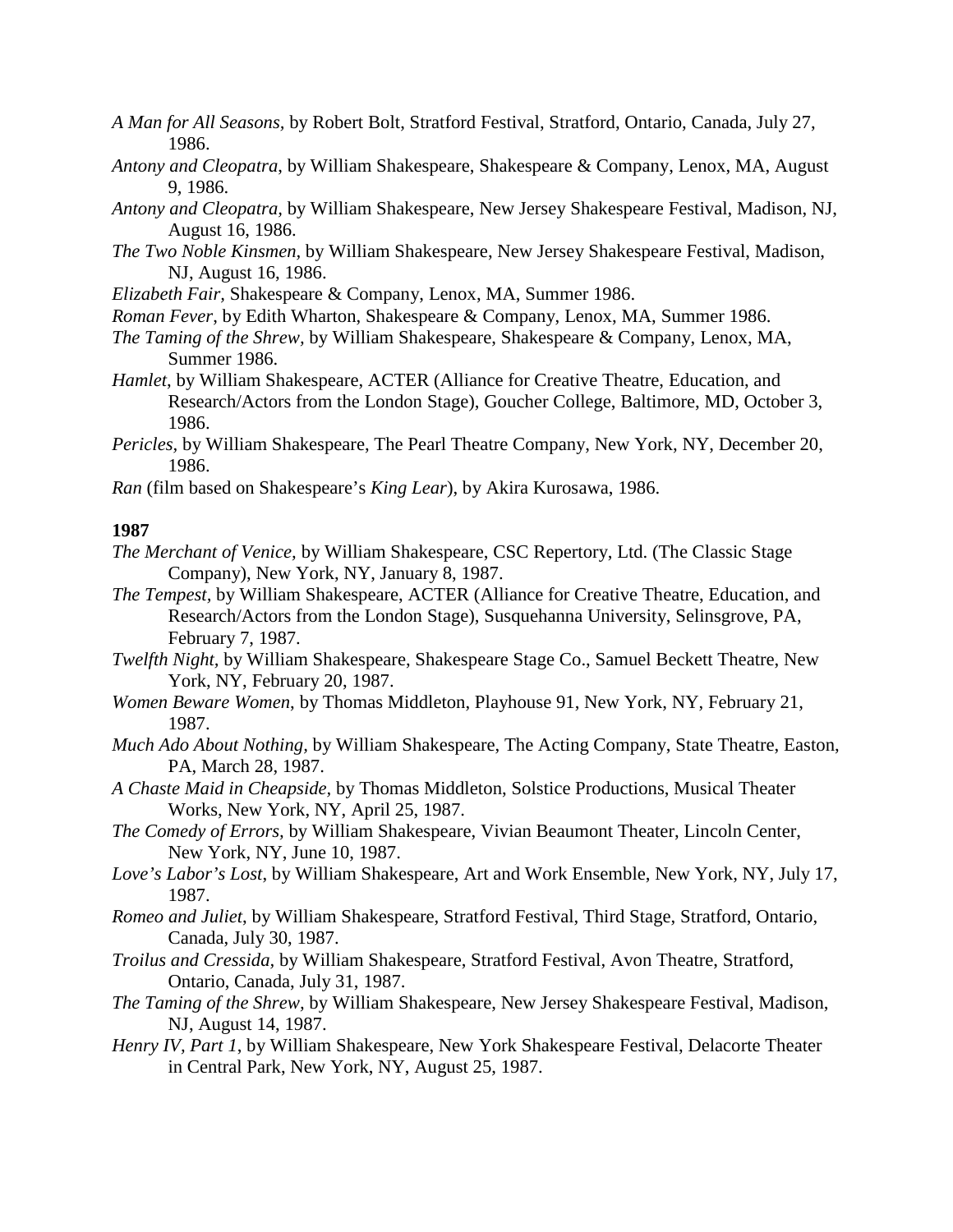- *The Two Gentlemen of Verona,* by William Shakespeare, New Jersey Shakespeare Festival, Madison, NJ, Summer 1988.
- *Timon of Athens,* by William Shakespeare, Manhattan Ensemble, Washington Square Theatre, New York, NY, September 4, 1987.
- *Macbeth*, by William Shakespeare, The Pearl Theatre Company, New York, NY, October 16, 1987.
- *The Witch of Edmonton,* by Thomas Dekker, John Ford, and William Rowley, Folger Shakespeare Theatre, Washington, DC, October 23, 1987.
- *Hamlet*, by William Shakespeare, The People's Light and Theatre Company, Malvern, PA, October 24, 1987.

*The Tamer Tamed,* by John Fletcher, The R.A.P.P. Arts Center, New York, NY, [October] 1987.

*Coriolanus,* by William Shakespeare, McCarter Theatre, Princeton, NJ, November 5, 1987.

- *A View from the Bridge,* by Arthur Miller, Aldwych Theatre, London, January 2, 1988 (London Theatre course).
- *Waiting for Godot*, by Samuel Beckett, Royal National Theatre, Lyttelton, London, January 4, 1988 (London Theatre course).
- *Antony and Cleopatra,* by William Shakespeare, Royal National Theatre, Olivier, London, January 5, 1988 (London Theatre course).
- *Candida*, by G. B. Shaw, Arts Theatre Club, London, January 7, 1988 (London Theatre course).
- *Serious Money*, by Caryl Churchill, Wyndham Theatre, London, January 8, 1988 (London Theatre course).
- *Titus Andronicus*, by William Shakespeare, Royal Shakespeare Company, Swan Theatre, Stratford, January 9, 1988.
- *The Winter's Tale,* by William Shakespeare, Royal Shakespeare Company, Barbican Centre, London, January 11, 1988 (London Theatre course).
- *Measure for Measure*, by William Shakespeare, Royal Shakespeare Company, Royal Shakespeare Theatre, Stratford, January 13, 1988 (London Theatre course).
- *The Jew of Malta,* by Christopher Marlowe, Royal Shakespeare Company, Swan Theatre, Stratford, January 14, 1988 (London Theatre course).
- *The Merchant of Venice,* by William Shakespeare, Royal Shakespeare Company, Royal Shakespeare Theatre, Stratford, January 14, 1988 (London Theatre course).
- *Man to Man*, by Manfred Karge, Royal Court Theatre, London, January 18, 1988 (London Theatre course).
- [missing notes on the following London Theatre course plays: *Deathwatch* and *The Maids*, by Jean Genet, Barbican Centre, The Pit, London, January 11; *The Wizard of Oz,* Barbican Centre, London, January 20, 1988]
- *A Midsummer Night's Dream,* by William Shakespeare, ACTER (Alliance for Creative Theatre, Education, and Research/Actors from the London Stage), Lafayette College, Williams Center, Easton, PA, February 10, 1988.
- *Macbeth,* by William Shakespeare, Colonial Theatre, Boston, MA, April 2, 1988.
- *Who's Afraid of Virginia Woolf?*, by Edward Albee, Lafayette College, Williams Center, Easton, PA, May 4, 1988.
- *The War of the Roses (Henry VI, Part 1; Henry VI, Part 2; Richard III*), The English Shakespeare Company, Stamford Center for the Arts, Stamford, CT, May 5, 1988.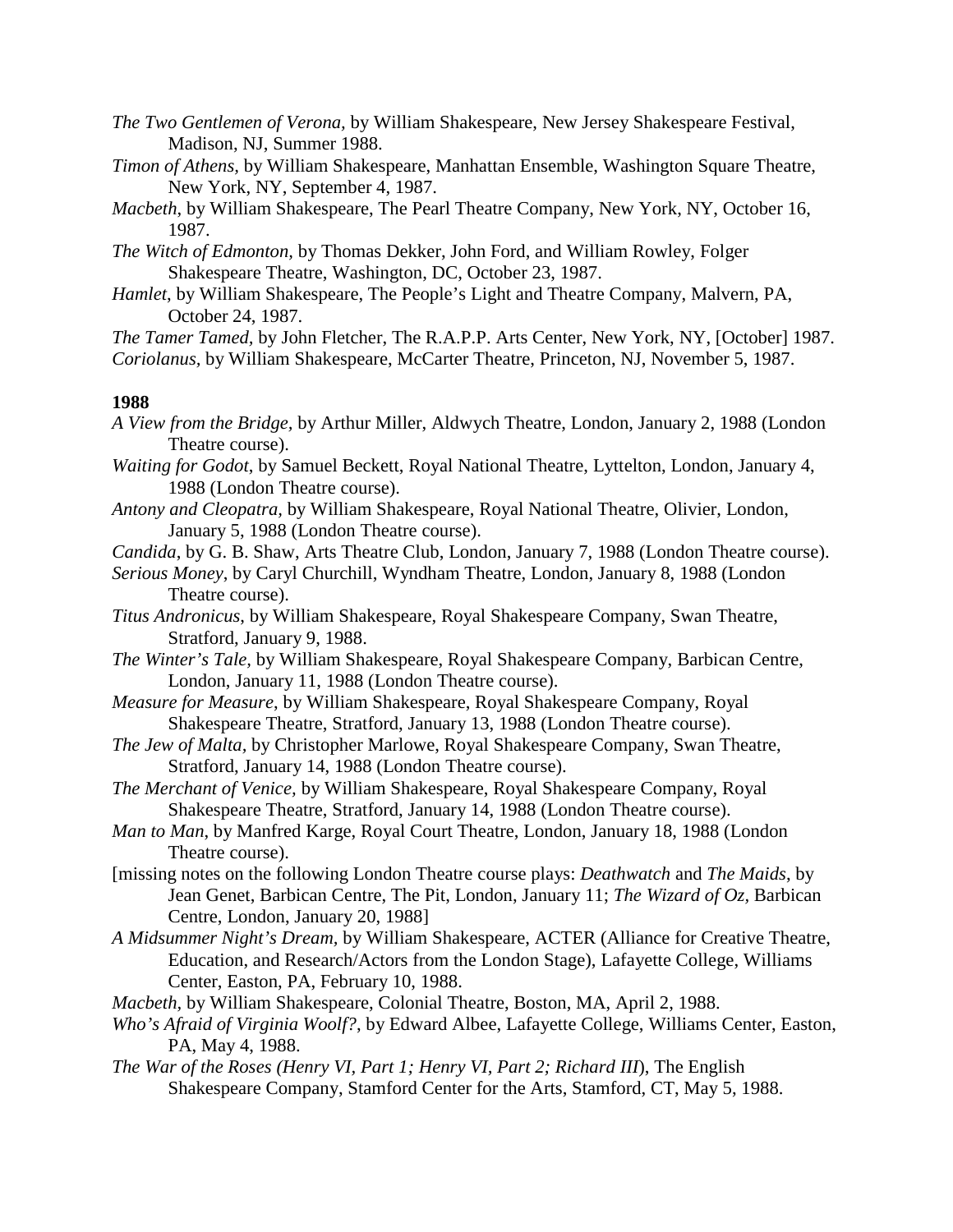- *Hamlet,* by William Shakespeare (dir. Ingmar Bergman, in Swedish), Brooklyn Academy of Music, Brooklyn, NY, June 16, 1988 [also see 1989 notebook].
- *Much Ado About Nothing,* by William Shakespeare, New Jersey Shakespeare Festival, Madison, NJ, July 3, 1988.
- *Hamlet,* by William Shakespeare, New Jersey Shakespeare Festival, Madison, NJ, July 13, 1988.
- *Rosencrantz and Guildenstern Are Dead,* by Tom Stoppard, New Jersey Shakespeare Festival, Madison, NJ, July 20, 1988.
- *All's Well That Ends Well,* by William Shakespeare, Royal Shakespeare Company, Stratford, July 26, 1988.
- *King Lear,* by William Shakespeare, Stratford Festival, Third Stage, Stratford, Ontario, Canada, July 28, 1988.
- *The Taming of the Shrew,* by William Shakespeare, Royal Shakespeare Company, Stratford, July 30, 1988.
- *The Two Gentlemen of Verona,* by William Shakespeare, Royal Shakespeare Company, Stratford, July 30, 1988.
- *Hamlet,* by William Shakespeare, New Jersey Shakespeare Festival, Madison, NJ, August 12, 1988.
- *King John,* by William Shakespeare, New York Shakespeare Festival, Delacorte Theater in Central Park, New York, NY, August 26, 1988 [in 1986 notebook].
- *Oedipus,* by Sophocles, Stratford Festival, Third Stage, Stratford, Ontario, Canada, August 29, 1988.
- *All's Well That Ends Well,* by William Shakespeare, New Jersey Shakespeare Festival, Madison, NJ, October 7, 1988.
- *Much Ado About Nothing,* by William Shakespeare, ACTER (Alliance for Creative Theatre, Education, and Research/Actors from the London Stage), Goucher College, Baltimore, MD, October 14, 1988.
- *Adding Machine, The,* by Elmer Rice, Lafayette College, Williams Center, Easton, PA, October 26, 1988.
- *The Revenger's Tragedy,* by Thomas Middleton [Cyril Tourneur], Actors' Outlet, New York, NY, December 17, 1988.

- *Coriolanus*, by William Shakespeare, New York Shakespeare Festival, Public Theater, January 10, 1989.
- *All's Well That Ends Well*, by William Shakespeare, The Pearl Theatre Co., New York, NY, January 22, 1989.
- *Measure for Measure,* by William Shakespeare, Mitzi E. Newhouse Theater, Lincoln Center, New York, NY, February 18, 1989.
- *Richard II,* by William Shakespeare, Annenberg Studio Theatre, Philadelphia, PA, February 24, 1989.
- *H.M.S. Pinafore,* by W. S. Gilbert and Arthur Sullivan, Lafayette College, Williams Center, Easton, PA, March 11, 1989.
- *The Winter's Tale,* by William Shakespeare, New York Shakespeare Festival, Public Theater, Anspacher, New York, NY, March 18, 1989.
- *Macbeth*, by William Shakespeare, Jean Cocteau Repertory, Bouwerie Lane Theatre, New York, NY, April 9, 1989.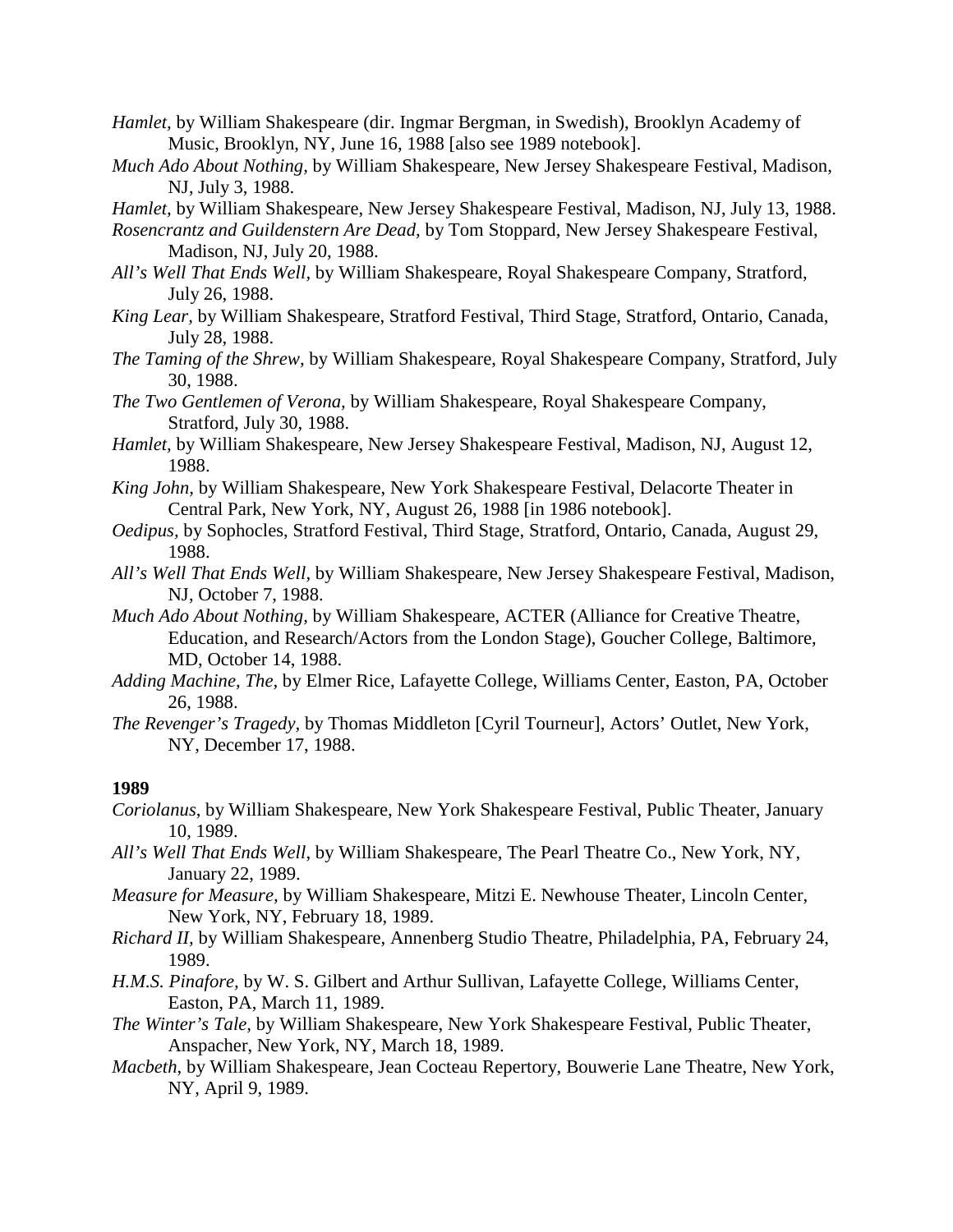- *Cymbeline,* by William Shakespeare, New York Shakespeare Festival, Public Theater, New York, NY, June 15, 1989.
- *Hamlet,* by William Shakespeare, Stary Theater of Cracow (in Polish), State University of New York at Purchase, NY (Pepsico Summerfare), July 11, 1989.
- *Twelfth Night,* by William Shakespeare, New York Shakespeare Festival, Delacorte Theater in Central Park, New York, NY, July 14, 1989.
- *Love's Labor's Lost,* by William Shakespeare, Stratford Festival, Third Stage, Stratford, Ontario, Canada, July 22, 1989.
- *The Merchant of Venice,* by William Shakespeare, Stratford Festival, Festival Theatre, Stratford, Ontario, Canada, July 22, 1989.
- *The Comedy of Errors,* by William Shakespeare, Stratford Festival, Festival Theatre, Stratford, Ontario, Canada, July 23, 1989 (double bill with Shakespeare's *Titus Andronicus*).
- *Titus Andronicus,* by William Shakespeare, Stratford Festival, Festival Theatre, Stratford, Ontario, Canada, July 23, 1989 (double bill with Shakespeare's *The Comedy of Errors*).
- *The Shoemakers' Holiday,* by Thomas Dekker, Stratford Festival, Festival Theatre, Stratford, Ontario, Canada, July 25, 1989.
- *Henry V,* by William Shakespeare, Stratford Festival, Avon Theatre, Stratford, Ontario, Canada, July 26, 1989.
- *The Changeling,* by Thomas Middleton, Stratford Festival, Third Stage, Stratford, Ontario, Canada, July 27, 1989.
- *Titus Andronicus,* by William Shakespeare, New York Shakespeare Festival, Delacorte Theater in Central Park, New York, NY, September 1, 1989.
- *Macbett,* by Eugen Ionesco, Theatre 22, New York, NY, September 16, 1989.
- *Henry V* (film by Kenneth Branagh), by William Shakespeare, Lincoln Center, New York, NY, October 28, 1989*.*
- *Macbeth,* by William Shakespeare, Lafayette College, Williams Center, Easton, PA, October? 1989.
- *Extremities,* by William Mastrosimone, Lafayette College, Williams Center, November 10, 1989.
- *The Tempest,* by William Shakespeare, Roundabout Theatre, New York, NY, December 16, 1989.

- *Hamlet*, by William Shakespeare, Royal Shakespeare Company, Barbican Centre, London, January 2, 1990 (London Theatre course).
- *The Good Person of Sichuan,* by Bertolt Brecht, Royal National Theatre, Olivier, London, January 3, 1990 (London Theatre course).
- *Bent*, by Martin Sherman, Royal National Theatre, Lyttelton, London, January 5, 1990 (London Theatre course).
- *A Midsummer Night's Dream,* by William Shakespeare, Royal Shakespeare Company, Barbican Centre, London, January 4, 1990 (London Theatre course).
- *Krapp's Last Tape* and *Catastrophe*, by Samuel Beckett, Riverside Studios, Studio 1, Hammersmith, London, January 8, 1990 (London Theatre course).
- *The Cherry Orchard,* by Anton Chekhov, Aldwych Theatre, London, January 15, 1990 (London Theatre course).
- *As You Like It*, by William Shakespeare, Royal Shakespeare Company, Royal Shakespeare Theatre, Stratford, January 10, 1990 (London Theatre course).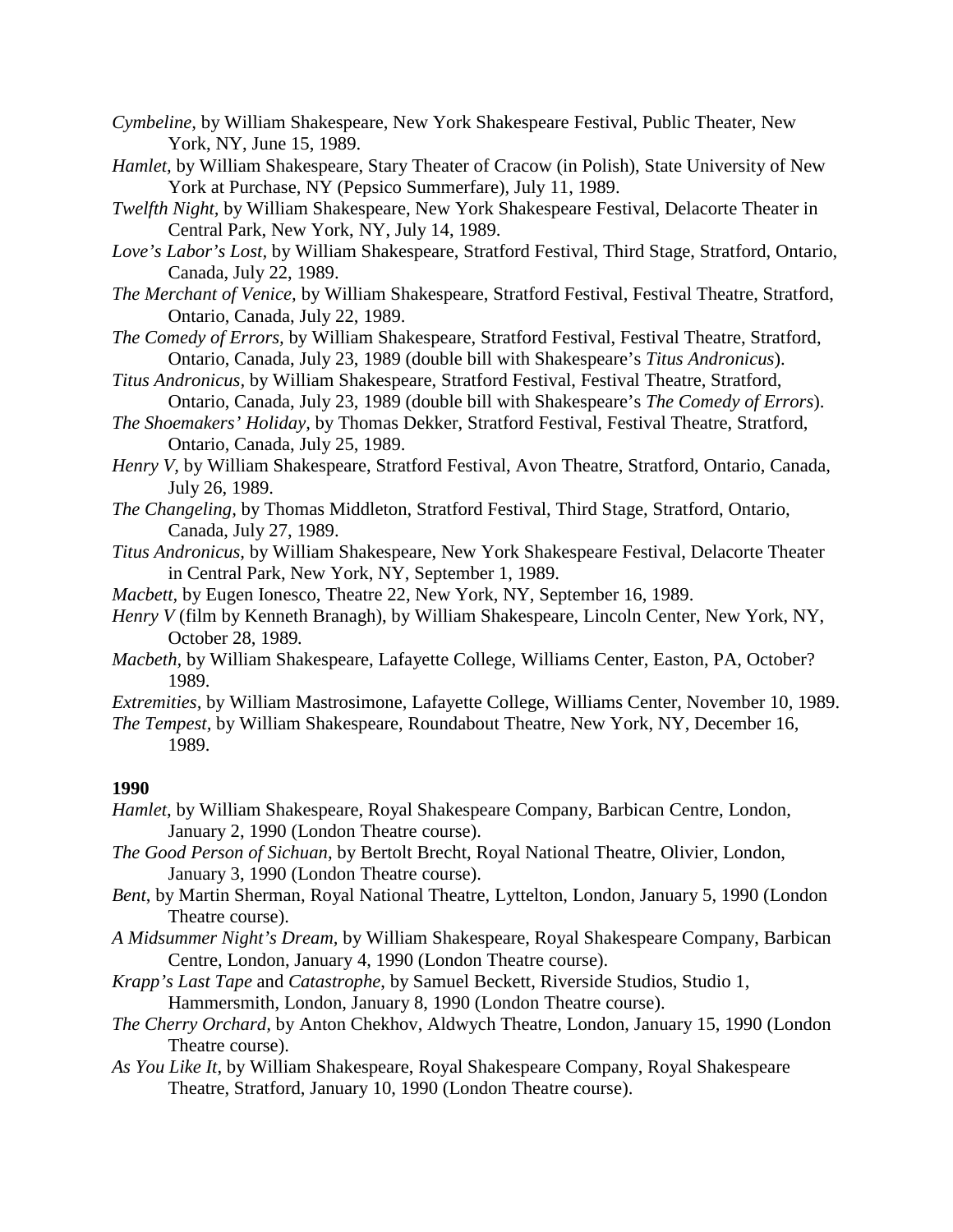- *Pericles*, by William Shakespeare, Royal Shakespeare Company, Swan Theatre, Stratford, January 11, 1990 (London Theatre course).
- *M. Butterfly*, by David Henry Hwang, Shaftsbury Theatre, London, January 17, 1990 (London Theatre course).
- *Our Country's Good*, by Timberlake Wertenbaker, Garrick Theatre, London, January 18, 1990 (London Theater course).
- *The Madness of Isabella* [mime], Queen Elizabeth Hall, London, January 19, 1990 (London Theatre course).
- *Othello,* by William Shakespeare, Theatre for a New Audience, New York, NY, February 10, 1990.
- *King Lear*, by William Shakespeare, Rustaveli Theater Company (Soviet Georgia), Brooklyn Academy of Music, Brooklyn, NY, April 4, 1990.
- *Arden of Faversham* (Anon.), Project III Ensemble Theatre, Ohio Theatre, New York, NY, April 6, 1990.
- *Hamlet*, by William Shakespeare, New York Shakespeare Festival, Public Theater, New York, NY, May 17, 1990.
- *The Taming of the Shrew,* by William Shakespeare, New York Shakespeare Festival, Delacorte Theater in Central Park, New York, NY, July 6, 1990.
- *Macbeth,* by William Shakespeare, Stratford Festival, Festival Theatre, Stratford, Ontario, July 31, 1990.
- *As You Like It*, by William Shakespeare, Stratford Festival, Festival Theatre, Stratford, Ontario, Canada, August 1, 1990.
- *Julius Caesar,* by William Shakespeare, Stratford Festival, Festival Theatre, Stratford, Ontario, Canada, August 1, 1990.
- *The Knight of the Burning Pestle,* by Francis Beaumont, Stratford Festival, Third Stage, Stratford, Ontario, Canada, August 2, 1990.
- *Romeo and Juliet,* by William Shakespeare (bi-lingual English/French), Stratford Festival, outdoors, Stratford, Ontario, Canada, August 3, 1990.
- *Merry Wives of Windsor, The,* by William Shakespeare, Stratford Festival, Avon Theatre, Stratford, Ontario, Canada, August 4, 1990.
- *King John,* by William Shakespeare, New Jersey Shakespeare Festival, Madison, NJ, August 10, 1990.
- *Measure for Measure,* by William Shakespeare, New Jersey Shakespeare Festival, Madison, NJ, August 10, 1990.
- *Romeo and Juliet,* by William Shakespeare, New Jersey Shakespeare Festival, Madison, NJ, August 11, 1990.
- *Richard III*, by William Shakespeare, New York Shakespeare Festival, Delacorte Theater in Central Park, New York, NY, August 30, 1990.
- *Macbeth,* by William Shakespeare (dir. Yukio Ninagawa, in Japanese), Brooklyn Academy of Music, Brooklyn, NY, October 19, 1990.

*As You Like It*, by William Shakespeare, ACTER (Alliance for Creative Theatre, Education, and Research/Actors from the London Stage), Lafayette College, Williams Center, Easton, PA, February 15, 1991.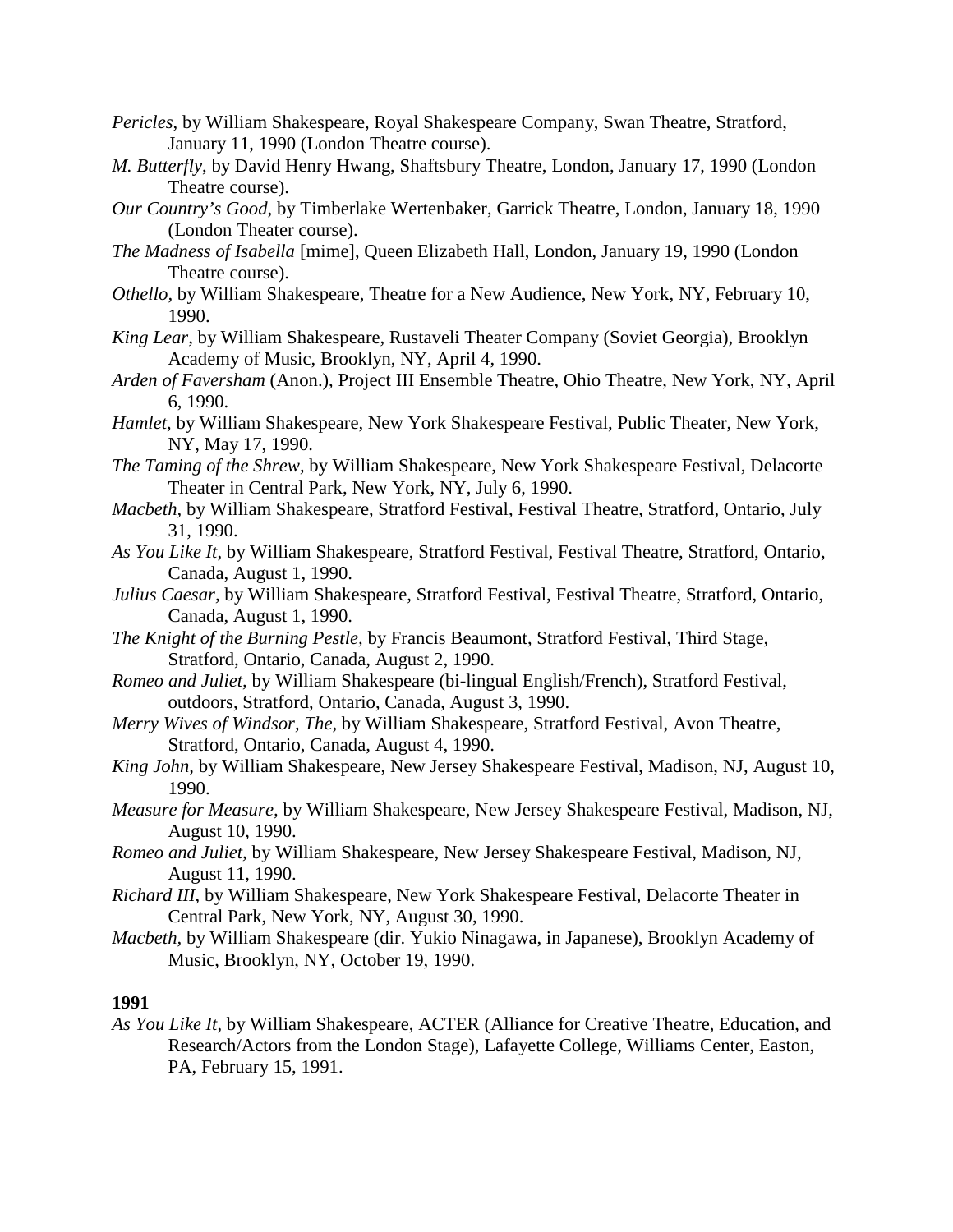- *Henry IV, Part 2,* by William Shakespeare, New York Shakespeare Festival, Public Theater, New York, NY, April 5, 1991.
- *Twelfth Night,* by William Shakespeare, Royston Theater Company, Playhouse 125, New York, NY, June 15, 1991.
- *Macbeth,* by William Shakespeare, black actors from the Royal Shakespeare Company and the Royal National Theatre, New York International Festival of the Arts, St. Bartholomew Church, New York, NY, June 15, 1991.
- *Othello,* by William Shakespeare, New York Shakespeare Festival, Delacorte Theater in Central Park, New York, NY, June 28, 1991.
- *Much Ado About Nothing,* by William Shakespeare, Stratford Festival, Festival Theatre, Stratford, Ontario, Canada, July 23, 1991.
- *Hamlet,* by William Shakespeare, Stratford Festival, Festival Theatre, Stratford, Ontario, Canada, July 24, 1991.
- *Timon of Athens,* by William Shakespeare, Stratford Festival, Third Stage, Stratford, Ontario, Canada, July 25, 1991.
- *The Tempest,* by William Shakespeare, Rajatabla Theater (Venezuelan, in Spanish), New York Shakespeare Festival, Delacorte Theater in Central Park, New York, NY, Summer 1991.
- *A Midsummer Night's Dream,* by William Shakespeare, ACTER (Alliance for Creative Theatre, Education, and Research/Actors from the London Stage), Lafayette College, Williams Center, Easton, PA, November 1991.
- *Pericles,* by William Shakespeare, New York Shakespeare Festival, Public Theater, New York, NY, December 14, 1991.

- *As You Like It,* by William Shakespeare, Cheek by Jowl, Lyric Theatre, Hammersmith, London, January 2, 1992 (London Theatre course).
- *Troilus and Cressida,* by William Shakespeare, Royal Shakespeare Company, Barbican Centre, The Pit, January 4, 1992 (London Theatre course).
- *Dancing at Lughnasa,* by Brian Friel, Garrick Theatre, London, January 4, 1992 (London Theatre course).
- *The Ride Down Mount Morgan,* by Arthur Miller, Wyndam's Theatre, London, January 6, 1992 (London Theatre course).
- *Romeo and Juliet,* by William Shakespeare, Royal Shakespeare Company, Stratford, January 8, 1992 (London Theatre course).
- *The Alchemist,* by Ben Jonson, Royal Shakespeare Company, Swan Theatre, Stratford, January 9, 1992 (London Theatre course).
- *A Doll's House,* by Henrik Ibsen, Duke of Cambridge Theatre Club, London, January 10, 1992 (London Theatre course).
- *The Sea,* by Edward Bond, Royal National Theatre, Lyttelton, January 13, 1992 (London Theatre course).
- *Rosencrantz and Guildenstern Are Dead,* by Tom Stoppard, Chelsea Centre, London, January 15, 1992 (London Theatre course).
- *All My Sons,* by Arthur Miller, The Young Vic, London, January 16, 1992 (London Theatre course).
- [missing notes on the following 1992 London Theatre course play: *A Swell Party*, by John Kane, Vaudeville Theatre, London, January 3]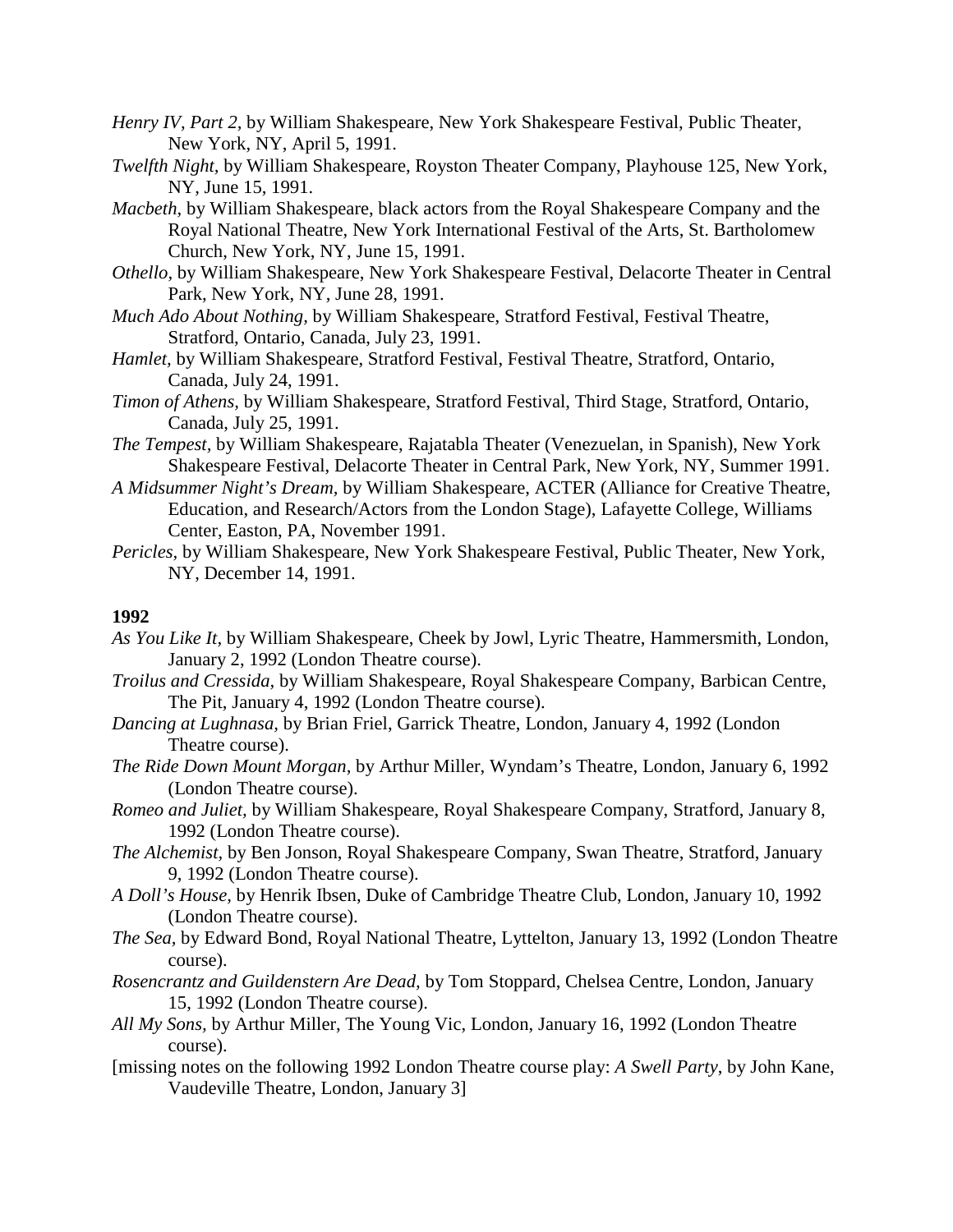- *The Comedy of Errors,* by William Shakespeare, Theater for a New Audience, New York, NY, February 15, 1992.
- *'Tis Pity She's a Whore,* by John Ford, New York Shakespeare Festival, Public Theater, April 4, 1992.
- *Richard III,* by William Shakespeare, Royal Shakespeare Company, Brooklyn Academy of Music, Brooklyn, NY, June 20, 1992.
- *As You Like It,* by William Shakespeare, New York Shakespeare Festival, Delacorte Theater in Central Park, New York, NY, July 10, 1992.
- *The Tempest,* by William Shakespeare, Stratford Festival, Festival Theatre, Stratford, Ontario, Canada, August 4, 1992.
- *Love's Labor's Lost,* by William Shakespeare, Stratford Festival, Festival Theatre, Stratford, Ontario, Canada, August 5, 1992.
- *Romeo and Juliet,* by William Shakespeare, Stratford Festival, Festival Theatre, Stratford, Ontario, Canada, August 6, 1992.
- *The Two Gentlemen of Verona,* by William Shakespeare, Stratford Festival, Tom Patterson Theatre, Stratford, Ontario, Canada, August 7, 1992.
- *Measure for Measure,* by William Shakespeare, Stratford Festival, Festival Theatre, Stratford, Ontario, Canada, August 8, 1992.
- *The Taming of the Shrew,* by William Shakespeare, New Jersey Shakespeare Festival, Playwrights Theatre of New Jersey, Madison, NJ, August 14, 1992.
- *The Comedy of Errors,* by William Shakespeare, New York Shakespeare Festival, Delacorte Theater in Central Park, New York, NY, August 27, 1992.
- *The Verge,* by Susan Glaspell, Lafayette College, Williams Center, Easton, PA, October?, 1992.
- *The Tempest,* by William Shakespeare, ACTER (Alliance for Creative Theatre, Education, and Research/Actors from the London Stage), Annenberg Center, Philadelphia, PA, November 11, 1992.
- *The Duchess of Malfi,* by John Webster, Annenberg Center, Philadelphia, PA, December 12, 1992.

- *Henry V*, by William Shakespeare, Theatre for a New Audience, New York, NY, February 12, 1993.
- *Love's Labor's Lost*, by William Shakespeare, Theater for a New Audience, St. Clement's Church, New York, NY, March 13, 1993.
- *Hamlet*, by William Shakespeare, ACTER (Alliance for Creative Theatre, Education, and Research/Actors from the London Stage), Lafayette College, Williams Center, Easton, PA, September 30, 1993.
- *The Red Shoes,* by Marsha Norman, Bob Merrill, and Jule Styne, Gershwin Theater, New York, NY, November 12, 1993.

- *The Wind in the Willows,* by Kenneth Grahame, adapted by Alan Bennett, Royal National Theatre, Olivier, London, January 1, 1994 (London Theatre course).
- *The Madness of George III,* by Alan Bennett, Royal National Theatre, Lyttelton, London, January 3, 1994 (London Theatre course).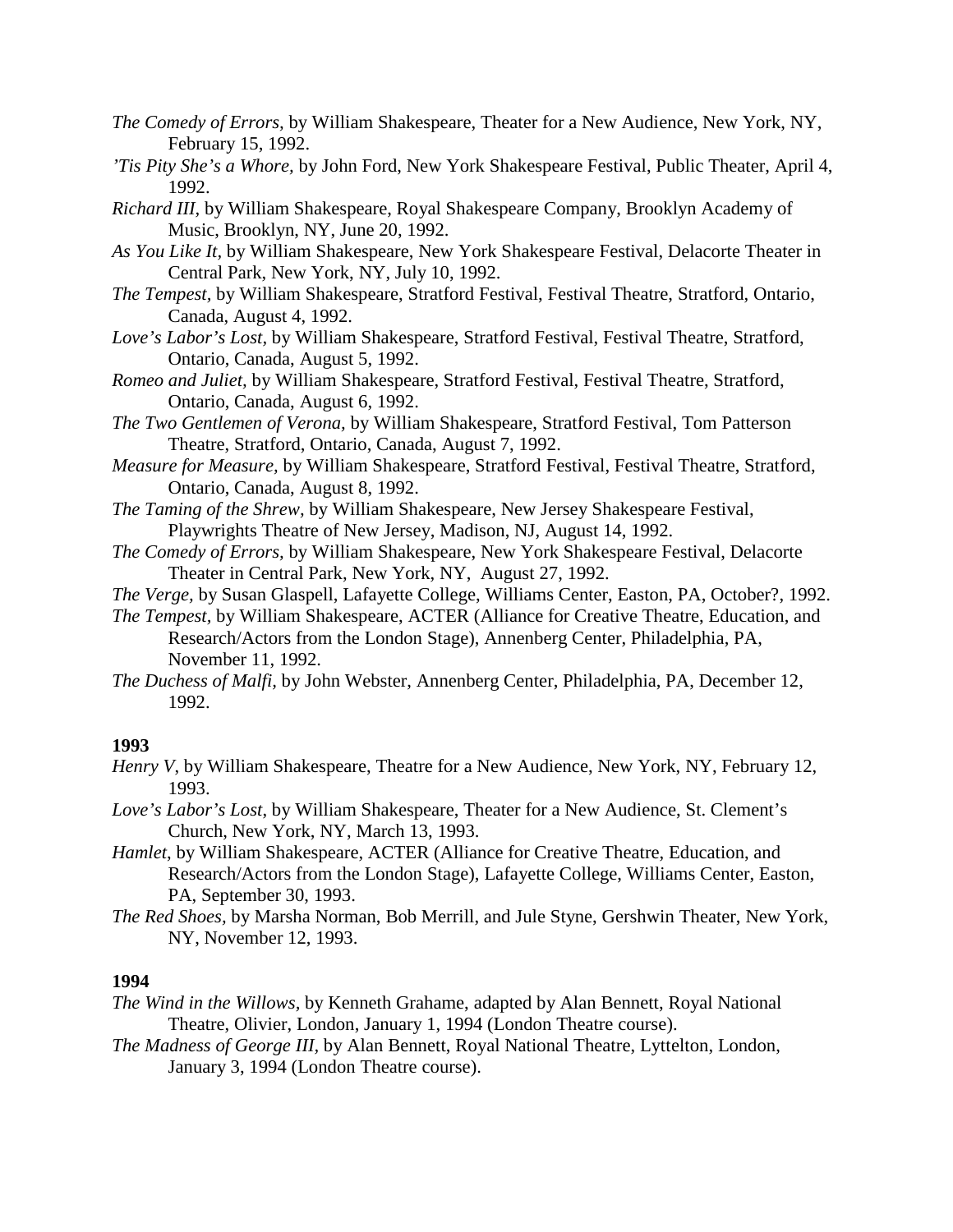- *Oleanna*, by David Mamet, Duke of York's Theatre, London, January 4, 1994 (London Theatre course).
- *Macbeth*, by William Shakespeare, Royal Shakespeare Company, Barbican Centre, London, January 5, 1994 (London Theatre course).
- *Machinal*, by Sophie Treadwell, Royal National Theatre, Lyttelton, January 6, 1994 (London Theatre course).
- *The Two Gentlemen of Verona,* by William Shakespeare, January 10, 1994 (London Theatre course).
- *Krapp's Last Tape*, by Samuel Beckett, Arts Theatre, London, January 11, 1994.
- *The Winter's Tale,* by William Shakespeare, Royal Shakespeare Company, Royal Shakespeare Theatre, Stratford, January 12, 1994
- *Measure for Measure*, by William Shakespeare, Royal Shakespeare Company, Barbican Centre, London, January 15, 1994.
- *The Tempest,* by William Shakespeare, Royal Shakespeare Company, Royal Shakespeare Theatre, Stratford, January 12, 1994 (London Theatre course).
- *The Country Wife,* by William Wycherley, Royal Shakespeare Company, Swan Theatre, Stratford, January 13, 1994 (London Theatre course).
- *The Mousetrap,* by Agatha Christie, January 15, 1994 (London Theatre course).
- [missing notes on the following 1994 London Theatre course play: *Travels with My Aunt*, by Graham Greene, adapted by Giles Havergal, Whitehall Theatre, London, January 7]
- *Our Country's Good*, by Timberlake Wertenbaker, Lafayette College, Wililams Center, Easton, PA, March 3, 1994.
- *The Winter's Tale,* by William Shakespeare, Brooklyn Academy of Music, Brooklyn, NY, April 1994.
- *Hedda Gabler*, by Henrik Ibsen, Roundabout Theater, New York , NY, June 25, 1994.
- *What Fools These Mortals Be*, by Fred Curchack (solo performance), Lafayette College, Williams Center, Easton, PA, September 12, 1994.

- *The Tempest,* by William Shakespeare, New York Shakespeare Festival, Delacorte Theater in Central Park, New York, NY, July 11, 1995.
- *Macbeth,* by William Shakespeare, New Jersey Shakespeare Festival, Madison, NJ, July 11-22, 1995.
- *Julius Caesar*, by William Shakespeare, New Jersey Shakespeare Festival, Madison, NJ, July 15, 1995.
- *The Comedy of Errors,* by William Shakespeare, Stratford Festival, Ontario, Stratford, Canada, July 21, 1995.

*Macbeth*, by William Shakespeare, Stratford Festival, Ontario, Stratford, Canada, July 21, 1995.

*The Tempest,* by William Shakespeare, Royal Shakespeare Company, Swan Theatre, Stratford, August 3, 1995.

- *The Lord of the Flies,* by William Golding, Royal Shakespeare Company, The Other Place, London, August 4, 1995.
- *The Devil Is an Ass,* by Ben Jonson, Royal Shakespeare Company, Swan Theatre, Stratford, August 5, 1995.

*Uneasy Lies the Head*, by Patrick Stewart, Swan Theatre, Stratford, August 6, 1995.

*Romeo and Juliet*, by William Shakespeare [partial notes—production unidentified].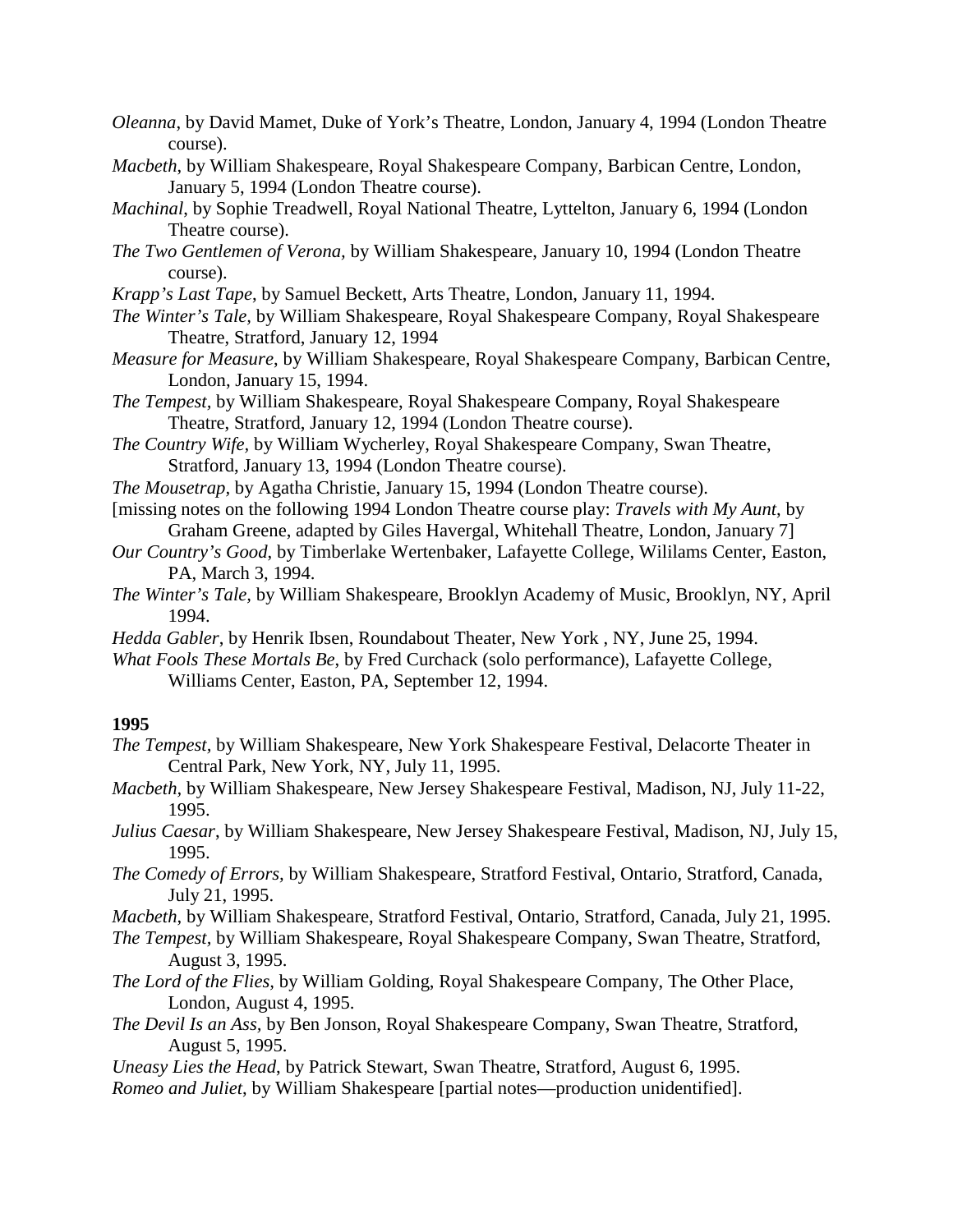[no notepads in file]

See London Theatre course 1997: *Guys and Dolls*, December 28, 1996; *Death of a Salesman*, December 30, 1996; *A Streetcar Named Desire*, December 31, 1996.

# **1997**

- *Guys and Dolls*, by Frank Lesser, Jo Swerling, and Abe Burrows, Royal National Theatre, Olivier, London, December 28, 1996 (London Theatre course 1997).
- *Little Eyolf*, by Henrik Ibsen, Royal Shakespeare Company, Swan Theatre, Stratford, January 9, 1997.
- *Much Ado About Nothing*, by William Shakespeare, Royal Shakespeare Company, Royal Shakespeare Theatre, Stratford, January 9, 1997 (London Theater course).
- *Death of a Salesman*, by Arthur Miller, Royal National Theatre, Lyttelton, London, December 30, 1996 (London Theatre course 1997).
- *A Streetcar Named Desire,* by Tennessee Williams, Theatre Royal Haymarket, London, December 31, 1996 (London Theatre course 1997).
- *Who's Afraid of Virginia Woolf?*, by Edward Albee, Aldwych Theatre, London, January 7, 1997 (London Theatre course).
- *Talking Heads*, by Alan Bennett, Comedy Theatre, London, January 10, 1997 (London Theatre course).
- *Macbeth,* by William Shakespeare, Royal Shakespeare Company, Barbican Centre, London, January 1, 1997 (London Theatre course).
- *As You Like It*, by William Shakespeare Royal Shakespeare Company, Barbican Centre, London, January 6, 1997 (London Theatre course).
- *Othello*, by William Shakespeare, Lafayette College, Williams Center, Easton, PA, March 5, 1997.
- *Umabathu: The Zulu Macbeth* [based on Shakespeare's *Macbeth*], Johannesburg Civic Theater, Lincoln Center Festival, New York State Theater, Lincoln Center, New York, NY, July 23, 1997.
- *Hamlet,* by William Shakespeare (dir. Yukio Ninagawa), Ninagawa Company, Barbican Center, London, August 28-September 3, 1998.

# **1998**

*Hamlet*, by William Shakespeare (dir. Yukio Ninagawa), Ninagawa Company, Barbican Centre, London, August 28-September 3, 1998.

- *Peter Pan*, by James M. Barry, National Theatre, Olivier, London, January 4, 1999 (London Theatre course).
- *Amadeus*, by Peter Shaffer, The Old Vic, London, January 5, 1999 (London Theatre course).
- *The Two Gentlemen of Verona,* by William Shakespeare, Royal Shakespeare Company, Barbican Centre, The Pit, London, January 6, 1999 (London Theatre course).
- *Betrayal*, by Harold Pinter, National Theatre, Lyttelton, London, January 8, 1999 (London Theatre course).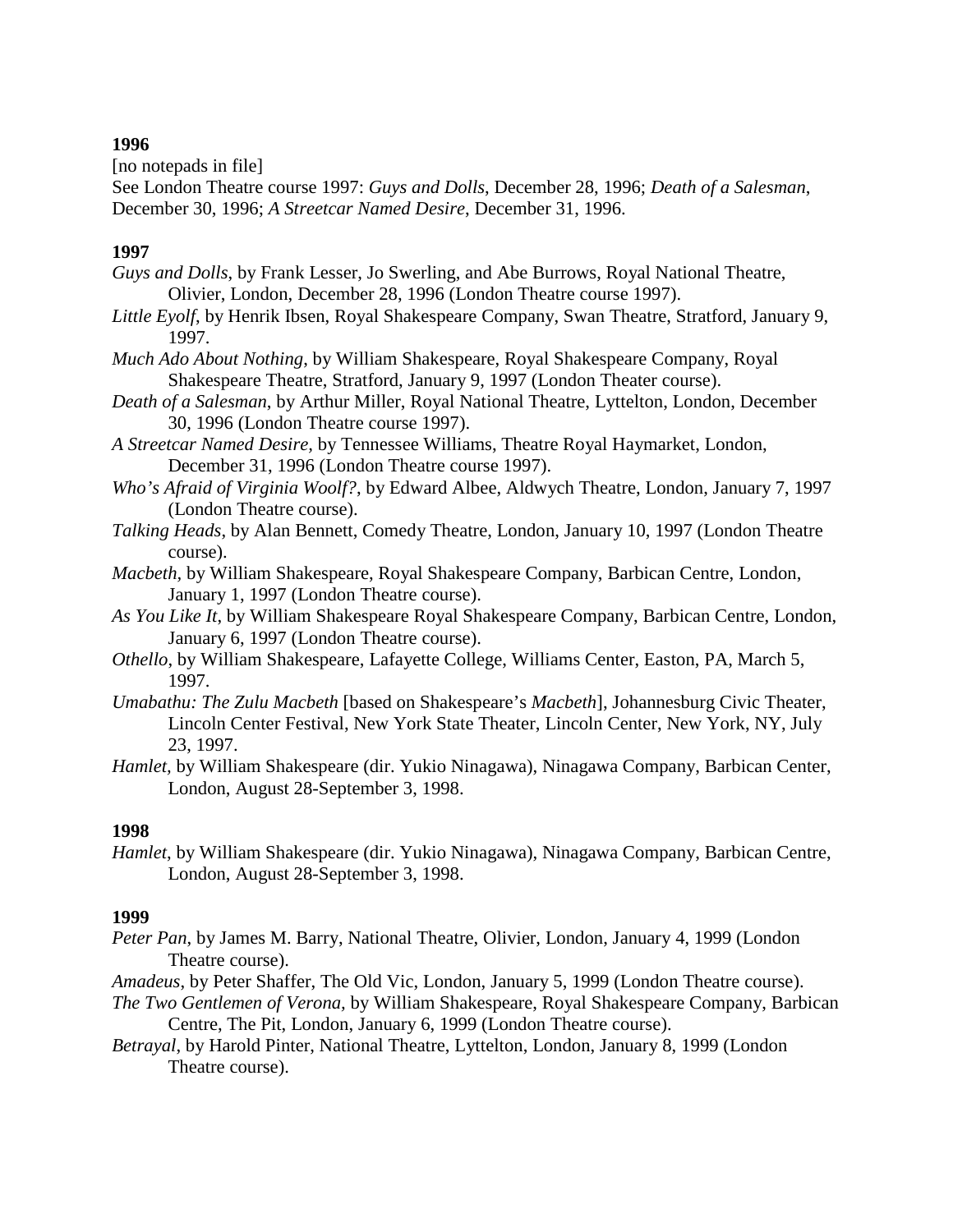*The Weir,* by Connor McPherson, Royal Court Theatre, Duke of York's Theatre, London, January 13, 1999.

*The Street of Crocodiles,* Théâtre Complicité, Queens Theatre, London, January 14, 1999.

[missing notes on the following 1999 London Theatre course play: *The Winter's Tale*, by William Shakespeare, Royal Shakespeare Company, Royal Shakespeare Theatre, Stratford, January 12]

*The Comedy of Errors,* by William Shakespeare, Globe Theatre, London, August 17, 1999.

# **2000**

[only one notepad in file]

*The Comedy of Errors,* by William Shakespeare, August 16, 2000.

See London Theatre course 2001: *The Tempest*, December 29, 2000; *The Tempest*, December 30, 2000; *Quidam*, December 30.

# **2001**

- *The Caretaker,* by Harold Pinter, Comedy Theatre, London, January 5, 2001 (London Theatre course).
- *Stones in His Pocket*, by Marie Jones, Duke of York's Theatre, London, January 8, 2001 (London Theatre course).
- *Rita, Sue and Bob Too*, by Andrea Dunbar, and *A State of Affairs*, by Robin Soans, So Ho Theatre, London, January 10, 2001 (London Theatre course).
- *Romeo and Juliet*, by William Shakespeare, Royal Shakespeare Company, Barbican Centre, London, January 11, 2001 (London Theatre course).
- *The Tempest,* by William Shakespeare, Royal Shakespeare Company, The Other Place, Stratford, December 29, 2000 (London Theatre course).
- *The Tempest,* by William Shakespeare, Almeida Theatre, London, December 30, 2000 (London Theatre course).
- *Quidam*, Cirque de Soleil, Battersea Power Station, London, December 30, 2000 (London Theatre course).
- *The Rivals,* by Richard Brinsley Sheridan, Royal Shakespeare Company, Barbican Centre, London, January 2, 2001 (London Theatre course).

[missing notes on the following 2001 London Theatre course play: *The Comedy of Errors*, by William Shakespeare, Royal Shakespeare Company, Barbican Centre, January 3]

# **2002**

*The Comedy of Errors,* by William Shakespeare, CSC Repertory, New York, NY, August 23, 2002.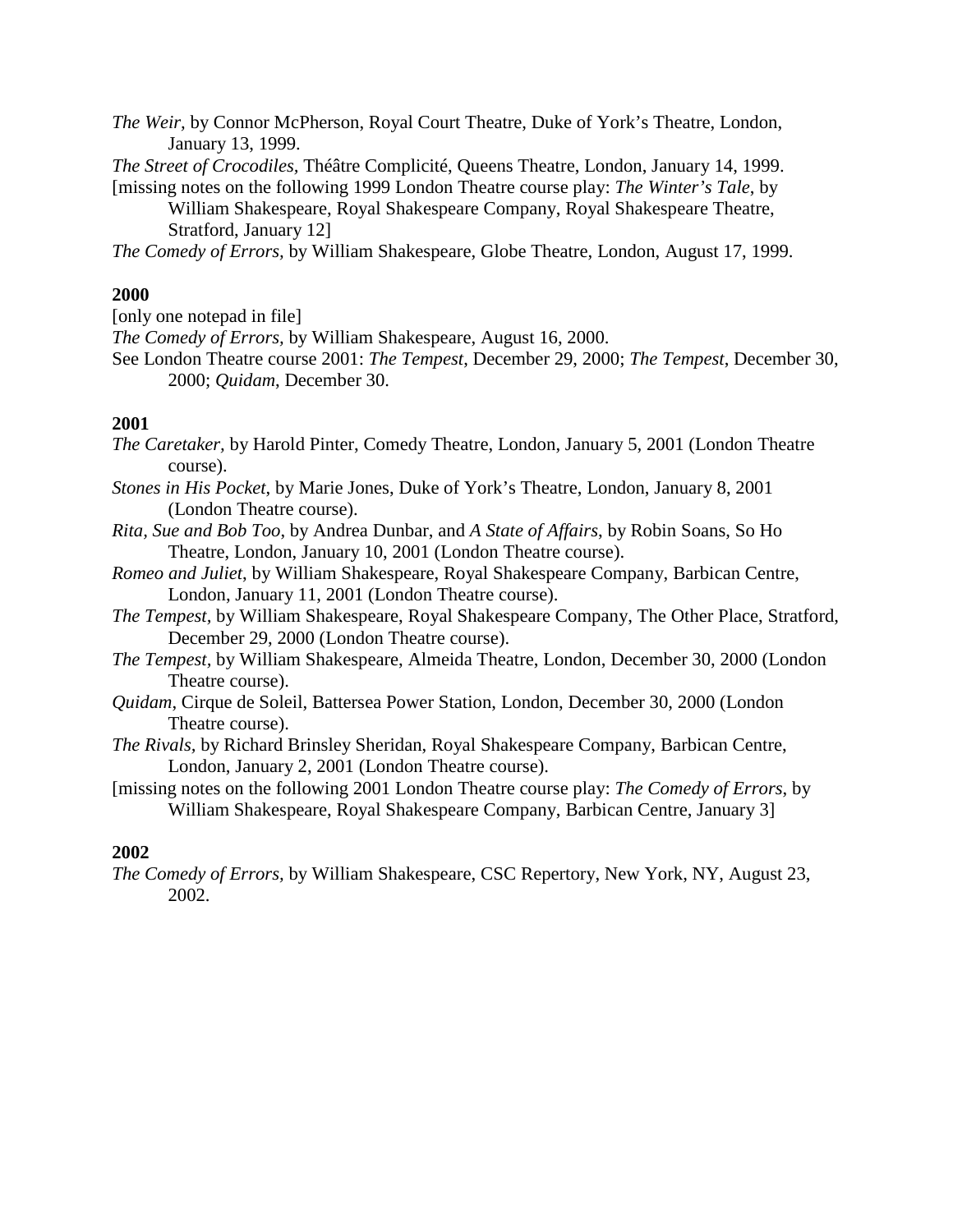# James P. Lusardi (JPL) Playnotes (in Steno Pads) Play Index

From 1984 to 2002, Professor James P. Lusardi took notes on nearly every play production he saw. During that time, he was co-editor, with June Schlueter, of *Shakespeare Bulletin*, and the two co-taught the London Theatre course (in London) 10 times. There were years when JPL saw as many as 100 plays; some, not all, are represented in his file of steno pads.

JPL's steno pads are arranged chronologically by year. There are indices by date, by playwright, and by play.

Researchers should consult the *Shakespeare Bulletin* files at Lafayette College for additional notes and for programs and other materials relating to plays by Shakespeare and his contemporaries. Programs from other time periods were given to the library at De Sales University, Center Valley, PA.

- *Adding Machine, The,* by Elmer Rice, Lafayette College, Williams Center, Easton, PA, October 26, 1988.
- *After the Fall*, by Arthur Miller, Repertory Theater of Lincoln Center, New York, NY, 1984.
- *Alchemist, The,* by Ben Jonson, American Shakespeare Repertory, New York, NY, November 16, 1985.
- *Alchemist, The,* by Ben Jonson, London, July 1, 1984.
- *Alchemist, The,* by Ben Jonson, Royal Shakespeare Company, Swan Theatre, Stratford, January 9, 1992 (London Theatre course).
- *All My Sons,* by Arthur Miller, The Young Vic, London, January 16, 1992 (London Theatre course).
- *All's Well That Ends Well*, by William Shakespeare, American Shakespeare Repertory, New York, NY, April 12, 1986.
- *All's Well That Ends Well,* by William Shakespeare, New Jersey Shakespeare Festival, Madison, NJ, October 7, 1988.
- *All's Well That Ends Well,* by William Shakespeare, Royal Shakespeare Company, Stratford, July 26, 1988.
- *All's Well That Ends Well*, by William Shakespeare, The Pearl Theatre Co., New York, NY, January 22, 1989.
- *Amadeus*, by Peter Shaffer, The Old Vic, London, January 5, 1999 (London Theatre course).

*Antigone*, by Sophocles, National Theatre, Cottesloe, London, June 27, 1984.

- *Antony and Cleopatra,* by William Shakespeare, New Jersey Shakespeare Festival, Madison, NJ, August 16, 1986.
- *Antony and Cleopatra,* by William Shakespeare, Royal National Theatre, Olivier, London, January 5, 1988 (London Theatre course).
- *Antony and Cleopatra*, by William Shakespeare, Shakespeare & Company, Lenox, MA, August 9, 1986.
- *Arden of Faversham* (Anon.), Project III Ensemble Theatre, Ohio Theatre, New York, NY, April 6, 1990.
- *As You Like It*, by William Shakespeare Royal Shakespeare Company, Barbican Centre, London, January 6, 1997 (London Theatre course).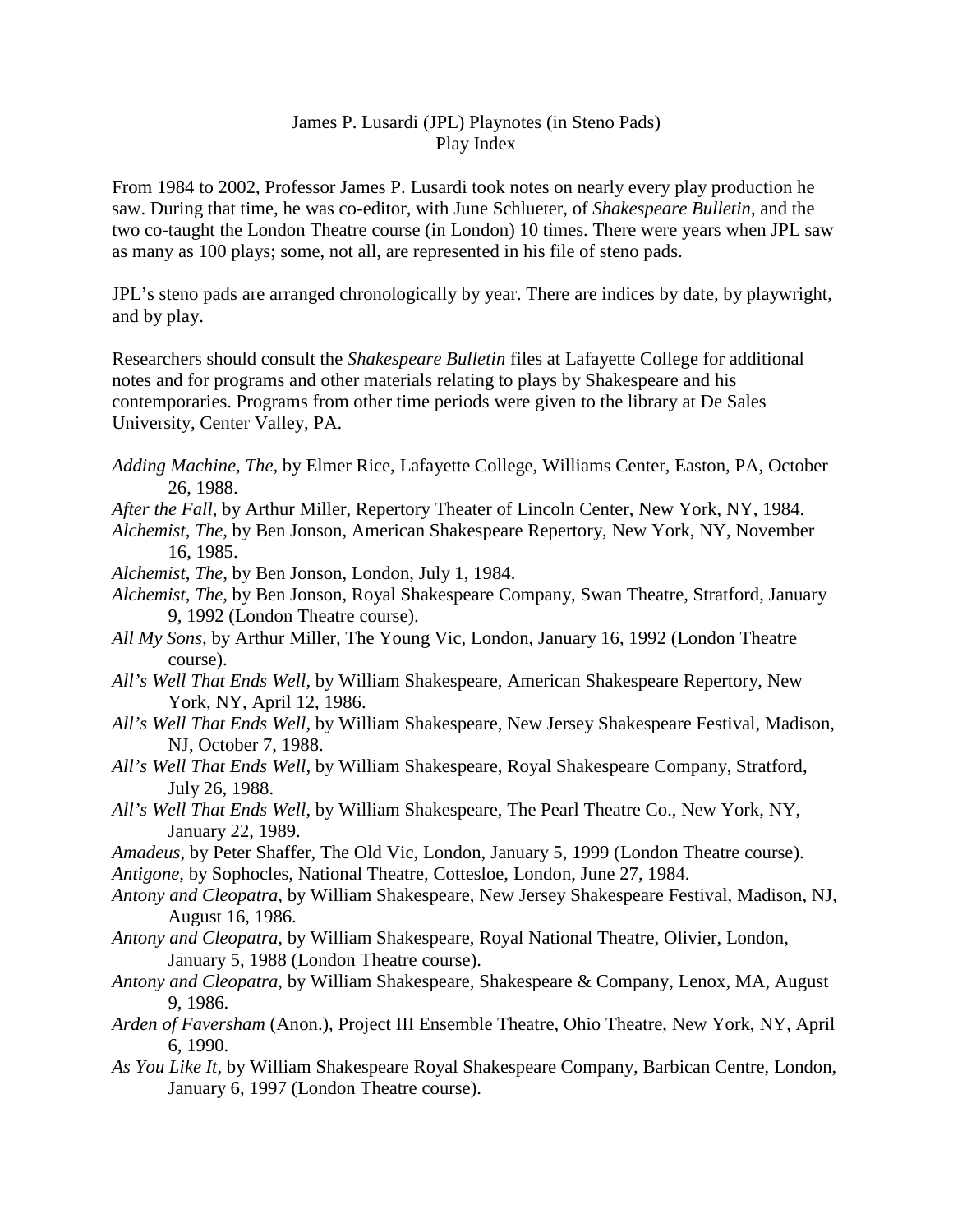- *As You Like It*, by William Shakespeare, ACTER (Alliance for Creative Theatre, Education, and Research/Actors from the London Stage), Montclair State College, Montclair, NJ, Spring 1985.
- *As You Like It*, by William Shakespeare, ACTER (Alliance for Creative Theatre, Education, and Research/Actors from the London Stage), Lafayette College, Williams Center, Easton, PA, February 15, 1991.
- *As You Like It,* by William Shakespeare, Cheek by Jowl, Lyric Theatre, Hammersmith, London, January 2, 1992 (London Theatre course).
- *As You Like It*, by William Shakespeare, McCarter Theatre, Princeton, NJ, May 29, 1986.
- *As You Like It,* by William Shakespeare, New York Shakespeare Festival, Delacorte Theater in Central Park, New York, NY, July 10, 1992.
- *As You Like It*, by William Shakespeare, Royal Shakespeare Company, Royal Shakespeare Theatre, Stratford, January 10, 1990 (London Theatre course).
- *As You Like It*, by William Shakespeare, Stratford Festival, Festival Theatre, Stratford, Ontario, Canada, August 1, 1990.
- *As You Like It*, by William Shakespeare, The Acting Company, George Street Playhouse, New Brunswick, NJ, Spring 1985.
- *Auturo Ui* (based on Shakespeare's *Macbeth*), by Berthold Brecht, Stratford Festival, Stratford, Ontario, Canada, July 22, 1986.
- *Beckett Piece*, by Samuel Beckett, ACTER (Alliance for Creative Theatre, Education, and Research/Actors from the London Stage), Montclair State College, Montclair, NJ, Spring 1985.
- *Benefactors, The,* by Michael Frayn, The Vaudeville Theatre, London, June 26, 1984.
- *Bent*, by Martin Sherman, Royal National Theatre, Lyttelton, London, January 5, 1990 (London Theatre course).
- *Betrayal*, by Harold Pinter, National Theatre, Lyttelton, London, January 8, 1999 (London Theatre course).
- *Boys from Syracuse, The* (based on Shakespeare's *Comedy of Errors*), by Richard Rodgers and Lorenz Hart, Stratford Festival, Stratford, Ontario, Canada, July 23, 1986.

*Candida*, by G. B. Shaw, Arts Theatre Club, London, January 7, 1988 (London Theatre course).

- *Caretaker, The,* by Harold Pinter, Comedy Theatre, London, January 5, 2001 (London Theatre course).
- *Changeling, The,* by Thomas Middleton, Stratford Festival, Third Stage, Stratford, Ontario, Canada, July 27, 1989.
- *Chaste Maid in Cheapside, A,* by Thomas Middleton, Lucille Lortel's White Barn, Westchester, CT, August 23, 1985.
- *Cherry Orchard, The,* by Anton Chekhov, Aldwych Theatre, London, January 15, 1990 (London Theatre course).
- *Comedy of Errors, The,* by William Shakespeare, Equity Library Theatre, New York, NY, Spring 1985.
- *Comedy of Errors, The,* by William Shakespeare, Globe Theatre, London, August 17, 1999.
- *Comedy of Errors, The,* by William Shakespeare, New York Shakespeare Festival, Delacorte Theater in Central Park, New York, NY, August 27, 1992.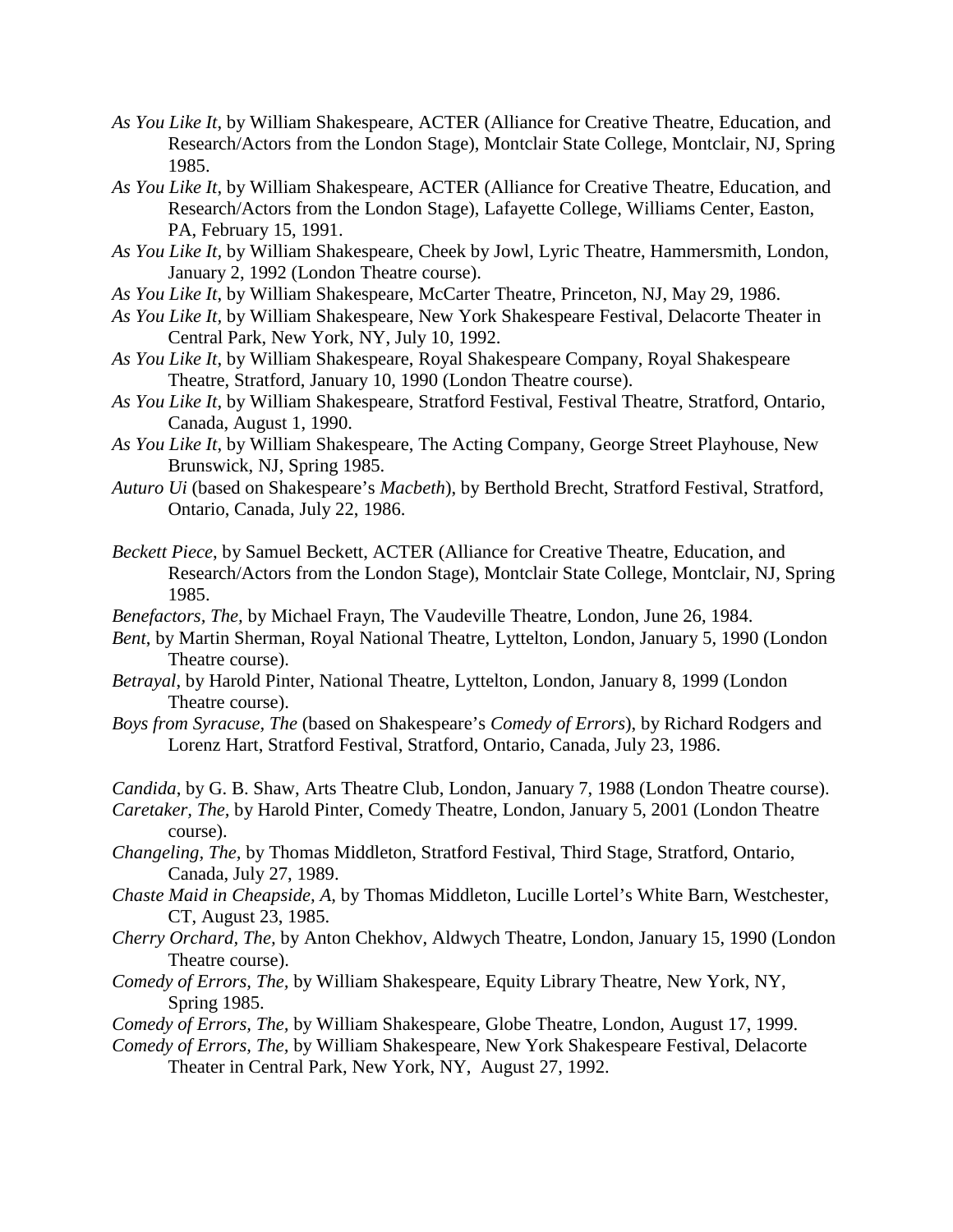- *Comedy of Errors, The,* by William Shakespeare, Shakespeare & Company, Lenox, MA, August 16, 1985.
- *Comedy of Errors, The,* by William Shakespeare, Stratford Festival, Festival Theatre, Stratford, Ontario, Canada, July 23, 1989 (double bill with Shakespeare's *Titus Andronicus*).
- *Comedy of Errors, The,* by William Shakespeare, Stratford Festival, Ontario, Stratford, Canada, July 21, 1995.
- *Comedy of Errors, The,* by William Shakespeare, Theater for a New Audience, New York, NY, February 15, 1992.
- *Comedy of Errors, The,* by William Shakespeare, Vivian Beaumont Theater, Lincoln Center, New York, NY, June 10, 1987.
- *Comedy of Errors, The,* Royal Shakespeare Company, Barbican Centre, London, January 23, 1985 (London Theatre course).
- *Comedy of Errors, The*, by William Shakespeare, August 16, 2000
- *Comedy of Errors, The*, by William Shakespeare, CSC Repertory, New York, August 23, 2002.
- See JPL Scholarship file 11:8b for additional production notes on *The Comedy of Errors*.
- *Coriolanus,* by William Shakespeare, McCarter Theatre, Princeton, NJ, November 5, 1987.
- *Coriolanus*, by William Shakespeare, New York Shakespeare Festival, Public Theater, January 10, 1989.
- *Corpse*, by Gerald Moon, The Apollo, London, January 4, 1985 (London Theatre course).
- *Country Wife, The,* by William Wycherley, Royal Shakespeare Company, Swan Theatre, Stratford, January 13, 1994 (London Theatre course).
- *Cymbeline,* by William Shakespeare, New York Shakespeare Festival, Public Theater, New York, NY, June 15, 1989.
- *Dancing at Lughnasa,* by Brian Friel, Garrick Theatre, London, January 4, 1992 (London Theatre course).
- *Death of a Salesman*, by Arthur Miller, Royal National Theatre, Lyttelton, London, December 30, 1996 (London Theatre course 1997).
- *Devil Is an Ass, The,* by Ben Jonson, Royal Shakespeare Company, Swan Theatre, Stratford, August 5, 1995.

*Doll's House, A,* by Henrik Ibsen, Duke of Cambridge Theatre Club, London, January 10, 1992 (London Theatre course).

- *Doomsday* (medieval mystery play), National Theatre, Cottesloe, London, January 10, 1985 (London Theatre course).
- *Duchess of Malfi, The,* by John Webster, Annenberg Center, Philadelphia, PA, December 12, 1992.
- *Duchess of Malfi, The,* by John Webster, National Theatre, Lyttelton, London, January 3, 1986 (London Theatre course).
- *Edward II*, by Christopher Marlowe, American Shakespeare Repertory, New York, NY, Spring 1985.

*Elizabeth Fair,* Shakespeare & Company, Lenox, MA, Summer 1986.

*Extremities,* by William Mastrosimone, Lafayette College, Williams Center, November 10, 1989.

*Fortinbras Gets Drunk*, by Janusz Glowacki (based on Shakespeare's *Hamlet*), Vanderbilt University, Hill Auditorium, Nashville, TN, March 15, 16, 22, 23, April 1, 1985.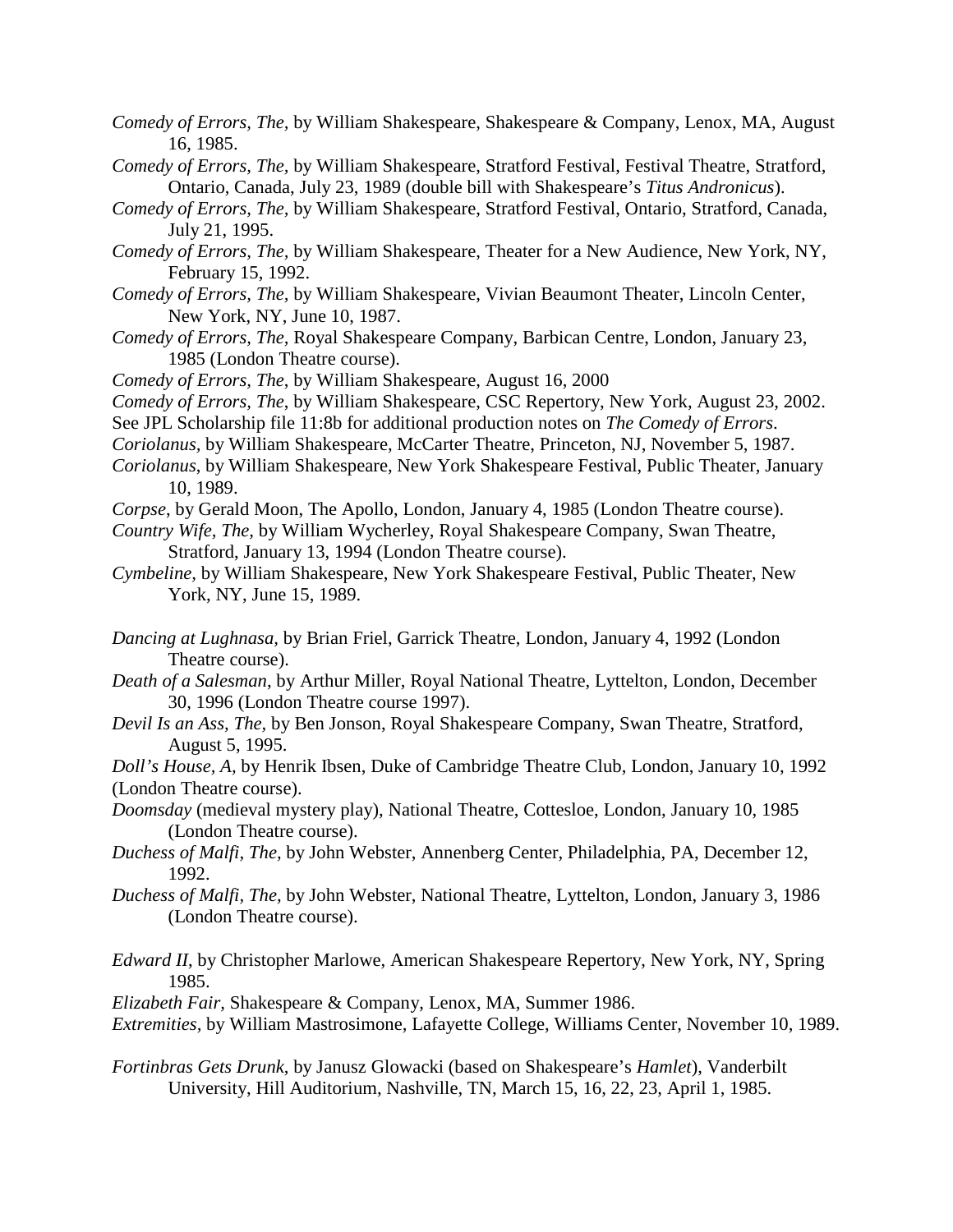- *Glengarry Glen Ross*, by David Mamet, National Theatre, Cottesloe, London, January 11, 1984 (London Theatre course).
- *Good Person of Sichuan, The,* by Bertolt Brecht, Royal National Theatre, Olivier, London, January 3, 1990 (London Theatre course).
- *Guys and Dolls*, by Frank Lesser, Jo Swerling, and Abe Burrows, Royal National Theatre, Olivier, London, December 28, 1996 (London Theatre course 1997).
- *Hamlet (Dir. Yukio Ninagawa)*, by William Shakespeare, Ninagawa Company, Barbican Center, London, August 28-September 3, 1998.
- *Hamlet,* by William Shakespeare (dir. Ingmar Bergman, in Swedish), Brooklyn Academy of Music, Brooklyn, NY, June 16, 1988 [also see 1989 notebook].
- *Hamlet*, by William Shakespeare (dir. Yukio Ninagawa), Ninagawa Company, Barbican Centre, London, August 28-September 3, 1998.
- *Hamlet*, by William Shakespeare, ACTER (Alliance for Creative Theatre, Education, and Research/Actors from the London Stage), Goucher College, Baltimore, MD, October 3, 1986.
- *Hamlet*, by William Shakespeare, ACTER (Alliance for Creative Theatre, Education, and Research/Actors from the London Stage), Lafayette College, Williams Center, Easton, PA, September 30, 1993.
- *Hamlet*, by William Shakespeare, American Shakespeare Repertory, New York, NY, May 2, 1985.
- *Hamlet,* by William Shakespeare, New Jersey Shakespeare Festival, Madison, NJ, July 13, 1988.
- *Hamlet,* by William Shakespeare, New Jersey Shakespeare Festival, Madison, NJ, August 12, 1988.
- *Hamlet*, by William Shakespeare, New York Shakespeare Festival, Public Theater, New York, NY, March 3-May 10, 1986.
- *Hamlet*, by William Shakespeare, New York Shakespeare Festival, Public Theater, New York, NY, May 17, 1990.
- *Hamlet*, by William Shakespeare, New York University, New York, NY, May 23, 1986.
- *Hamlet*, by William Shakespeare, Royal Shakespeare Company, Barbican Centre, London, January 2, 1990 (London Theatre course).
- *Hamlet*, by William Shakespeare, Royal Shakespeare Company, Stratford, January 8, 1985 (London Theatre course).
- *Hamlet,* by William Shakespeare, Stary Theater of Cracow (in Polish), State University of New York at Purchase, NY (Pepsico Summerfare), July 11, 1989.
- *Hamlet,* by William Shakespeare, Stratford Festival, Festival Theatre, Stratford, Ontario, Canada, July 24, 1991.
- *Hamlet*, by William Shakespeare, Stratford Festival, Stratford, Ontario, Canada, July 25, 1986.
- *Hamlet*, by William Shakespeare, The People's Light and Theatre Company, Malvern, PA, October 24, 1987.
- *Hedda Gabler*, by Henrik Ibsen, Roundabout Theater, New York , NY, June 25, 1994.
- *Henry IV, Part 1*, by William Shakespeare, New York Shakespeare Festival, Delacorte Theater in Central Park, New York, NY, August 25, 1987.
- *Henry IV, Part 2,* by William Shakespeare, New York Shakespeare Festival, Public Theater, New York, NY, April 5, 1991.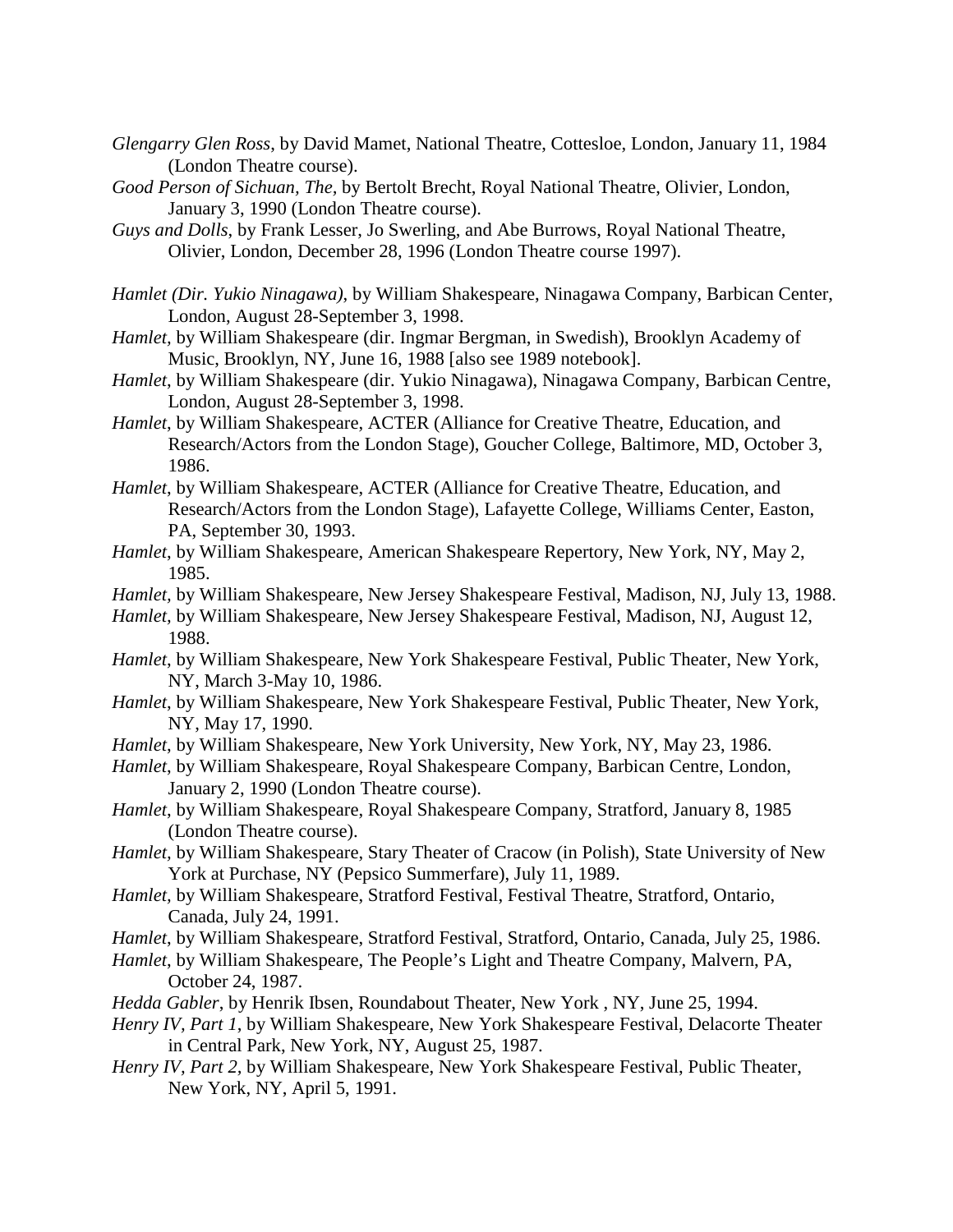- *Henry IV, Part I*, by William Shakespeare, Stratford Festival, Stratford, Ontario, Canada, Summer 1984.
- *Henry IV, Part I,* by William Shakespeare, Virginia Shakespeare Festival, Williamsburg, VA, July 10, 1986.
- *Henry V* (film by Kenneth Branagh), by William Shakespeare, Lincoln Center, New York, NY, October 28, 1989*.*
- *Henry V*, by William Shakespeare, New York Shakespeare Festival, Delacorte Theater in Central Park, New York, NY, July 1984.
- *Henry V,* by William Shakespeare, Stratford Festival, Avon Theatre, Stratford, Ontario, Canada, July 26, 1989.
- *Henry V*, by William Shakespeare, Theatre for a New Audience, New York, NY, February 12, 1993.
- *Henry VIII*, by William Shakespeare, New Jersey Shakespeare Festival, Madison, NJ, August 9, 1985.
- *Henry VIII,* by William Shakespeare, Stratford Festival, Stratford, Ontario, Canada, July 27, 1986.
- *H.M.S. Pinafore,* by W. S. Gilbert and Arthur Sullivan, Lafayette College, Williams Center, Easton, PA, March 11, 1989.
- *Hurlyburly*, by David Rabe, New Group, Acorn Theater, New York, NY, March 9, 1985.
- *Jew of Malta, The,* by Christopher Marlowe, Royal Shakespeare Company, Swan Theatre, Stratford, January 14, 1988 (London Theatre course).
- *Julius Caesar*, by William Shakespeare, New Jersey Shakespeare Festival, Madison, NJ, July 3, 1986.
- *Julius Caesar*, by William Shakespeare, New Jersey Shakespeare Festival, Madison, NJ, July 15, 1995.
- *Julius Caesar,* by William Shakespeare, Stratford Festival, Festival Theatre, Stratford, Ontario, Canada, August 1, 1990.
- *King John,* by William Shakespeare, New Jersey Shakespeare Festival, Madison, NJ, August 10, 1990.
- *King John,* by William Shakespeare, New York Shakespeare Festival, Delacorte Theater in Central Park, New York, NY, August 26, 1988 [in 1986 notebook].
- *King Lear*, by William Shakespeare, Rustaveli Theater Company (Soviet Georgia), Brooklyn Academy of Music, Brooklyn, NY, April 4, 1990.
- *King Lear*, by William Shakespeare, Stratford Festival, Stratford, Ontario, Canada, Summer 1985.
- *King Lear,* by William Shakespeare, Stratford Festival, Third Stage, Stratford, Ontario, Canada, July 28, 1988.
- *Knight of the Burning Pestle, The,* by Francis Beaumont, Stratford Festival, Third Stage, Stratford, Ontario, Canada, August 2, 1990.
- *Krapp's Last Tape* and *Catastrophe*, by Samuel Beckett, Riverside Studios, Studio 1, Hammersmith, London, January 8, 1990 (London Theatre course).
- *Krapp's Last Tape*, by Samuel Beckett, Arts Theatre, London, January 11, 1994.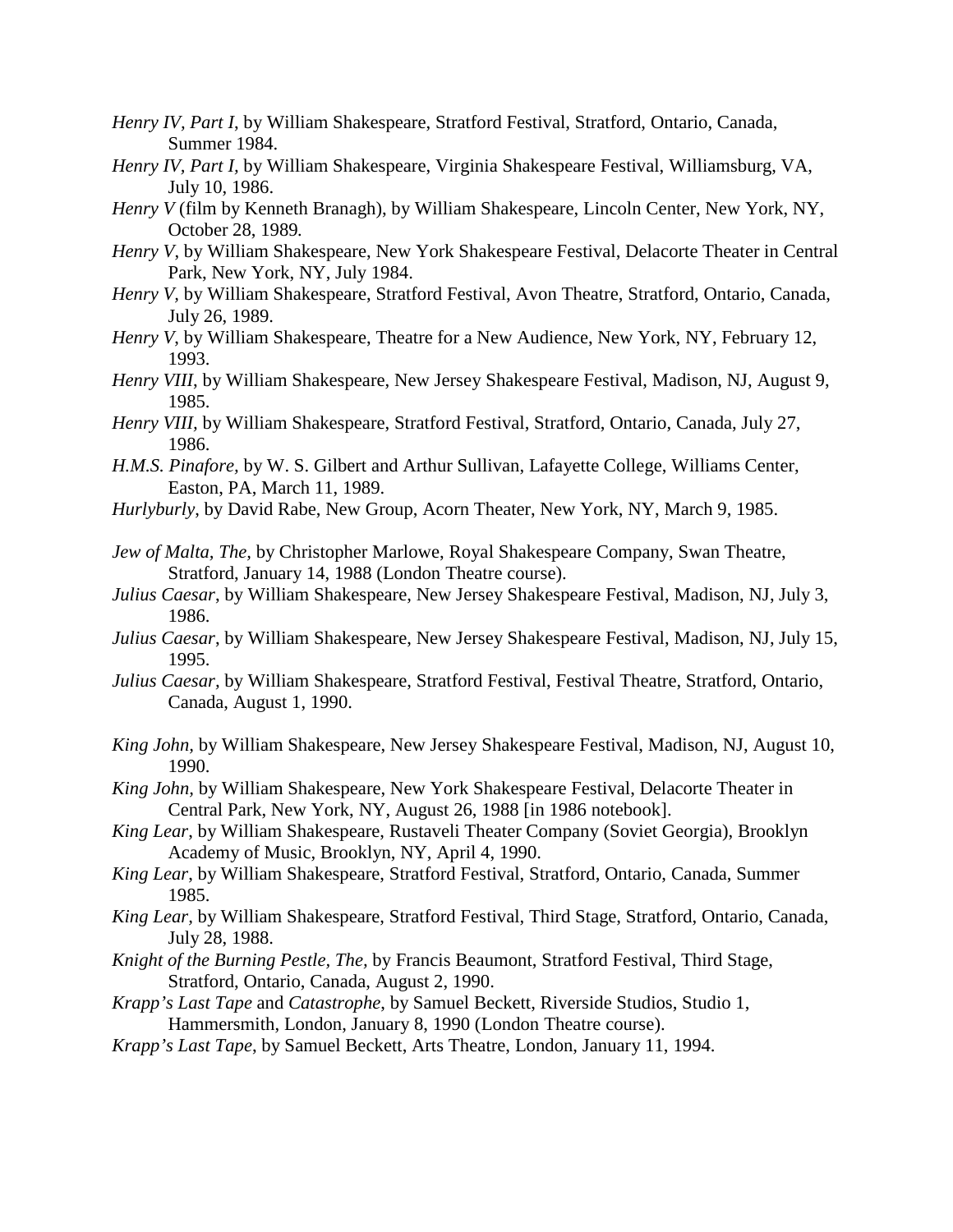- *Little Eyolf*, by Henrik Ibsen, Royal Shakespeare Company, Swan Theatre, Stratford, January 9, 1997.
- *Lord of the Flies,* by William Golding, Royal Shakespeare Company, The Other Place, London, August 4, 1995.
- *Love's Labor's Lost*, by William Shakespeare, Art and Work Ensemble, New York, NY, July 17, 1987.
- *Love's Labor's Lost*, by William Shakespeare, New York Acting Unit, New York, NY, August 3, 1985.
- *Love's Labor's Lost,* by William Shakespeare, Stratford Festival, Third Stage, Stratford, Ontario, Canada, July 22, 1989.
- *Love's Labor's Lost,* by William Shakespeare, Stratford Festival, Festival Theatre, Stratford, Ontario, Canada, August 5, 1992.
- *Love's Labor's Lost*, by William Shakespeare, Theater for a New Audience, St. Clement's Church, New York, NY, March 13, 1993.
- *Macbeth,* by William Shakespeare (dir. Yukio Ninagawa, in Japanese), Brooklyn Academy of Music, Brooklyn, NY, October 19, 1990.
- *Macbeth*, by William Shakespeare, American Shakespeare Repertory, Majestic Theater, Jersey City, NJ, September 13, 1985.
- *Macbeth,* by William Shakespeare, black actors from the Royal Shakespeare Company and the Royal National Theatre, New York International Festival of the Arts, St. Bartholomew Church, New York, NY, June 15, 1991.
- *Macbeth,* by William Shakespeare, Colonial Theatre, Boston, MA, April 2, 1988.
- *Macbeth*, by William Shakespeare, Jean Cocteau Repertory, Bouwerie Lane Theatre, New York, NY, April 9, 1989.
- *Macbeth*, by William Shakespeare, La Compagnia del Collettivo/Teatro Due, di Parma, Pepsico Summerfare, State University of New York at Purchase, NY (Pepsico Summerfare), July 18-21, 1985.
- *Macbeth,* by William Shakespeare, Lafayette College, Williams Center, Easton, PA, October? 1989.
- *Macbeth*, by William Shakespeare, Royal Shakespeare Company, Barbican Centre, London, January 5, 1994 (London Theatre course).
- *Macbeth,* by William Shakespeare, Royal Shakespeare Company, Barbican Centre, London, January 1, 1997 (London Theatre course).
- *Macbeth,* by William Shakespeare, Stratford Festival, Festival Theatre, Stratford, Ontario, July 31, 1990.
- *Macbeth*, by William Shakespeare, Stratford Festival, Ontario, Stratford, Canada, July 21, 1995.
- *Macbeth,* by William Shakespeare, Stratford Festival, Stratford, Ontario, Canada, July 24, 1986.
- *Macbeth*, by William Shakespeare, The Pearl Theatre Company, New York, NY, October 16, 1987.
- *Macbett,* by Eugen Ionesco, Theatre 22, New York, NY, September 16, 1989.
- *Machinal*, by Sophie Treadwell, Royal National Theatre, Lyttelton, January 6, 1994 (London Theatre course).
- *Mad World, My Masters!, A,* by Thomas Middleton, Theatre Royal Stratford East, London, June 29, 1984.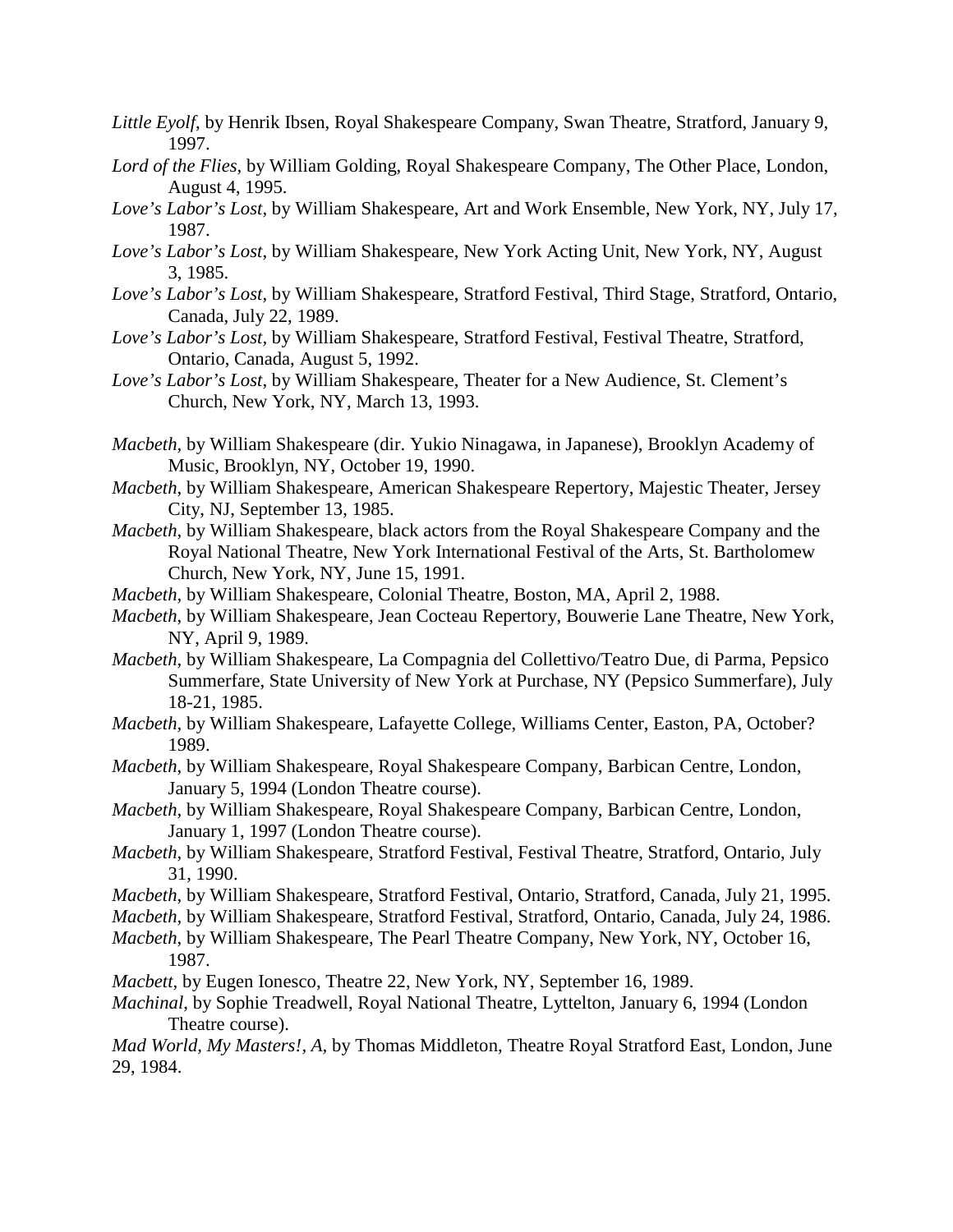- *Madness of George III, The,* by Alan Bennett, Royal National Theatre, Lyttelton, London, January 3, 1994 (London Theatre course).
- *Madness of Isabella The* [mime], Queen Elizabeth Hall, London, January 19, 1990 (London Theatre course).
- *Mandragola*, by Niccolo Machiavelli, National Theatre, Olivier, London, June 1984.
- *Man for All Seasons, A,* by Robert Bolt, New Jersey Shakespeare Festival, Madison, NJ, August 10, 1985.
- *Man for All Seasons, A,* by Robert Bolt, Stratford Festival, Stratford, Ontario, Canada, July 27, 1986.
- *Man to Man*, by Manfred Karge, Royal Court Theatre, London, January 18, 1988 (London Theatre course).
- *M. Butterfly*, by David Henry Hwang, Shaftsbury Theatre, London, January 17, 1990 (London Theatre course).
- *Measure for Measure*, by William Shakespeare, American Theatre of Actors, New York, NY, July 19, 1984.
- *Measure for Measure,* by William Shakespeare, Mitzi E. Newhouse Theater, Lincoln Center, New York, NY, February 18, 1989.
- *Measure for Measure,* by William Shakespeare, New Jersey Shakespeare Festival, Madison, NJ, August 10, 1990.
- *Measure for Measure*, by William Shakespeare, New York Shakespeare Festival, Delacorte Theater in Central Park, New York, NY, Summer 1985.
- *Measure for Measure*, by William Shakespeare, Open Air Theatre, Washington Crossing State Park, NJ, June 19, 1986.
- *Measure for Measure*, by William Shakespeare, Royal Shakespeare Company, Stratford, January 6, 1984 (London Theatre course).
- *Measure for Measure*, by William Shakespeare, Royal Shakespeare Company, Royal Shakespeare Theatre, Stratford, January 13, 1988 (London Theatre course).
- *Measure for Measure*, by William Shakespeare, Royal Shakespeare Company, Barbican Centre, London, January 15, 1994.
- *Measure for Measure*, by William Shakespeare, Stratford Festival, Stratford, Ontario, Canada, Summer 1985.
- *Measure for Measure,* by William Shakespeare, Stratford Festival, Festival Theatre, Stratford, Ontario, Canada, August 8, 1992.
- *Merchant of Venice, The,* by William Shakespeare, CSC Repertory, Ltd. (The Classic Stage Company), New York, NY, January 8, 1987.
- *Merchant of Venice, The,* by William Shakespeare, New Jersey Shakespeare Festival, Madison, NJ, September 1984.
- *Merchant of Venice, The,* by William Shakespeare, Royal Shakespeare Company, Royal Shakespeare Theatre, Stratford, June 28, 1984.
- *Merchant of Venice, The,* by William Shakespeare, Royal Shakespeare Company, Royal Shakespeare Theatre, Stratford, January 14, 1988 (London Theatre course).
- *Merchant of Venice, The,* by William Shakespeare, Stratford Festival, Festival Theatre, Stratford, Ontario, Canada, July 22, 1989.
- *Merchant of Venice, The,* by William Shakespeare, Stratford Festival, Ontario, Stratford, Canada, Summer 1984.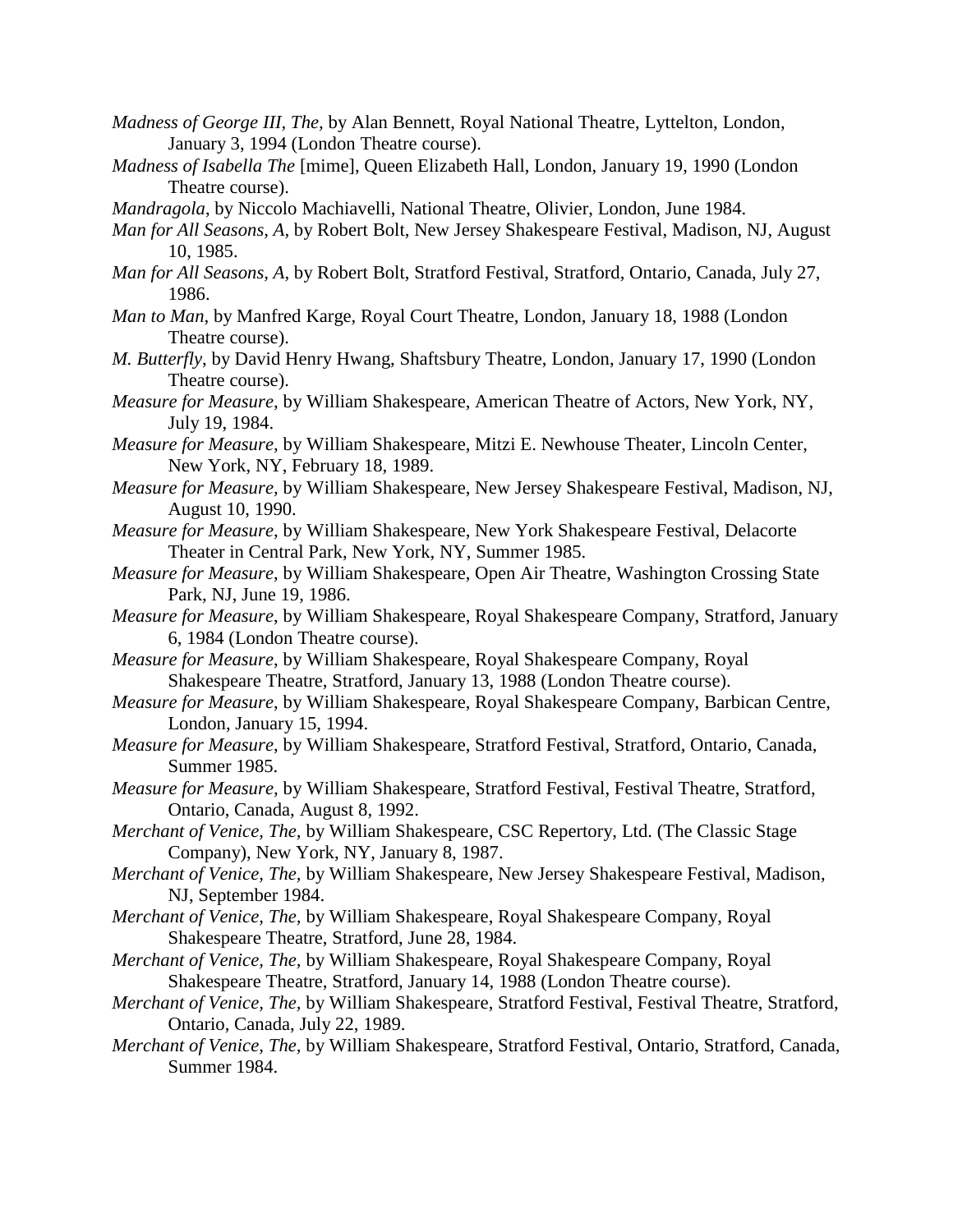- *Merry Wives of Windsor, The,* by William Shakespeare, New Jersey Shakespeare Festival, Madison, NJ, August 10, 1985.
- *Merry Wives of Windsor, The,* by William Shakespeare, University of Pennsylvania, The Annenberg Center for the Performing Arts, Philadelphia, PA, December 14-18, 1983.
- *Merry Wives of Windsor, The,* by William Shakespeare, Stratford Festival, Avon Theatre, Stratford, Ontario, Canada, August 4, 1990.
- *Midsummer Night's Dream, A,* by William Shakespeare, ACTER (Alliance for Creative Theatre, Education, and Research/Actors from the London Stage), Lafayette College, Williams Center, Easton, PA, February 10, 1988.
- *Midsummer Night's Dream, A,* by William Shakespeare, ACTER (Alliance for Creative Theatre, Education, and Research/Actors from the London Stage), Lafayette College, Williams Center, Easton, PA, November 1991.
- *Midsummer Night's Dream, A,* by William Shakespeare, Lafayette College, Williams Center, Easton, PA, Spring 1985.
- *Midsummer Night's Dream, A,* by William Shakespeare, Royal Shakespeare Company, Barbican Centre, London, January 4, 1990 (London Theatre course).
- *Midsummer Night's Dream, A,* by William Shakespeare, Shakespeare & Company, Lenox, MA, Summer 1984.
- *Midsummer Night's Dream, A,* by William Shakespeare, State University of New York at Purchase, NY (Pepsico Summerfare), July 12, 1986.
- *Midsummer Night's Dream, A,* by William Shakespeare, Stratford Festival, Stratford, Ontario, Canada, Summer 1984.
- *Mousetrap, The,* by Agatha Christie, January 15, 1994 (London Theatre course).
- *Mrs. Warren's Profession*, by G. B. Shaw, National Theatre, Lyttelton, London, January 2, 1986 (London Theatre course).
- *Much Ado About Nothing,* by William Shakespeare, Zilker Park, Austin, TX, April 15(?), 1984.
- *Much Ado About Nothing,* by William Shakespeare, ACTER (Alliance for Creative Theatre, Education, and Research/Actors from the London Stage), Goucher College, Baltimore, MD, October 14, 1988.
- *Much Ado About Nothing,* by William Shakespeare, New Jersey Shakespeare Festival, Madison, NJ, July 3, 1988.
- *Much Ado About Nothing*, by William Shakespeare, Royal Shakespeare Company, Royal Shakespeare Theatre, Stratford, January 9, 1997 (London Theater course).
- *Much Ado About Nothing*, by William Shakespeare, Shakespeare & Company, Lenox, MA, August 15, 1985.
- *Much Ado About Nothing,* by William Shakespeare, Stratford Festival, Festival Theatre, Stratford, Ontario, Canada, July 23, 1991.
- *Much Ado About Nothing,* by William Shakespeare, The Acting Company, State Theatre, Easton, PA, March 28, 1987.
- *Nicholas Nickleby, Part 1,* by David Edgar, Royal Shakespeare Company, Royal Shakespeare Theatre, Stratford, January 7, 1986 (London Theatre course).
- *Nicholas Nickleby, Part 2,* by David Edgar, Royal Shakespeare Company, Royal Shakespeare Theatre, Stratford, January 7, 1986 (London Theatre course).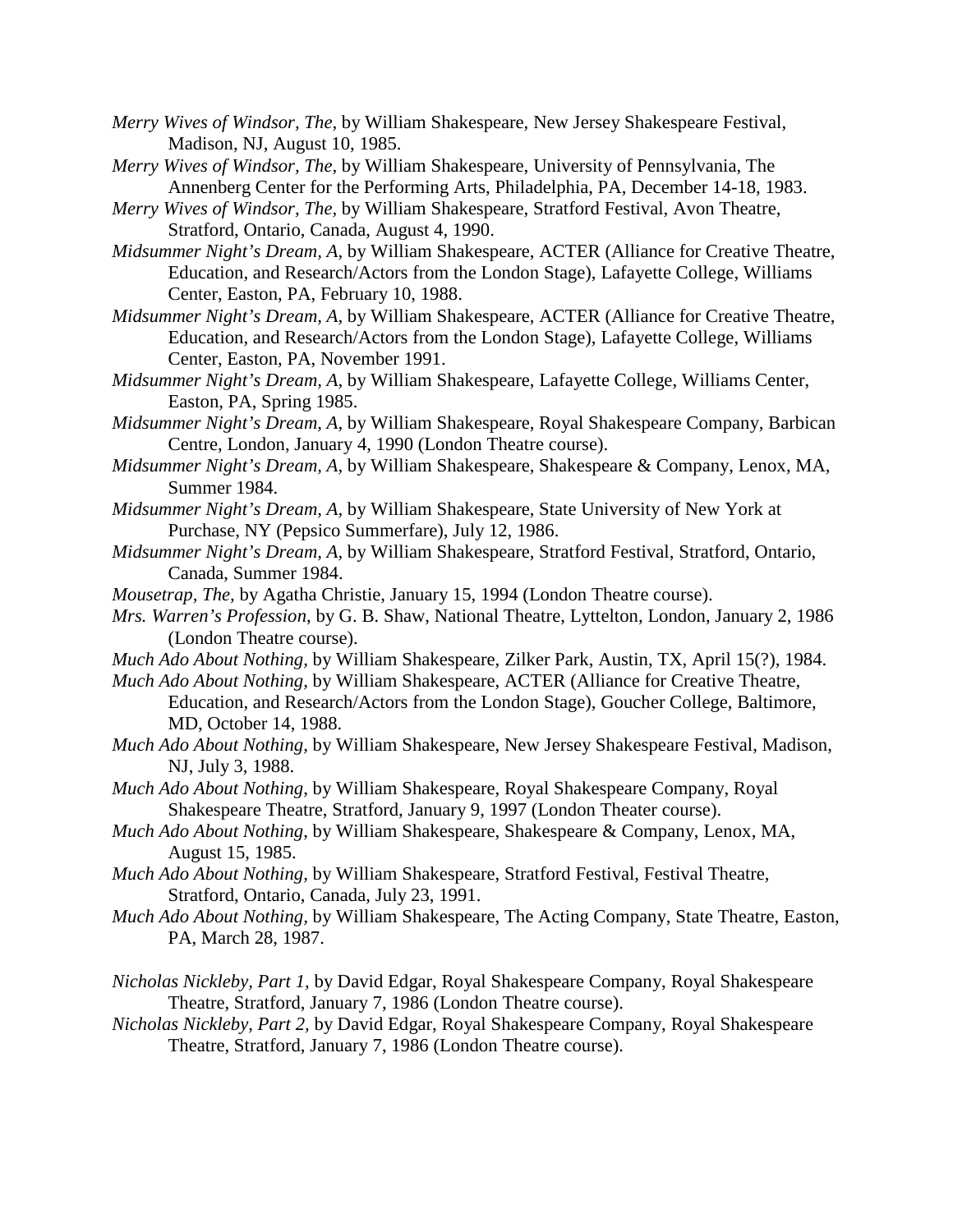- *Oedipus,* by Sophocles, Stratford Festival, Third Stage, Stratford, Ontario, Canada, August 29, 1988.
- *Oleanna*, by David Mamet, Duke of York's Theatre, London, January 4, 1994 (London Theatre course).
- *Othello*, by William Shakespeare, Barbican Centre, London, January 17, 1986 (London Theatre course).
- *Othello*, by William Shakespeare, Lafayette College, Williams Center, Easton, PA, March 5, 1997.
- *Othello*, by William Shakespeare, New Jersey Shakespeare Festival, Madison, NJ, Summer 1984.
- *Othello,* by William Shakespeare, New York Shakespeare Festival, Delacorte Theater in Central Park, New York, NY, June 28, 1991.
- *Othello,* by William Shakespeare, Theatre for a New Audience, New York, NY, February 10, 1990.
- *Our Country's Good*, by Timberlake Wertenbaker, Garrick Theatre, London, January 18, 1990 (London Theater course).
- *Our Country's Good*, by Timberlake Wertenbaker, Lafayette College, Wililams Center, Easton, PA, March 3, 1994.
- *Pericles,* by William Shakespeare, New York Shakespeare Festival, Public Theater, New York, NY, December 14, 1991.
- *Pericles*, by William Shakespeare, Royal Shakespeare Company, Swan Theatre, Stratford, January 11, 1990 (London Theatre course).
- *Pericles*, by William Shakespeare, Stratford Festival, Stratford, Ontario, Canada, July 26, 1986.
- *Pericles,* by William Shakespeare, The Pearl Theatre Company, New York, NY, December 20, 1986.
- *Peter Pan*, by James M. Barry, National Theatre, Olivier, London, January 4, 1999 (London Theatre course).
- *Pope's Wedding, The*, by Edward Bond, Royal Court Theatre, London, January 18, 1985 (London Theatre course).
- *Quidam*, Cirque de Soleil, Battersea Power Station, London, December 30, 2000 (London Theatre course).

*Ran* (film based on Shakespeare's *King Lear*), by Akira Kurosawa, 1986.

- *Real Inspector Hound, The,* by Tom Stoppard, and *The Critic*, by Richard Brinsley Sheridan, National Theatre, Olivier, London, January 10, 1986 (London Theatre course).
- *Real Thing, The,* by Tom Stoppard, Strand Theatre, London, January 4, 1984 (London Theatre course).
- *Real Thing, The,* by Tom Stoppard, Strand Theatre, London, January 3, 1985 (London Theatre course).
- *Red Shoes, The,* by Marsha Norman, Bob Merrill, and Jule Styne, Gershwin Theater, New York, NY, November 12, 1993.
- *Revenger's Tragedy, The,* by Thomas Middleton [Cyril Tourneur], Actors' Outlet, New York, NY, December 17, 1988.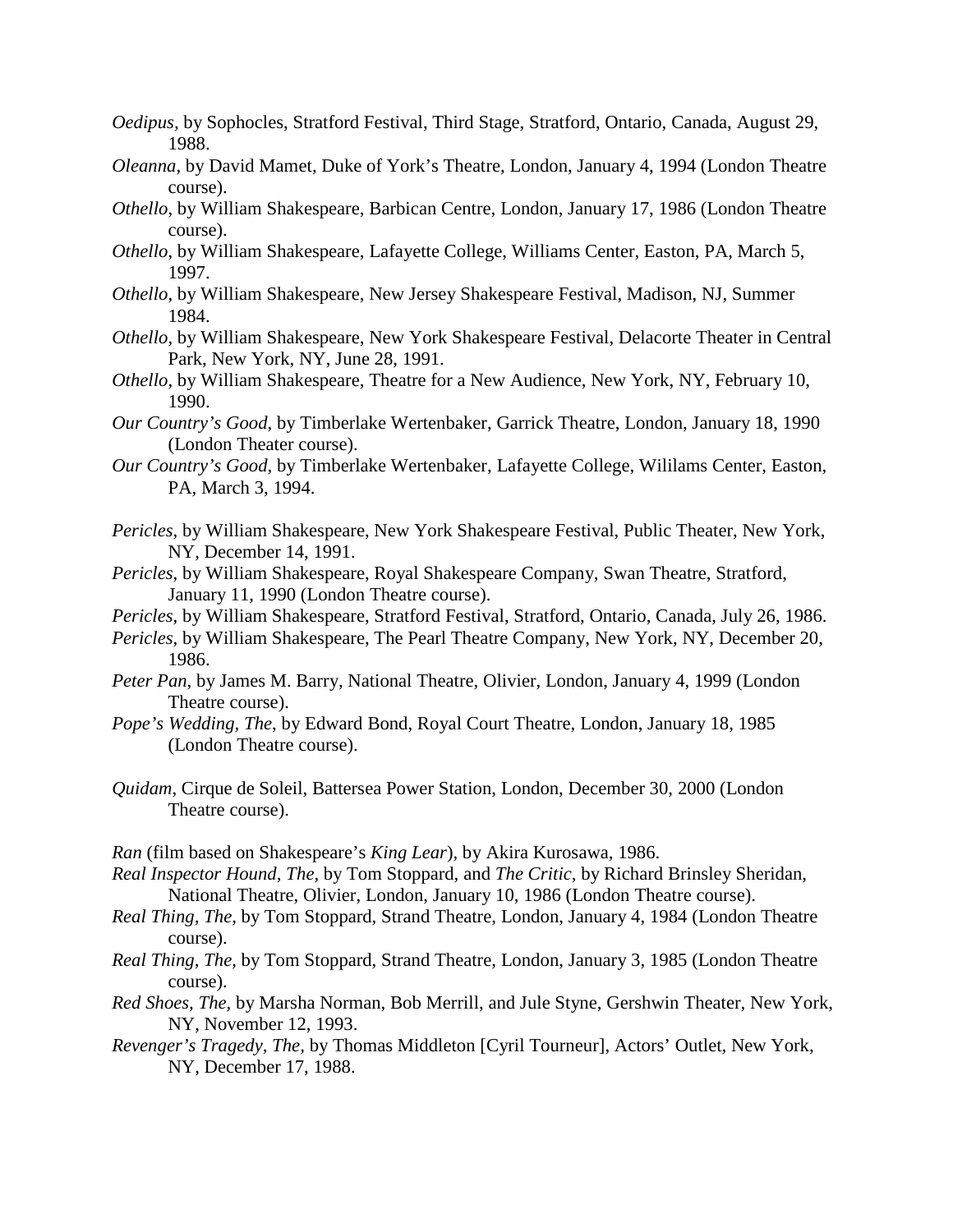- *Richard II,* by William Shakespeare, Annenberg Studio Theatre, Philadelphia, PA, February 24, 1989.
- *Richard III*, by William Shakespeare, New York Shakespeare Festival, Delacorte Theater in Central Park, New York, NY, August 30, 1990.
- *Richard III,* by William Shakespeare, Royal Shakespeare Company, Brooklyn Academy of Music, Brooklyn, NY, June 20, 1992.
- *Richard III*, by William Shakespeare, Royal Shakespeare Company, Stratford, January 9, 1985 (London Theatre course).
- *Richard III*, by William Shakespeare, Shakespeare & Company, Lenox, MA, Summer 1984.
- *Ride Down Mount Morgan, The,* by Arthur Miller, Wyndam's Theatre, London, January 6, 1992 (London Theatre course).
- *Rita, Sue and Bob Too*, by Andrea Dunbar, and *A State of Affairs*, by Robin Soans, So Ho Theatre, London, January 10, 2001 (London Theatre course).
- *Rivals, The,* by Richard Brinsley Sheridan, National Theatre, Olivier, London, January 5, 1984 (London Theatre course).
- *Rivals, The,* by Richard Brinsley Sheridan, Royal Shakespeare Company, Barbican Centre, London, January 2, 2001 (London Theatre course).
- *Roman Fever*, by Edith Wharton, Shakespeare & Company, Lenox, MA, Summer 1986.
- *Romeo and Juliet,* by William Shakespeare (bi-lingual English/French), Stratford Festival, outdoors, Stratford, Ontario, Canada, August 3, 1990.
- *Romeo and Juliet*, by William Shakespeare [partial notes—production unidentified].
- *Romeo and Juliet,* by William Shakespeare, New Jersey Shakespeare Festival, Madison, NJ, August 11, 1990.
- *Romeo and Juliet,* by William Shakespeare, Royal Shakespeare Company, Stratford, January 8, 1992 (London Theatre course).
- *Romeo and Juliet*, by William Shakespeare, Royal Shakespeare Company, Barbican Centre, London, January 11, 2001 (London Theatre course).
- *Romeo and Juliet*, by William Shakespeare, Shakespeare in the Park, Toronto, Ontario, Canada, July 21, 1985.
- *Romeo and Juliet,* by William Shakespeare, Stratford Festival, Festival Theatre, Stratford, Ontario, Canada, August 6, 1992.
- *Romeo and Juliet*, by William Shakespeare, Stratford Festival, Stratford, Ontario, Canada, Summer 1984.
- *Romeo and Juliet*, by William Shakespeare, Stratford Festival, Third Stage, Stratford, Ontario, Canada, July 30, 1987.
- *Romeo and Juliet,* by William Shakespeare, Virginia Shakespeare Festival, Williamsburg, VA, July 9, 1986.
- *Rosencrantz and Guildenstern Are Dead,* by Tom Stoppard, Chelsea Centre, London, January 15, 1992 (London Theatre course).
- *Rosencrantz and Guildenstern Are Dead,* by Tom Stoppard, New Jersey Shakespeare Festival, Madison, NJ, July 20, 1988.
- *Rosencrantz and Guildenstern Are Dead,* by Tom Stoppard, Stratford Festival, Stratford, Ontario, Canada, July 23, 1986.
- *Rough Crossing*, by Tom Stoppard, National Theatre, Lyttelton, London, January 4, 1985 (London Theatre course).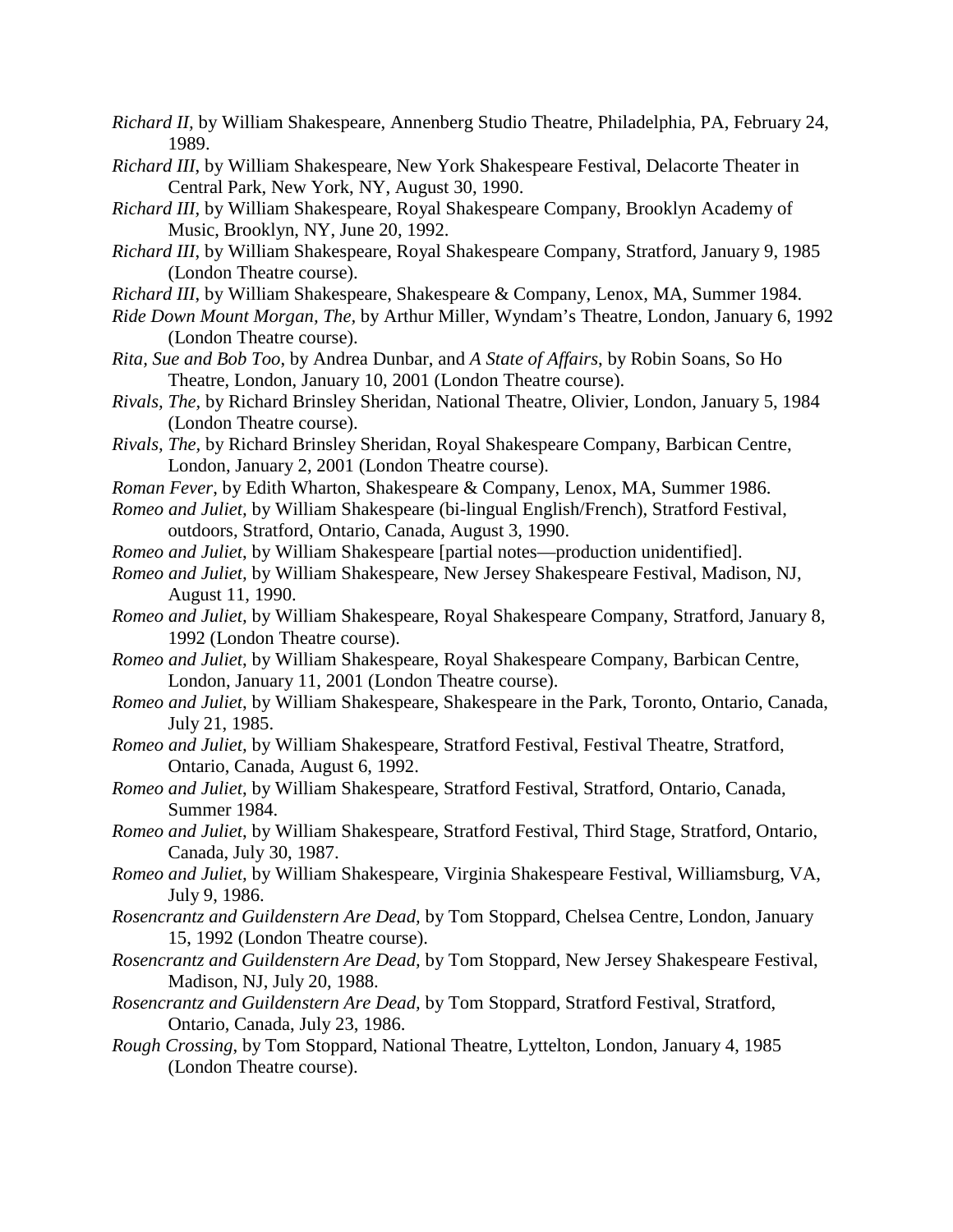*Ruffian on the Stairs*, by Joe Orton (with Chekhov's *The Black Monk* and Shaw's *Village Wooing*), Bear and Staff, Café Theatre Upstairs, London, January 20, 1986 (London Theatre course).

*Saved*, by Edward Bond, Royal Court Theatre, London, January 15, 1985.

- *School for Scandal, The,* by Richard Brinsely Sheridan, New Jersey Shakespeare Festival, Madison, NJ, Summer 1984.
- *Sea,* by Edward Bond, Royal National Theatre, Lyttelton, January 13, 1992 (London Theatre course).
- *Serious Money*, by Caryl Churchill, Wyndham Theatre, London, January 8, 1988 (London Theatre course).
- *She Stoops to Conquer*, by Oliver Goldsmith, National Theatre, Lyttelton, January 16, 1985 (London Theatre course).
- *Shoemakers' Holiday, The,* by Thomas Dekker, Stratford Festival, Festival Theatre, Stratford, Ontario, Canada, July 25, 1989.
- *Skin of Our Teeth, The,* by Thornton Wilder, Shaw Festival Theatre, Niagara-on-the-Lake, Ontario, Canada, Summer 1985.
- *Songs from the Heart*, by Edith Wharton (an anthology piece), Shakespeare & Company, Lenox, MA, Summer 1984.
- *Stones in His Pocket*, by Marie Jones, Duke of York's Theatre, London, January 8, 2001 (London Theatre course).
- *Street of Crocodiles,* Théâtre Complicité, Queens Theatre, London, January 14, 1999.
- *Streetcar Named Desire, A,* by Tennessee Williams, Theatre Royal Haymarket, London, December 31, 1996 (London Theatre course 1997).
- *Talking Heads*, by Alan Bennett, Comedy Theatre, London, January 10, 1997 (London Theatre course).

*Tamer Tamed, The,* by John Fletcher, The R.A.P.P. Arts Center, New York, NY, [October] 1987.

- *Taming of the Shrew, The,* by William Shakespeare, New Jersey Shakespeare Festival, Madison, NJ, August 14, 1987.
- *Taming of the Shrew, The,* by William Shakespeare, New Jersey Shakespeare Festival, Playwrights Theatre of New Jersey, Madison, NJ, August 14, 1992.
- *Taming of the Shrew, The,* by William Shakespeare, New York Shakespeare Festival, Delacorte Theater in Central Park, New York, NY, July 6, 1990.
- *Taming of the Shrew, The,* by William Shakespeare, Royal Shakespeare Company, Whitbred Flowers Warehouse, Stratford, January 8, 1986 (London Theatre course).
- *Taming of the Shrew, The,* by William Shakespeare, Royal Shakespeare Company, Stratford, July 30, 1988.
- *Taming of the Shrew, The,* by William Shakespeare, Shakespeare & Company, Lenox, MA, Summer 1986.
- *Taming of the Shrew, The,* by William Shakespeare, The Colonnades Theatre, New York, NY, May 29-June 15, 1985.
- *Taming of the Shrew, The,* by William Shakespeare, The Pearl Theatre Company, New York, NY, Spring 1985.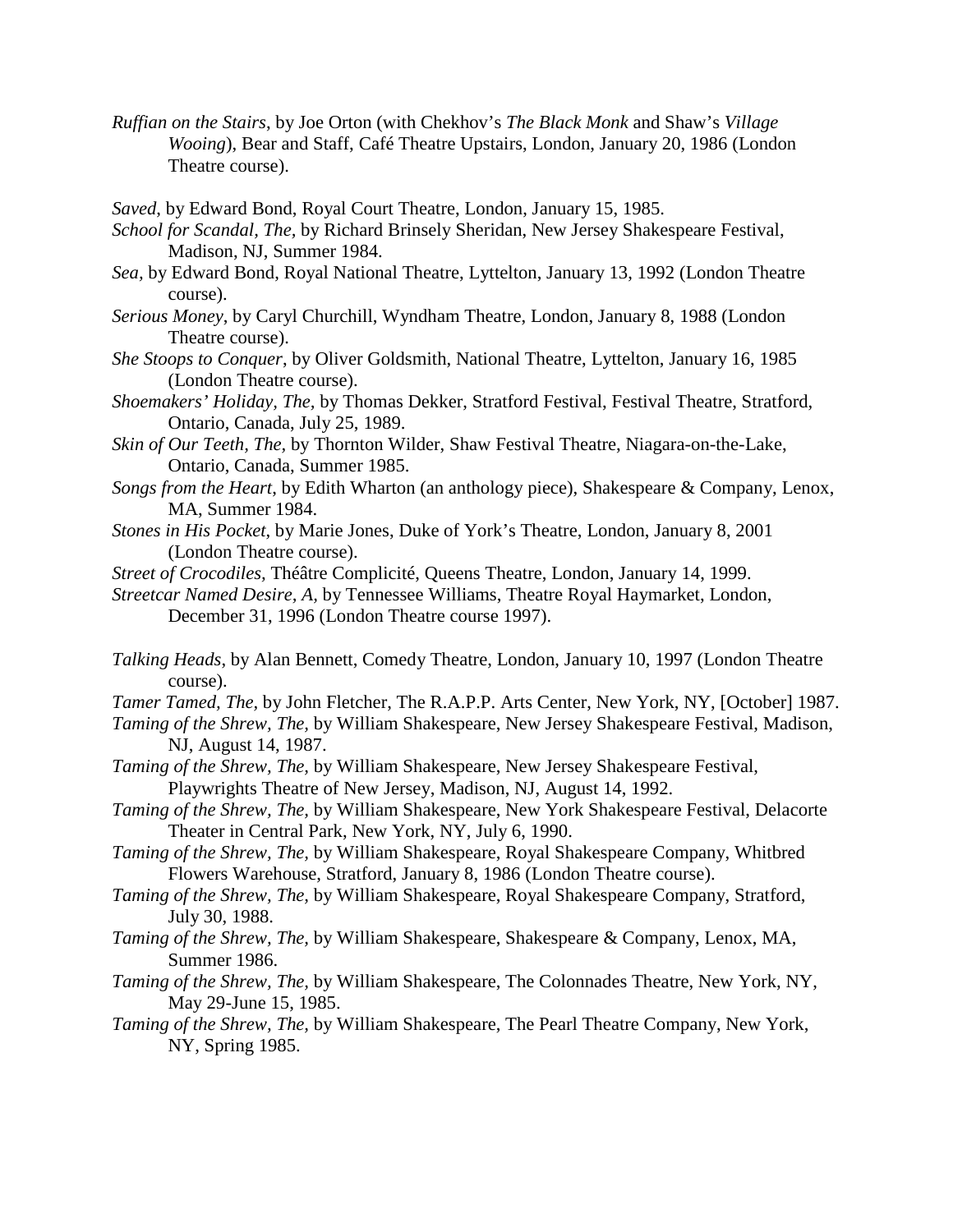- *Tempest, The,* by William Shakespeare, ACTER (Alliance for Creative Theatre, Education, and Research/Actors from the London Stage), Susquehanna University, Selinsgrove, PA, February 7, 1987.
- *Tempest, The,* by William Shakespeare, ACTER (Alliance for Creative Theatre, Education, and Research/Actors from the London Stage), Annenberg Center, Philadelphia, PA, November 11, 1992.
- *Tempest, The,* by William Shakespeare, New York Shakespeare Festival, Delacorte Theater in Central Park, New York, NY, July 11, 1995.
- *Tempest, The,* by William Shakespeare, Rajatabla Theater (Venezuelan, in Spanish), New York Shakespeare Festival, Delacorte Theater in Central Park, New York, NY, Summer 1991.
- *Tempest, The,* by William Shakespeare, Roundabout Theatre, New York, NY, December 16, 1989.
- *Tempest, The,* by William Shakespeare, Royal Shakespeare Company, Royal Shakespeare Theatre, Stratford, January 12, 1994 (London Theatre course).
- *Tempest, The,* by William Shakespeare, Royal Shakespeare Company, Swan Theatre, Stratford, August 3, 1995.
- *Tempest, The,* by William Shakespeare, Royal Shakespeare Company, The Other Place, Stratford, December 29, 2000 (London Theatre course).
- *Tempest, The,* by William Shakespeare, Stratford Festival, Festival Theatre, Stratford, Ontario, Canada, August 4, 1992.
- *Tempesta, La* (*The Tempest*), by William Shakespeare, Piccolo Teatro de Milano, State University of New York at Purchase, NY (Pepsico Summerfair), late July 1984.
- *Tempest, The,* by William Shakespeare, Almeida Theatre, London, December 30, 2000 (London Theatre course).
- *Timon of Athens,* by William Shakespeare, Manhattan Ensemble, Washington Square Theatre, New York, NY, September 4, 1987.
- *Timon of Athens,* by William Shakespeare, Stratford Festival, Third Stage, Stratford, Ontario, Canada, July 25, 1991.
- *Titus Andronicus,* by William Shakespeare, New York Shakespeare Festival, Delacorte Theater in Central Park, New York, NY, September 1, 1989.
- *Titus Andronicus*, by William Shakespeare, Royal Shakespeare Company, Swan Theatre, Stratford, January 9, 1988.
- *Titus Andronicus,* by William Shakespeare, Stratford Festival, Festival Theatre, Stratford, Ontario, Canada, July 23, 1989 (double bill with Shakespeare's *The Comedy of Errors*).
- *Troilus and Cressida,* by William Shakespeare, Royal Shakespeare Company, Barbican Centre, The Pit, January 4, 1992 (London Theatre course).
- *Troilus and Cressida,* by William Shakespeare, Stratford Festival, Avon Theatre, Stratford, Ontario, Canada, July 31, 1987.
- *Twelfth Night*, by William Shakespeare, ACTER (Alliance for Creative Theatre, Education, and Research/Actors from the London Stage), The Annenberg Center for the Performing Arts, Philadelphia, PA, March 1984.
- *Twelfth Night*, by William Shakespeare, New York Shakespeare Festival, Delacorte Theater in Central Park, New York, NY, July 15, 1986.
- *Twelfth Night,* by William Shakespeare, New York Shakespeare Festival, Delacorte Theater in Central Park, New York, NY, July 14, 1989.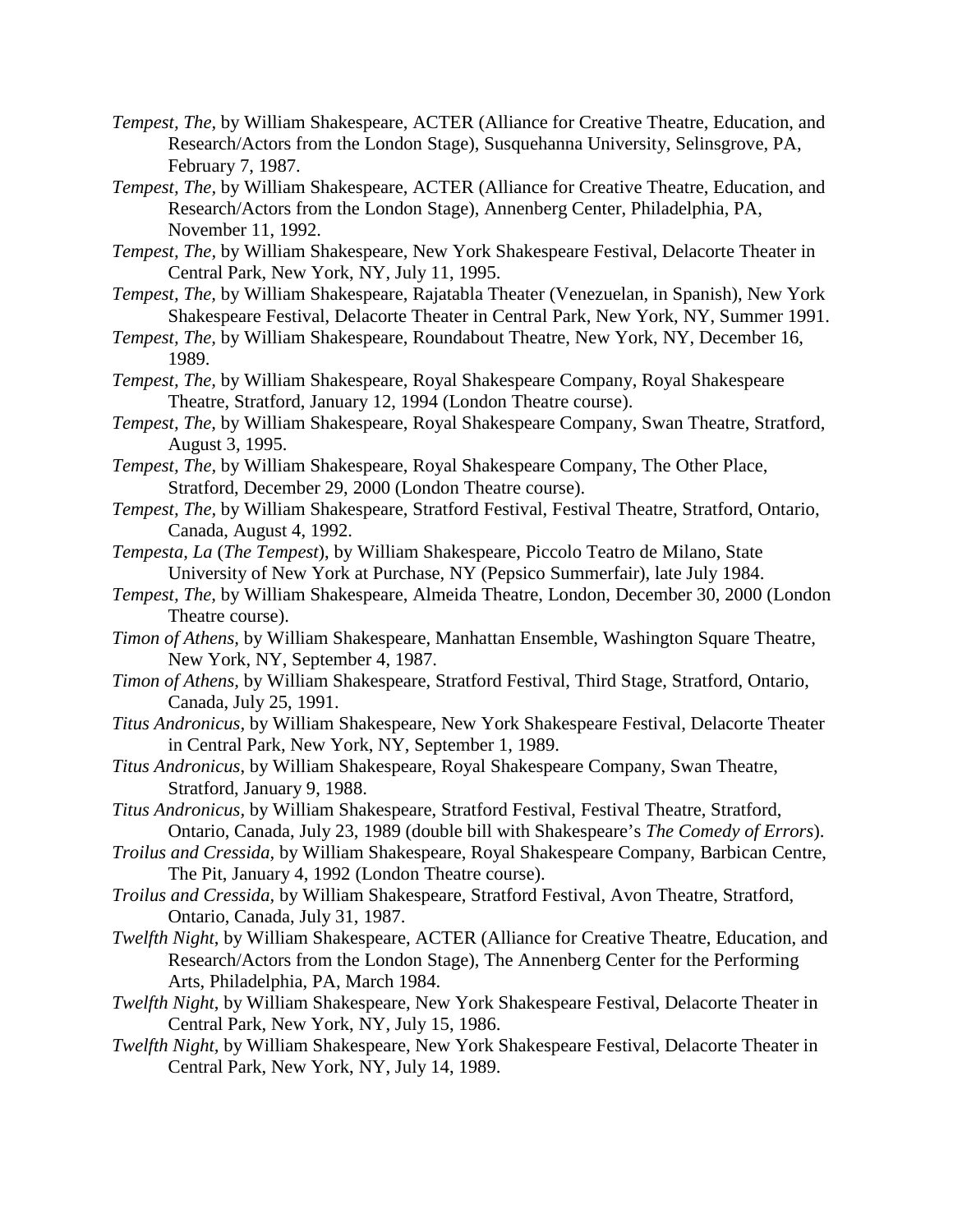- *Twelfth Night,* by William Shakespeare, Royston Theater Company, Playhouse 125, New York, NY, June 15, 1991.
- *Twelfth Night,* by William Shakespeare, Shakespeare Stage Co., Samuel Beckett Theatre, New York, NY, February 20, 1987.
- *Twelfth Night*, by William Shakespeare, Stratford Festival, Stratford, Ontario, Canada, July 24, 1985.
- *Twelfth Night*, by William Shakespeare, The Cherub Company London, Upstream Theatre Club, London, Waterloo, London, January 16, 1984 (London Theatre course).
- *Twelfth Night*, by William Shakespeare, Voices Theatre Co., Hollywood Hotel, London, January 12, 1984 (London Theatre course).
- *Two Gentlemen of Verona, The,* by William Shakespeare, American Shakespeare Repertory, New York, NY, September 22, 1984.
- *Two Gentlemen of Verona, The,* by William Shakespeare, Berkshire Public Theater, Pittsfield, MA, August 19, 1985.
- *Two Gentlemen of Verona, The,* by William Shakespeare, January 10, 1994 (London Theatre course).
- *Two Gentlemen of Verona, The,* by William Shakespeare, New Jersey Shakespeare Festival, Madison, NJ, Summer 1988.
- *Two Gentlemen of Verona, The,* by William Shakespeare, Royal Shakespeare Company, Stratford, July 30, 1988.
- *Two Gentlemen of Verona, The,* by William Shakespeare, Royal Shakespeare Company, Barbican Centre, The Pit, London, January 6, 1999 (London Theatre course).
- *Two Gentlemen of Verona, The,* by William Shakespeare, Stratford Festival, Stratford, Ontario, Canada, Summer 1984.
- *Two Gentlemen of Verona, The,* by William Shakespeare, Stratford Festival, Tom Patterson Theatre, Stratford, Ontario, Canada, August 7, 1992.
- *Two Noble Kinsmen, The,* by William Shakespeare, New Jersey Shakespeare Festival, Madison, NJ, August 16, 1986.
- *Umabathu: The Zulu Macbeth* [based on Shakespeare's *Macbeth*], Johannesburg Civic Theater, Lincoln Center Festival, New York State Theater, Lincoln Center, New York, NY, July 23, 1997.
- *Venice Preserv'd*, by Thomas Otway, National Theatre, Lyttelton, London, June 1984.
- *Waiting for Godot*, by Samuel Beckett, Royal National Theatre, Lyttelton, London, January 4, 1988 (London Theatre course).
- *War of the Roses, The (Henry VI, Part 1; Henry VI, Part 2; Richard III*), The English Shakespeare Company, Stamford Center for the Arts, Stamford, CT, May 5, 1988.
- *Way of the World, The*, by William Congreve, Theatre Royal Haymarket, London, January 17, 1985 (London Theatre course).
- *Weir,* by Connor McPherson, Royal Court Theatre at Duke of York's Theatre, London, January 13, 1999.
- *What Fools These Mortals Be*, by Fred Curchack (solo performance), Lafayette College, Williams Center, Easton, PA, September 12, 1994.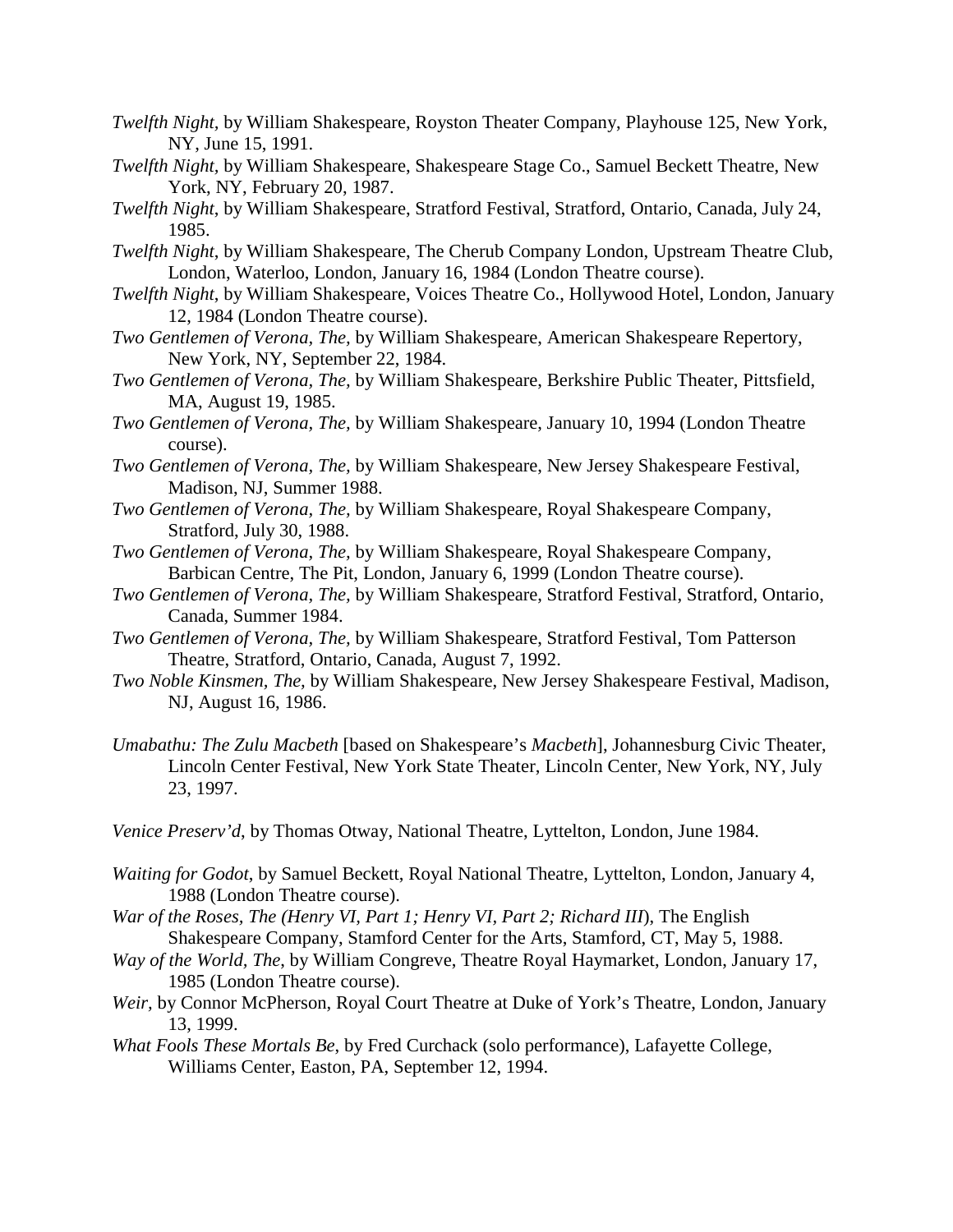- *Who's Afraid of Virginia Woolf?*, by Edward Albee, Aldwych Theatre, London, January 7, 1997 (London Theatre course).
- *Who's Afraid of Virginia Woolf?*, by Edward Albee, Lafayette College, Williams Center, Easton, PA, May 4, 1988.
- *Wind in the Willows, The,* by Kenneth Grahame, adapted by Alan Bennett, Royal National Theatre, Olivier, London, January 1, 1994 (London Theatre course).
- *Winter's Tale, The,* by William Shakespeare, Brooklyn Academy of Music, Brooklyn, NY, April 1994.
- *Winter's Tale, The,* by William Shakespeare, New York Shakespeare Festival, Public Theater, Anspacher, New York, NY, March 18, 1989.
- *Winter's Tale, The,* by William Shakespeare, Royal Shakespeare Company, Barbican Centre, London, January 11, 1988 (London Theatre course).
- *Winter's Tale, The,* by William Shakespeare, Royal Shakespeare Company, Royal Shakespeare Theatre, Stratford, January 12, 1994
- *Winter's Tale, The,* by William Shakespeare, Stratford Festival, Stratford, Ontario, Canada, July 26, 1986.
- *Witch of Edmonton, The,* by Thomas Dekker, John Ford, and William Rowley, Folger Shakespeare Theatre, Washington, DC, October 23, 1987.
- *Women Beware Women*, by Thomas Middleton, Playhouse 91, New York, NY, February 21, 1987.
- *Yonadab*, by Peter Shaffer, National Theatre, Olivier, London, January 9, 1986 (London Theatre course) [also see 1995 notebook].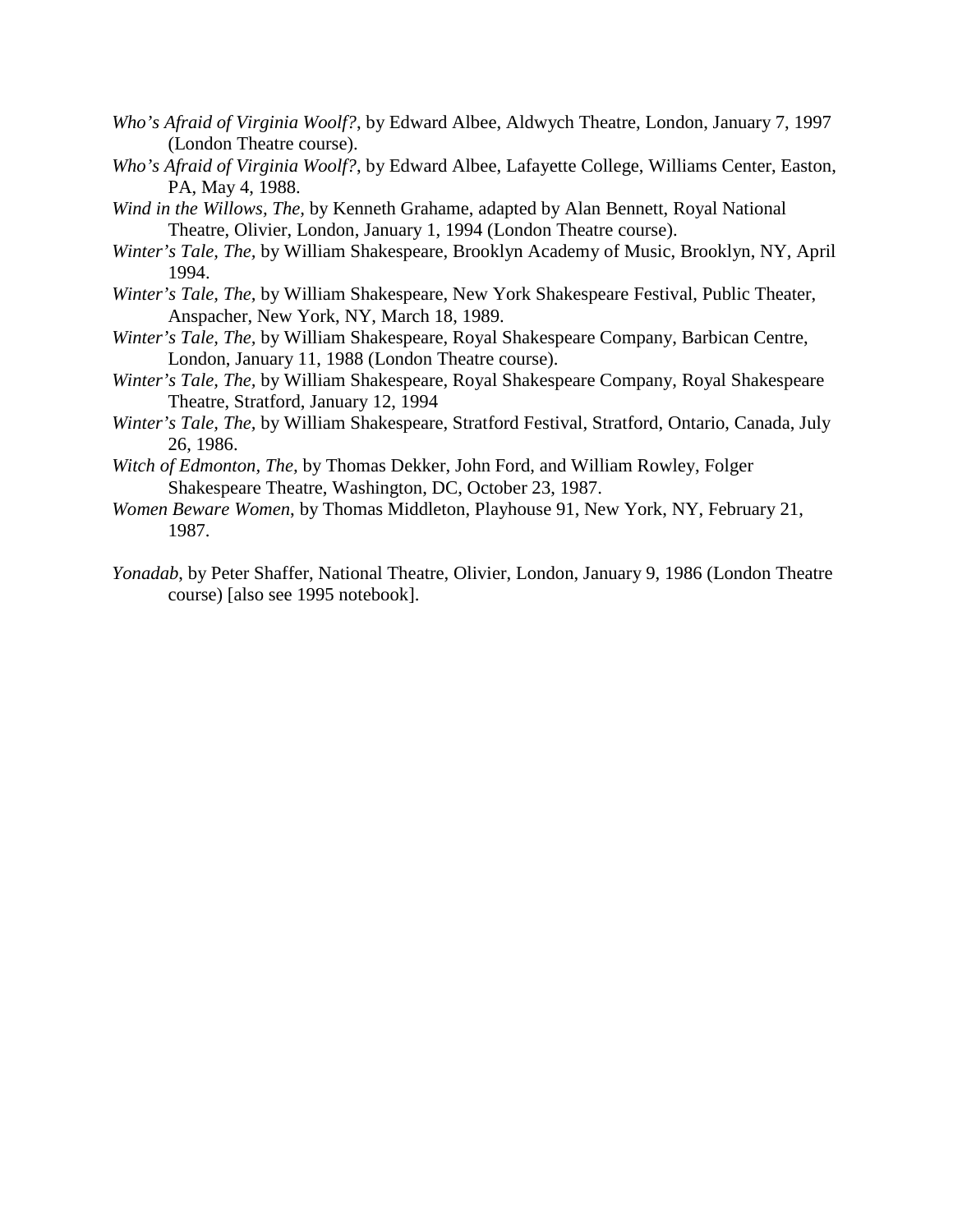# James P. Lusardi (JPL) Playnotes (in Steno Pads) Playwright Index

From 1984 to 2002, Professor James P. Lusardi took notes on nearly every play production he saw. During that time, he was co-editor, with June Schlueter, of *Shakespeare Bulletin*, and the two co-taught the London Theatre course (in London) 10 times. There were years when JPL saw as many as 100 plays; some, not all, are represented in his file of steno pads.

JPL's steno pads are arranged chronologically by year. There are indices by date, by playwright, and by play.

Researchers should consult the *Shakespeare Bulletin* files at Lafayette College for additional notes and for programs and other materials relating to plays by Shakespeare and his contemporaries. Programs from other time periods were given to the library at De Sales University, Center Valley, PA.

# **Albee, Edward**

*Who's Afraid of Virginia Woolf?*, Lafayette College, Williams Center, Easton, PA, May 4, 1988. *Who's Afraid of Virginia Woolf?*, Aldwych Theatre, London, January 7, 1997 (London Theatre course).

## **Author Unknown**

*Doomsday* (medieval mystery play), National Theatre, Cottesloe, London, January 10, 1985 (London Theatre course).

*Elizabeth Fair,* Shakespeare & Company, Lenox, MA, Summer 1986.

- *The Madness of Isabella* [mime], Queen Elizabeth Hall, London, January 19, 1990 (London Theatre course).
- *Arden of Faversham* (Anon.), Project III Ensemble Theatre, Ohio Theatre, New York, NY, April 6, 1990.

## **Barry, James M.**

*Peter Pan*, National Theatre, Olivier, London, January 4, 1999 (London Theatre course).

## **Beaumont, Francis**

*The Knight of the Burning Pestle,* Stratford Festival, Third Stage, Stratford, Ontario, Canada, August 2, 1990.

## **Beckett, Samuel**

- *Beckett Piece*, ACTER (Alliance for Creative Theatre, Education, and Research/Actors from the London Stage), Montclair State College, Montclair, NJ, Spring 1985.
- *Waiting for Godot*, Royal National Theatre, Lyttelton, London, January 4, 1988 (London Theatre course).
- *Krapp's Last Tape* and *Catastrophe*, Riverside Studios, Studio 1, Hammersmith, London, January 8, 1990 (London Theatre course).

*Krapp's Last Tape*, Arts Theatre, London, January 11, 1994.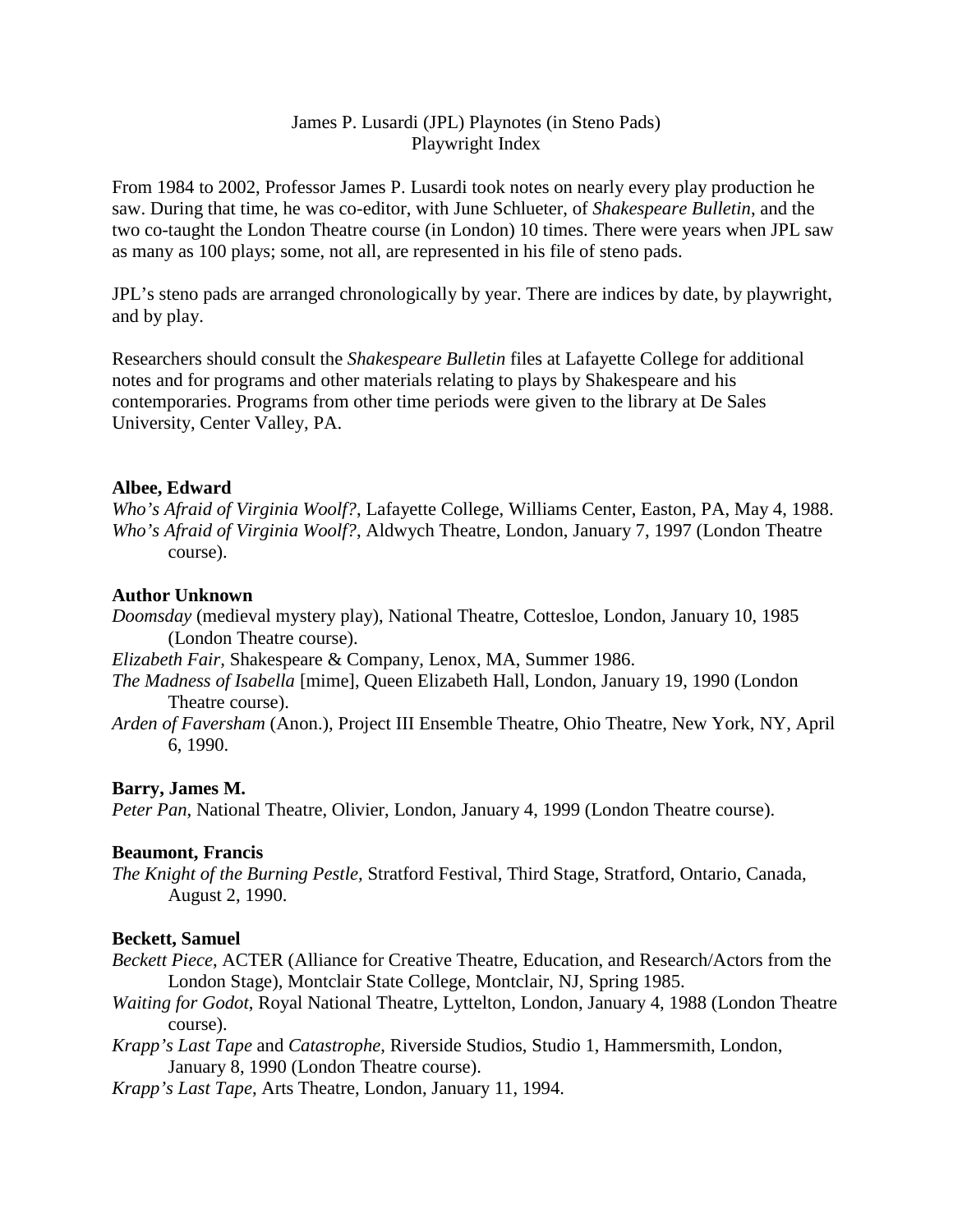### **Bennett, Alan**

*The Madness of George III,* Royal National Theatre, Lyttelton, London, January 3, 1994 (London Theatre course).

## **Bennett, Alan and Kenneth Grahame**

*The Wind in the Willows,* Royal National Theatre, Olivier, London, January 1, 1994 (London Theatre course).

*Talking Heads*, Comedy Theatre, London, January 10, 1997 (London Theatre course).

### **Bolt, Robert**

*A Man for All Seasons,* New Jersey Shakespeare Festival, Madison, NJ, August 10, 1985. *A Man for All Seasons,* Stratford Festival, Stratford, Ontario, Canada, July 27, 1986.

### **Bond, Edward**

*Saved*, Royal Court Theatre, London, January 15, 1985.

*The Pope's Wedding*, Royal Court Theatre, London, January 18, 1985 (London Theatre course). *The Sea,* Royal National Theatre, Lyttelton, January 13, 1992 (London Theatre course).

### **Brecht, Berthold**

*Auturo Ui* (based on Shakespeare's *Macbeth*), Stratford Festival, Stratford, Ontario, Canada, July 22, 1986.

*The Good Person of Sichuan,* Royal National Theatre, Olivier, London, January 3, 1990 (London Theatre course).

## **Burrows, Abe, Jo Swerling, and Frank Lesser**

*Guys and Dolls*, Royal National Theatre, Olivier, London, December 28, 1996 (London Theatre course 1997).

#### **Chekhov, Anton**

*The Cherry Orchard,* Aldwych Theatre, London, January 15, 1990 (London Theatre course).

#### **Christie, Agatha**

*The Mousetrap,* January 15, 1994 (London Theatre course).

#### **Churchill, Caryl**

*Serious Money*, Wyndham Theatre, London, January 8, 1988 (London Theatre course).

#### **Congreve, William**

*The Way of the World*, Theatre Royal Haymarket, London, January 17, 1985 (London Theatre course).

#### **Curchack, Fred**

*What Fools These Mortals Be* (solo performance), Lafayette College, Williams Center, Easton, PA, September 12, 1994.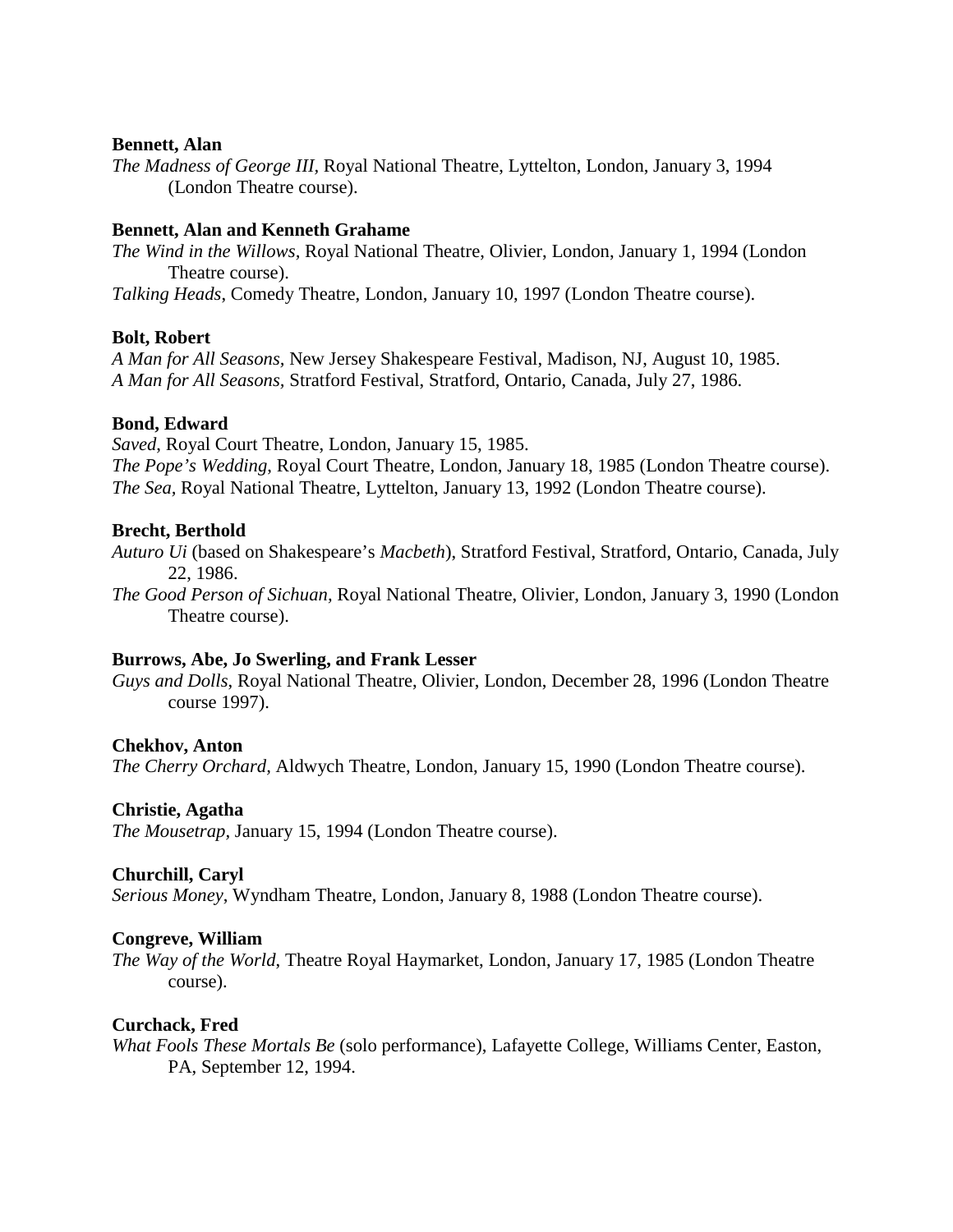#### **Dekker, Thomas**

- *The Witch of Edmonton* (with John Ford and William Rowley), Folger Shakespeare Theatre, Washington, DC, October 23, 1987.
- *The Shoemakers' Holiday,* Stratford Festival, Festival Theatre, Stratford, Ontario, Canada, July 25, 1989.

## **Dunbar, Andrea**

*Rita, Sue and Bob Too*, So Ho Theatre, London, January 10, 2001 (London Theatre course) (double bill with *A State of Affairs*, by Robin Soans).

## **Edgar, David**

*Nicholas Nickleby, Part 1,* Royal Shakespeare Company, Royal Shakespeare Theatre, Stratford, January 7, 1986 (London Theatre course).

*Nicholas Nickleby, Part 2,* Royal Shakespeare Company, Royal Shakespeare Theatre, Stratford, January 7, 1986 (London Theatre course).

### **Fletcher, John**

*The Tamer Tamed*, The R.A.P.P. Arts Center, New York, NY, [October] 1987.

### **Ford, John**

*'Tis Pity She's a Whore*, Muhlenberg College, Allentown, PA, Spring 1985. *The Witch of Edmonton* (with Thomas Dekker and William Rowley), Folger Shakespeare

Theatre, Washington, DC, October 23, 1987. *'Tis Pity She's a Whore,* New York Shakespeare Festival, Public Theater, April 4, 1992.

## **Frayn, Michael**

*The Benefactors,* The Vaudeville Theatre, London, June 26, 1984.

## **Friel, Brian**

*Dancing at Lughnasa,* Garrick Theatre, London, January 4, 1992 (London Theatre course).

#### **Gilbert, W. S. and Arthur Sullivan**

*H.M.S. Pinafore*, Lafayette College, Williams Center, Easton, PA, March 11, 1989.

#### **Glaspell, Susan**

*The Verge,* Lafayette College, Williams Center, Easton, PA, October?, 1992.

#### **Glowacki, Janusz**

*Fortinbras Gets Drunk* (based on Shakespeare's *Hamlet*), Vanderbilt University, Hill Auditorium, Nashville, TN, March 15, 16, 22, 23, April 1, 1985.

#### **Golding, William**

*The Lord of the Flies,* Royal Shakespeare Company, The Other Place, London, August 4, 1995.

#### **Goldsmith, Oliver**

*She Stoops to Conquer*, National Theatre, Lyttelton, January 16, 1985 (London Theatre course).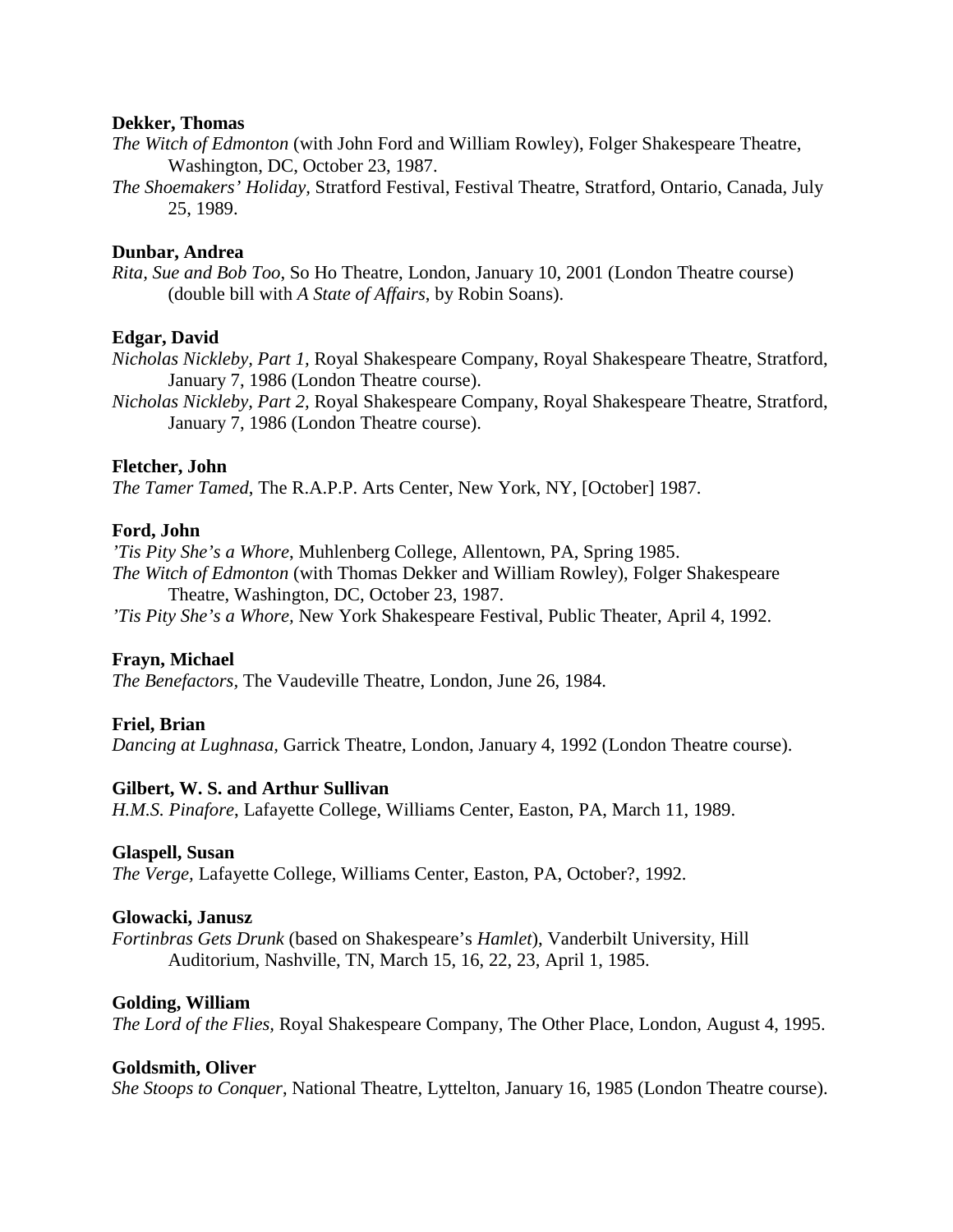#### **Grahame, Kenneth and Alan Bennett**

*The Wind in the Willows,* Royal National Theatre, Olivier, London, January 1, 1994 (London Theatre course).

#### **Hart, Lorenz and Richard Rodgers**

*The Boys from Syracuse* (based on Shakespeare's *Comedy of Errors*), Stratford Festival, Stratford, Ontario, Canada, July 23, 1986.

#### **Hwang, David Henry**

*M. Butterfly*, Shaftsbury Theatre, London, January 17, 1990 (London Theatre course).

#### **Ibsen, Henrik**

*A Doll's House,* Duke of Cambridge Theatre Club, London, January 10, 1992 (London Theatre course).

*Hedda Gabler*, Roundabout Theater, New York, NY, June 25, 1994. *Little Eyolf*, Royal Shakespeare Company, Swan Theatre, Stratford, January 9, 1997.

#### **Ionesco, Eugèn**

*Macbett*o, Theatre 22, New York, NY, September 16, 1989.

#### **Jones, Marie**

*Stones in His Pocket*, Duke of York's Theatre, London, January 8, 2001 (London Theatre course).

#### **Jonson, Ben**

*The Alchemist,* London, July 1, 1984.

*The Alchemist,* American Shakespeare Repertory, New York, NY, November 16, 1985.

*The Alchemist,* Royal Shakespeare Company, Swan Theatre, Stratford, January 9, 1992 (London Theatre course).

*The Devil Is an Ass,* Royal Shakespeare Company, Swan Theatre, Stratford, August 5, 1995.

#### **Karge, Manfred**

*Man to Man*, Royal Court Theatre, London, January 18, 1988 (London Theatre course).

#### **Kurosawa, Akira**

*Ran* (film based on Shakespeare's *King Lear*), by Akira Kurosawa, 1986.

#### **Kyd, Thomas**

*The Spanish Tragedy*, Riverside Shakespeare Co., New York, NY, April 24, 1986.

#### **Lesser, Frank, Jo Swerling, and Abe Burrows**

*Guys and Dolls*, Royal National Theatre, Olivier, London, December 28, 1996 (London Theatre course 1997).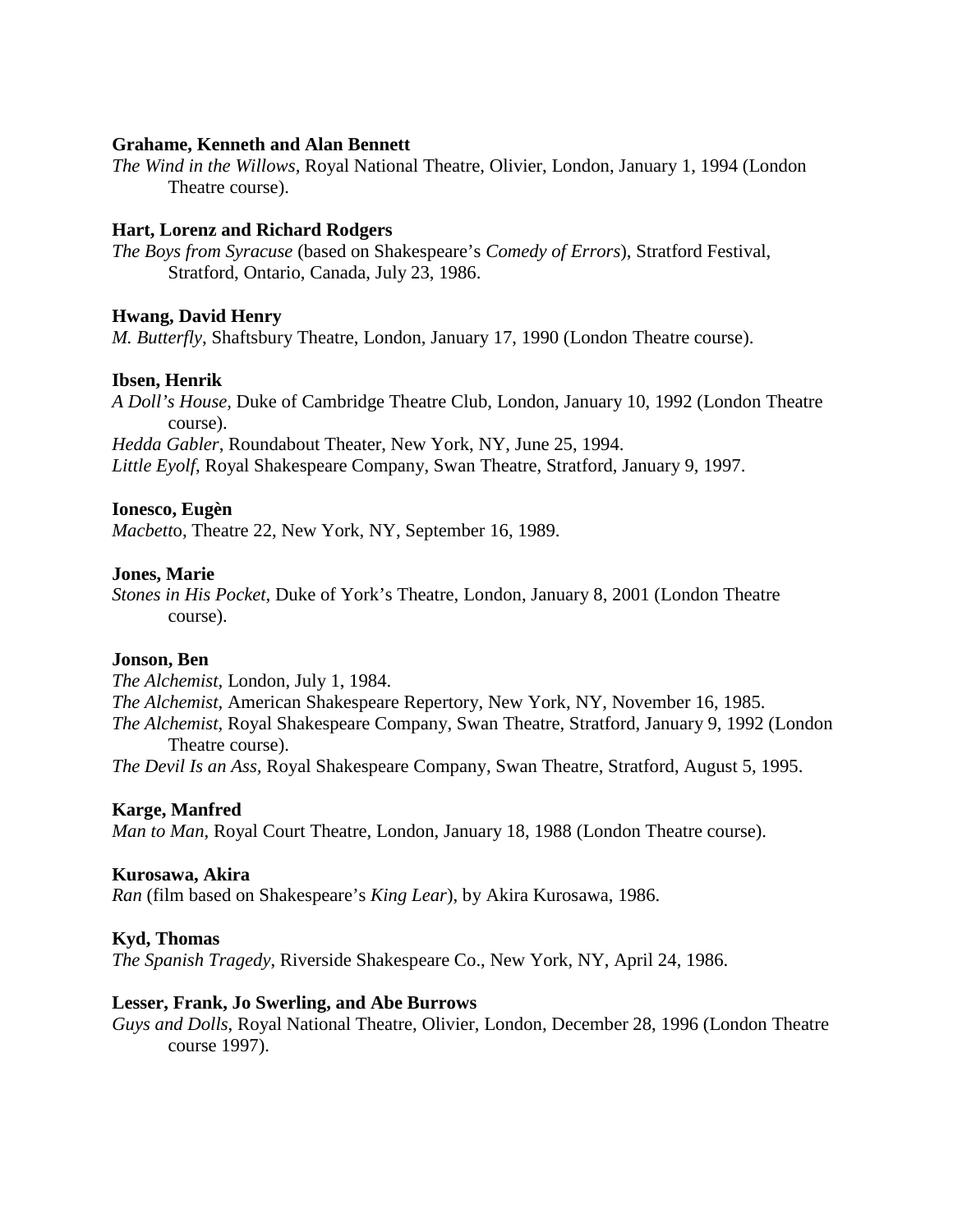## **Machiavelli, Niccolo**

*Mandragola*, National Theatre, Olivier, London, June 1984.

## **Mamet, David**

*Glengarry Glen Ross*, National Theatre, Cottesloe, London, January 11, 1984 (London Theatre course).

*Oleanna*, Duke of York's Theatre, London, January 4, 1994 (London Theatre course).

## **Marlowe, Christopher**

*Edward II*, American Shakespeare Repertory, New York, NY, Spring 1985. *The Jew of Malta,* Royal Shakespeare Company, Swan Theatre, Stratford, January 14, 1988 (London Theatre course).

### **Mastrosimone, William**

*Extremities,* Lafayette College, Williams Center, November 10, 1989.

### **McPherson, Connor**

*The Weir,* Royal Court Theatre at Duke of York's Theatre, London, January 13, 1999.

### **Merrill, Bob, Marsha Norman, and Jule Styne**

*The Red Shoes,* Gershwin Theater, New York, NY, November 12, 1993.

#### **Middleton, Thomas**

*A Mad World, My Masters!,* Theatre Royal Stratford East, London, June 29, 1984. *A Chaste Maid in Cheapside,* Lucille Lortel's White Barn, Westchester, CT, August 23, 1985. *Women Beware Women*, Playhouse 91, New York, NY, February 21, 1987. *A Chaste Maid in Cheapside,* Solstice Productions, Musical Theater Works, New York, NY, April 25, 1987.

*The Revenger's Tragedy* [Cyril Tourneur], Actors' Outlet, New York, NY, December 17, 1988. *The Changeling,* Stratford Festival, Third Stage, Stratford, Ontario, Canada, July 27, 1989.

## **Miller, Arthur**

*After the Fall*, Repertory Theater of Lincoln Center, New York, NY, 1984. *A View from the Bridge,* Aldwych Theatre, London, January 2, 1988 (London Theatre course). *The Ride Down Mount Morgan,* Wyndam's Theatre, London, January 6, 1992 (London Theatre course). *All My Sons,* The Young Vic, London, January 16, 1992 (London Theatre course). *Death of a Salesman*, Royal National Theatre, Lyttelton, London, December 30, 1996 (London Theatre course 1997).

#### **Moon, Gerald**

*Corpse*, The Apollo, London, January 4, 1985 (London Theatre course).

## **Norman, Marsha, Bob Merrill, and Jule Styne**

*The Red Shoes,* Gershwin Theater, New York, NY, November 12, 1993.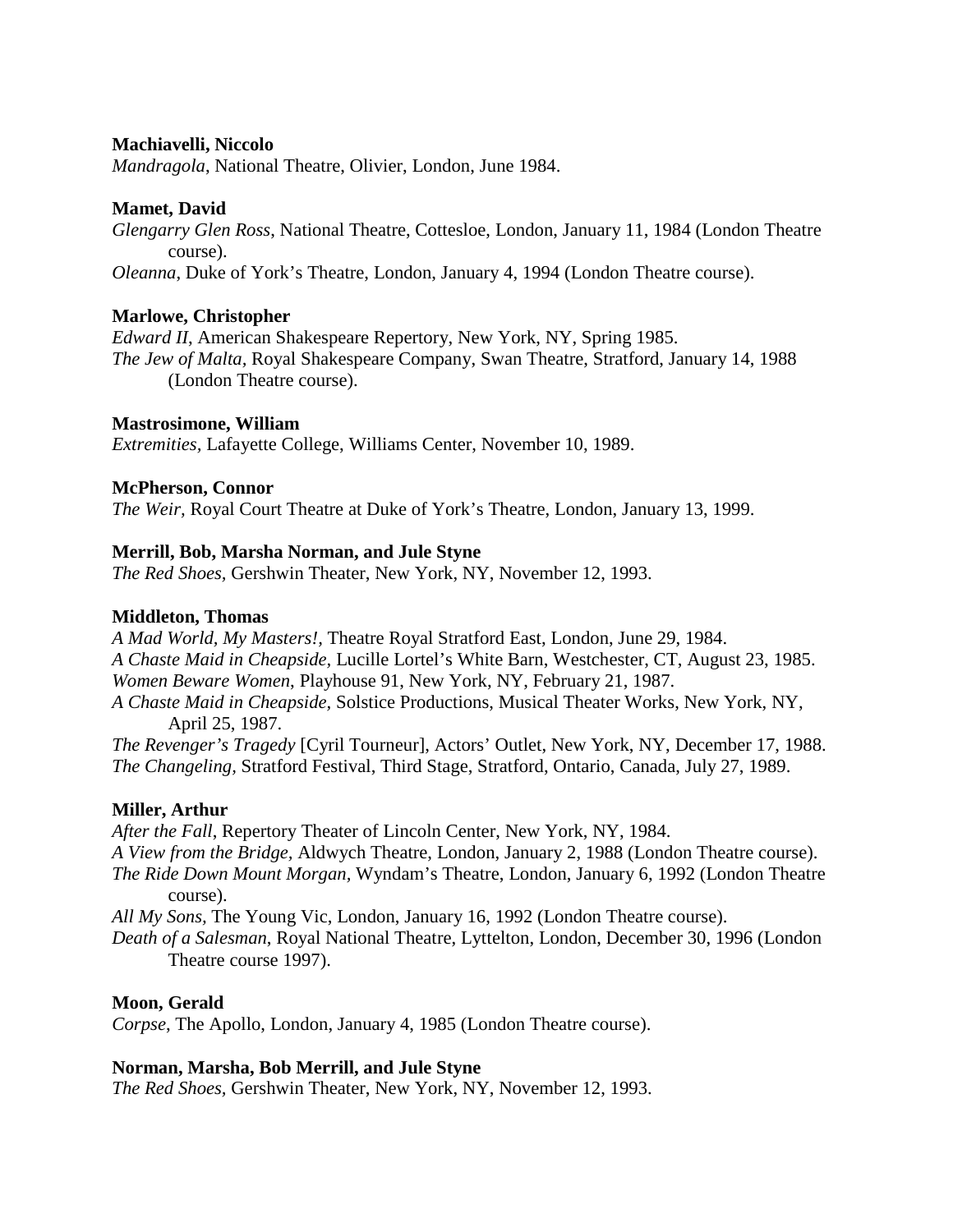## **Orton, Joe**

*Ruffian on the Stairs* (with Chekhov's *The Black Monk* and Shaw's *Village Wooing*), Bear and Staff, Café Theatre Upstairs, London, January 20, 1986 (London Theatre course).

## **Otway, Thomas**

*Venice Preserv'd*, National Theatre, Lyttelton, London, June 1984.

## **Pinter, Harold**

*Betrayal*, National Theatre, Lyttelton, London, January 8, 1999 (London Theatre course). *The Caretaker,* Comedy Theatre, London, January 5, 2001 (London Theatre course).

## **Rabe, David**

*Hurlyburly*, New Group, Acorn Theater, New York, NY, March 9, 1985.

### **Rice, Elmer**

*The Adding Machine,* Lafayette College, Williams Center, Easton, PA, October 26, 1988.

### **Rodgers, Richard and Lorenz Hart**

*The Boys from Syracuse* (based on Shakespeare's *Comedy of Errors*), Stratford Festival, Stratford, Ontario, Canada, July 23, 1986.

### **Rowley, William**

*The Witch of Edmonton* (with Thomas Dekker and John Ford), Folger Shakespeare Theatre, Washington, DC, October 23, 1987.

#### **Shaffer, Peter**

*Yonadab*, National Theatre, Olivier, London, January 9, 1986 (London Theatre course) [also see 1995 notebook].

*Amadeus*, The Old Vic, London, January 5, 1999 (London Theatre course).

#### **Shakespeare, William**

*All's Well That Ends Well*, American Shakespeare Repertory, New York, NY, April 12, 1986. *All's Well That Ends Well,* Royal Shakespeare Company, Stratford, July 26, 1988. *All's Well That Ends Well,* New Jersey Shakespeare Festival, Madison, NJ, October 7, 1988. *All's Well That Ends Well*, The Pearl Theatre Co., New York, NY, January 22, 1989. *Antony and Cleopatra*, Shakespeare & Company, Lenox, MA, August 9, 1986. *Antony and Cleopatra,* New Jersey Shakespeare Festival, Madison, NJ, August 16, 1986. *Antony and Cleopatra,* Royal National Theatre, Olivier, London, January 5, 1988 (London Theatre course). *As You Like It*, ACTER (Alliance for Creative Theatre, Education, and Research/Actors from the London Stage), Montclair State College, Montclair, NJ, Spring 1985.

- *As You Like It*, The Acting Company, George Street Playhouse, New Brunswick, NJ, Spring 1985.
- *As You Like It*, McCarter Theatre, Princeton, NJ, May 29, 1986.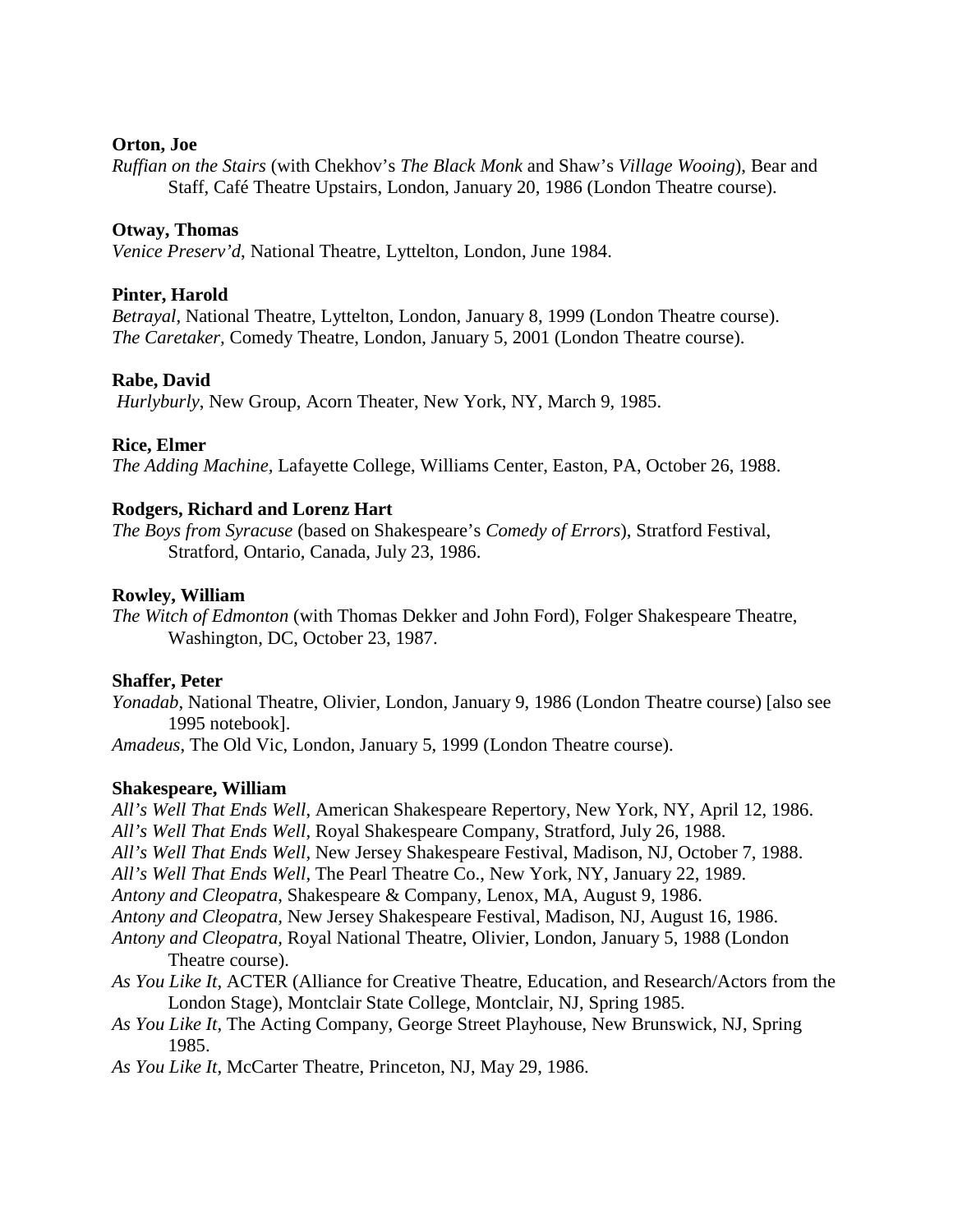- *As You Like It*, Royal Shakespeare Company, Royal Shakespeare Theatre, Stratford, January 10, 1990 (London Theatre course).
- *As You Like It*, Stratford Festival, Festival Theatre, Stratford, Ontario, Canada, August 1, 1990.
- *As You Like It*, ACTER (Alliance for Creative Theatre, Education, and Research/Actors from the London Stage), Lafayette College, Williams Center, Easton, PA, February 15, 1991.
- *As You Like It,* Cheek by Jowl, Lyric Theatre, Hammersmith, London, January 2, 1992 (London Theatre course).
- *As You Like It,* New York Shakespeare Festival, Delacorte Theater in Central Park, New York, NY, July 10, 1992.
- *As You Like It*, Royal Shakespeare Company, Barbican Centre, London, January 6, 1997 (London Theatre course).
- *The Comedy of Errors,* Royal Shakespeare Company, Barbican Centre, London, January 23, 1985 (London Theatre course).
- *The Comedy of Errors, The*, Equity Library Theatre, New York, NY, Spring 1985.
- *The Comedy of Errors,* Shakespeare & Company, Lenox, MA, August 16, 1985.
- *The Comedy of Errors,* Vivian Beaumont Theater, Lincoln Center, New York, NY, June 10, 1987.
- *The Comedy of Errors,* Stratford Festival, Festival Theatre, Stratford, Ontario, Canada, July 23, 1989 (double bill with *Titus Andronicus*).
- *The Comedy of Errors,* Theater for a New Audience, New York, NY, February 15, 1992.
- *The Comedy of Errors,* New York Shakespeare Festival, Delacorte Theater in Central Park, New York, NY, August 27, 1992.
- *The Comedy of Errors,* Stratford Festival, Ontario, Stratford, Canada, July 21, 1995.
- *The Comedy of Errors,* Globe Theatre, London, August 17, 1999.
- *The Comedy of Errors*, August 16, 2000.
- *The Comedy of Errors*, CSC Repertory, New York, August 23, 2002
- See JPL Scholarship file 11:8b for additional production notes on *The Comedy of Errors*.
- *Coriolanus,* McCarter Theatre, Princeton, NJ, November 5, 1987.
- *Coriolanus*, New York Shakespeare Festival, Public Theater, January 10, 1989.
- *Cymbeline,* New York Shakespeare Festival, Public Theater, New York, NY, June 15, 1989.
- *Hamlet*, Royal Shakespeare Company, Stratford, January 8, 1985 (London Theatre course).
- *Hamlet*, American Shakespeare Repertory, New York, NY, May 2, 1985.
- *Hamlet*, New York Shakespeare Festival, Public Theater, New York, NY, March 3-May 10, 1986.
- *Hamlet*, New York University, New York, NY, May 23, 1986.
- *Hamlet*, Stratford Festival, Stratford, Ontario, Canada, July 25, 1986.
- *Hamlet*, ACTER (Alliance for Creative Theatre, Education, and Research/Actors from the London Stage), Goucher College, Baltimore, MD, October 3, 1986.
- *Hamlet*, The People's Light and Theatre Company, Malvern, PA, October 24, 1987.
- *Hamlet,* (dir. Ingmar Bergman, in Swedish), Brooklyn Academy of Music, Brooklyn, NY, June 16, 1988 [also see 1989 notebook].
- *Hamlet,* New Jersey Shakespeare Festival, Madison, NJ, July 13, 1988.
- *Hamlet,* New Jersey Shakespeare Festival, Madison, NJ, August 12, 1988.
- *Hamlet,* Stary Theater of Cracow (in Polish), State University of New York at Purchase, NY (Pepsico Summerfare), July 11, 1989.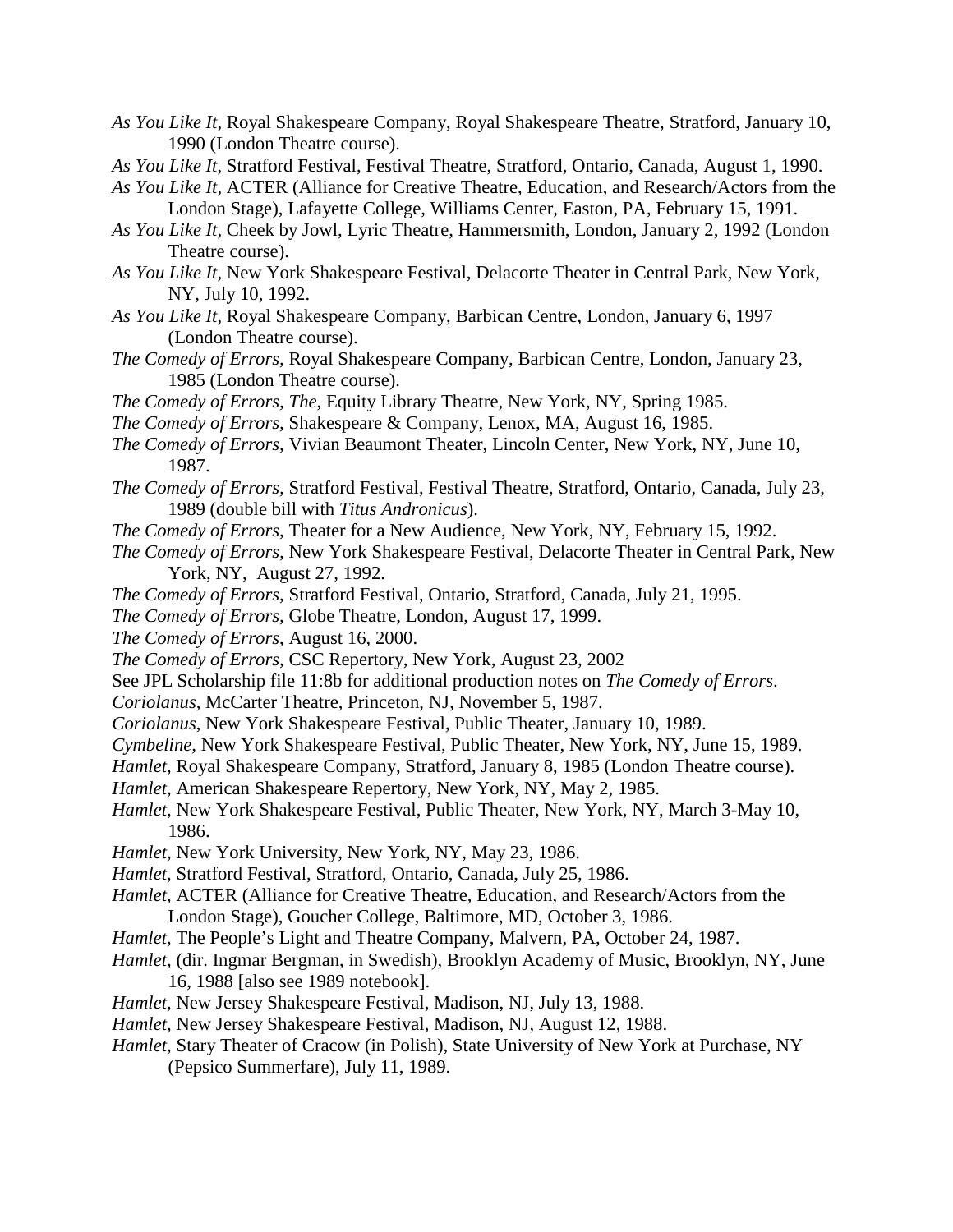- *Hamlet*, Royal Shakespeare Company, Barbican Centre, London, January 2, 1990 (London Theatre course).
- *Hamlet*, New York Shakespeare Festival, Public Theater, New York, NY, May 17, 1990.
- *Hamlet,* Stratford Festival, Festival Theatre, Stratford, Ontario, Canada, July 24, 1991.

*Hamlet*, ACTER (Alliance for Creative Theatre, Education, and Research/Actors from the London Stage), Lafayette College, Williams Center, Easton, PA, September 30, 1993.

- *Hamlet* (dir. Yukio Ninagawa), Ninagawa Company, Barbican Centre, London, August 28- September 3, 1998.
- See also Shakespeare Offshoots: *Fortinbras Gets Drunk*, by Janusz Glowacki (based on *Hamlet*), Vanderbilt University, Hill Auditorium, Nashville, TN, March 15, 16, 22, 23, April 1, 1985.

See also Shakespeare Offshoots: *Rosencrantz and Guildenstern Are Dead,* by Tom Stoppard, Chelsea Centre, London, January 15, 1992 (London Theatre course).

- See also Shakespeare Offshoots: *Rosencrantz and Guildenstern Are Dead,* by Tom Stoppard, New Jersey Shakespeare Festival, Madison, NJ, July 20, 1988.
- See also Shakespeare Offshoots: *Rosencrantz and Guildenstern Are Dead,* by Tom Stoppard, Stratford Festival, Stratford, Ontario, Canada, July 23, 1986.
- *Henry IV, Part I*, by William Shakespeare, Stratford Festival, Stratford, Ontario, Canada, Summer 1984.

*Henry IV, Part I,* Virginia Shakespeare Festival, Williamsburg, VA, July 10, 1986.

- *Henry IV, Part 1*, New York Shakespeare Festival, Delacorte Theater in Central Park, New York, NY, August 25, 1987.
- *Henry IV, Part 2,* New York Shakespeare Festival, Public Theater, New York, NY, April 5, 1991.
- *Henry V* (film by Kenneth Branagh), Lincoln Center, New York, NY, October 28, 1989*.*
- *Henry V*, New York Shakespeare Festival, Delacorte Theater in Central Park, New York, NY, July 1984.
- *Henry V,* Stratford Festival, Avon Theatre, Stratford, Ontario, Canada, July 26, 1989.
- *Henry V*, Theatre for a New Audience, New York, NY, February 12, 1993.
- *Henry VI, Part 1; Henry VI, Part 2; Richard III (The War of the Roses*), The English Shakespeare Company, Stamford Center for the Arts, Stamford, CT, May 5, 1988.
- *Henry VIII*, New Jersey Shakespeare Festival, Madison, NJ, August 9, 1985.
- *Henry VIII,* Stratford Festival, Stratford, Ontario, Canada, July 27, 1986.
- See also Shakespeare Offshoots: *A Man for All Seasons,* by Robert Bolt, New Jersey Shakespeare Festival, Madison, NJ, August 10, 1985.
- See also Shakespeare Offshoots: *A Man for All Seasons,* by Robert Bolt, Stratford Festival, Stratford, Ontario, Canada, July 27, 1986.
- *Julius Caesar*, New Jersey Shakespeare Festival, Madison, NJ, July 3, 1986.
- *Julius Caesar,* Stratford Festival, Festival Theatre, Stratford, Ontario, Canada, August 1, 1990.
- *Julius Caesar*, New Jersey Shakespeare Festival, Madison, NJ, July 15, 1995.
- *King John,* New York Shakespeare Festival, Delacorte Theater in Central Park, New York, NY, August 26, 1988 [in 1986 notebook].
- *King John,* New Jersey Shakespeare Festival, Madison, NJ, August 10, 1990.
- *King Lear*, Stratford Festival, Stratford, Ontario, Canada, Summer 1985.
- *King Lear,* ACTER (Alliance for Creative Theatre, Education, and Research/Actors from the London Stage), Lafayette College, Williams Center, Easton, PA, September 27-28, 1988.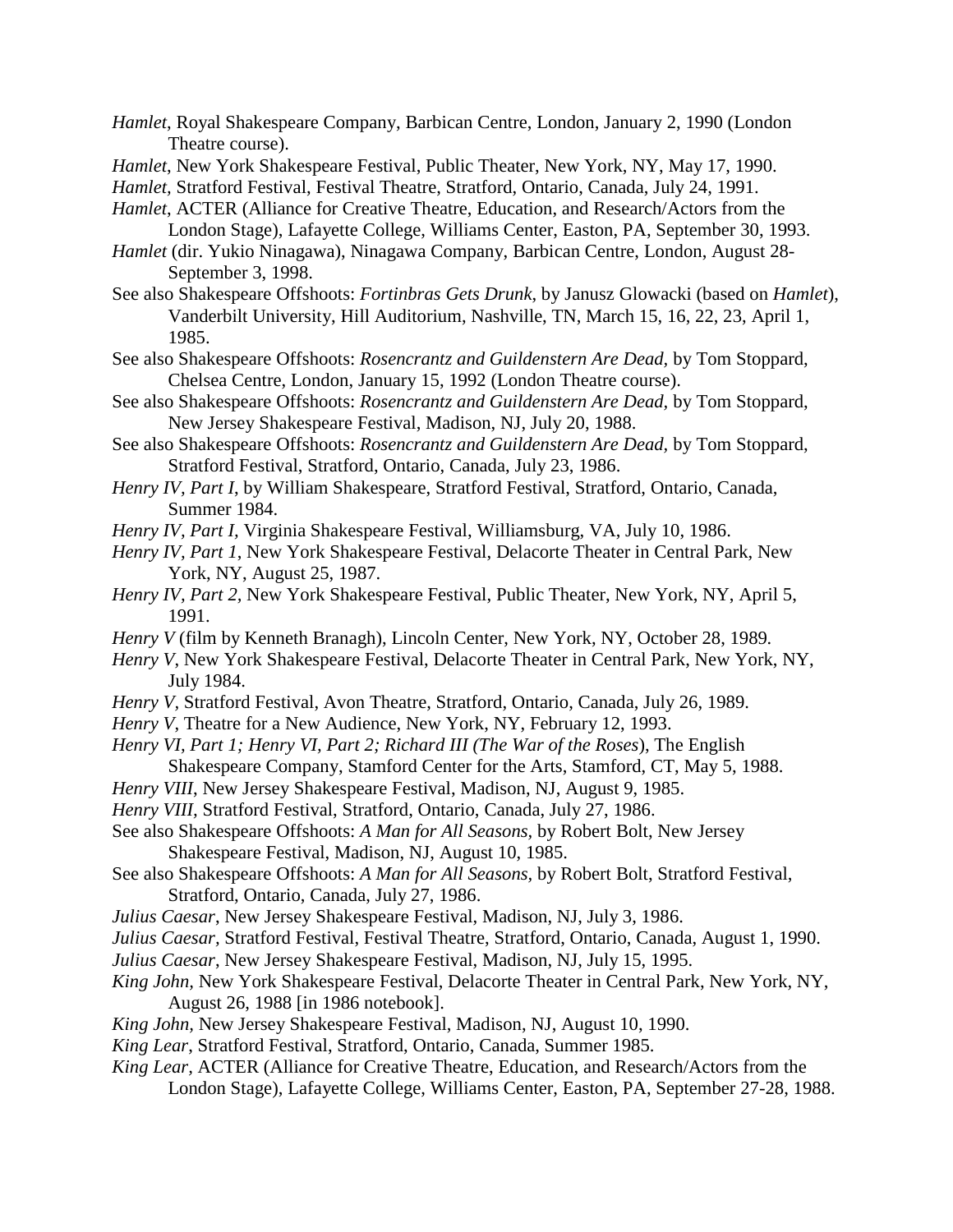*King Lear,* Stratford Festival, Third Stage, Stratford, Ontario, Canada, July 28, 1988.

- *King Lear,* Rustaveli Theater Company (Soviet Georgia), Brooklyn Academy of Music, Brooklyn, NY, April 4, 1990.
- See also Shakespeare Offshoots: *Ran* (film based on *King Lear*), by Akira Kurosawa, 1986.

*Love's Labor's Lost*, New York Acting Unit, New York, NY, August 3, 1985.

- *Love's Labor's Lost*, Art and Work Ensemble, New York, NY, July 17, 1987.
- *Love's Labor's Lost,* Stratford Festival, Third Stage, Stratford, Ontario, Canada, July 22, 1989.
- *Love's Labor's Lost,* Stratford Festival, Festival Theatre, Stratford, Ontario, Canada, August 5, 1992.
- *Love's Labor's Lost*, Theater for a New Audience, St. Clement's Church, New York, NY, March 13, 1993.
- *Macbeth*, La Compagnia del Collettivo/Teatro Due, di Parma, Pepsico Summerfare, State University of New York at Purchase, NY (Pepsico Summerfare), July 18-21, 1985.
- *Macbeth*, American Shakespeare Repertory, Majestic Theater, Jersey City, NJ, September 13, 1985.
- *Macbeth,* Stratford Festival, Stratford, Ontario, Canada, July 24, 1986.
- *Macbeth*, The Pearl Theatre Company, New York, NY, October 16, 1987.
- *Macbeth,* Colonial Theatre, Boston, MA, April 2, 1988.
- *Macbeth*, Jean Cocteau Repertory, Bouwerie Lane Theatre, New York, NY, April 9, 1989.
- *Macbeth,* Lafayette College, Williams Center, Easton, PA, October? 1989.
- *Macbeth,* Stratford Festival, Festival Theatre, Stratford, Ontario, July 31, 1990.
- *Macbeth* (dir. Yukio Ninagawa, in Japanese), Brooklyn Academy of Music, Brooklyn, NY, October 19, 1990.
- *Macbeth,* black actors from the Royal Shakespeare Company and the Royal National Theatre, New York International Festival of the Arts, St. Bartholomew Church, New York, NY, June 15, 1991.
- *Macbeth*, Royal Shakespeare Company, Barbican Centre, London, January 5, 1994 (London Theatre course).
- *Macbeth,* New Jersey Shakespeare Festival, Madison, NJ, July 11-22, 1995.
- *Macbeth*, Stratford Festival, Ontario, Stratford, Canada, July 21, 1995.
- *Macbeth,* Royal Shakespeare Company, Barbican Centre, London, January 1, 1997 (London Theatre course).
- *Umabathu: The Zulu Macbeth*, Johannesburg Civic Theater, Lincoln Center Festival, New York State Theater, Lincoln Center, New York, NY, July 23, 1997.
- See also Shakespeare Offshoots: *Auturo Ui,* by Berthold Brecht, Stratford Festival, Stratford, Ontario, Canada, July 22, 1986.
- See also Shakespeare Offshoots*: Macbett,* by Eugèn Ionesco, Theatre 22, New York, NY, September 16, 1989.
- *Measure for Measure*, Royal Shakespeare Company, Stratford, January 6, 1984 (London Theatre course).
- *Measure for Measure*, American Theatre of Actors, New York, NY, July 19, 1984.
- *Measure for Measure*, New York Shakespeare Festival, Delacorte Theater in Central Park, New York, NY, Summer 1985.

*Measure for Measure*, Stratford Festival, Stratford, Ontario, Canada, Summer 1985.

*Measure for Measure*, Open Air Theatre, Washington Crossing State Park, NJ, June 19, 1986.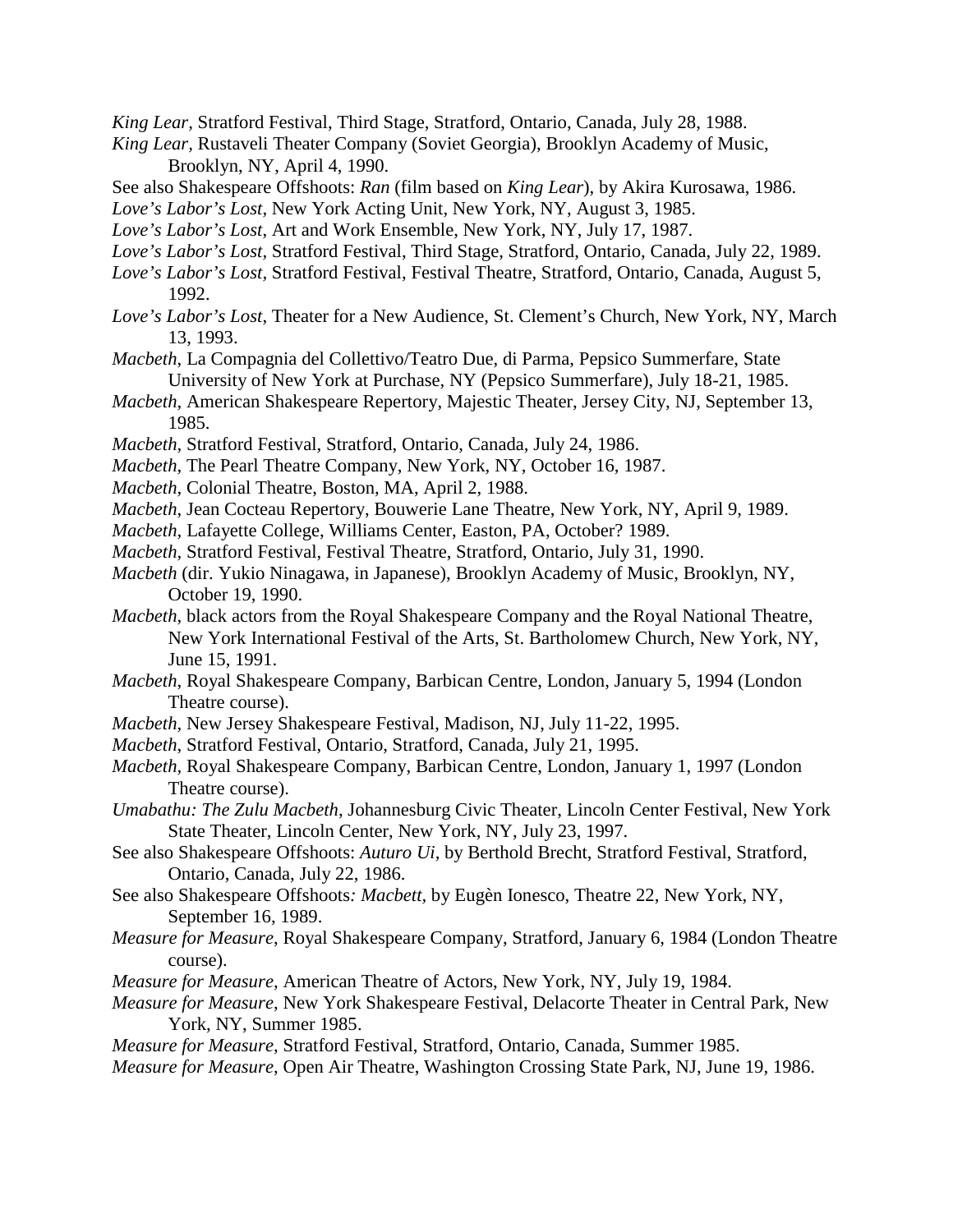- *Measure for Measure*, Royal Shakespeare Company, Royal Shakespeare Theatre, Stratford, January 13, 1988 (London Theatre course).
- *Measure for Measure,* by William Shakespeare, Mitzi E. Newhouse Theater, Lincoln Center, New York, NY, February 18, 1989.
- *Measure for Measure,* New Jersey Shakespeare Festival, Madison, NJ, August 10, 1990.
- *Measure for Measure,* Stratford Festival, Festival Theatre, Stratford, Ontario, Canada, August 8, 1992.
- *Measure for Measure*, Royal Shakespeare Company, Barbican Centre, London, January 15, 1994.
- *The Merchant of Venice,* Royal Shakespeare Company, Royal Shakespeare Theatre, Stratford, June 28, 1984.
- *The Merchant of Venice,* Stratford Festival, Ontario, Stratford, Canada, Summer 1984.
- *The Merchant of Venice,* New Jersey Shakespeare Festival, Madison, NJ, September 1984.
- *The Merchant of Venice,* CSC Repertory, Ltd. (The Classic Stage Company), New York, NY, January 8, 1987.
- *The Merchant of Venice,* Royal Shakespeare Company, Royal Shakespeare Theatre, Stratford, January 14, 1988 (London Theatre course).
- *The Merchant of Venice,* Stratford Festival, Festival Theatre, Stratford, Ontario, Canada, July 22, 1989.
- *The Merry Wives of Windsor,* University of Pennsylvania, The Annenberg Center for the Performing Arts, Philadelphia, PA, December 14-18, 1983.
- *The Merry Wives of Windsor,* New Jersey Shakespeare Festival, Madison, NJ, August 10, 1985.
- *The Merry Wives of Windsor,* Stratford Festival, Avon Theatre, Stratford, Ontario, Canada, August 4, 1990.
- *A Midsummer Night's Dream,* Shakespeare & Company, Lenox, MA, Summer 1984.
- *A Midsummer Night's Dream,* Stratford Festival, Stratford, Ontario, Canada, Summer 1984.
- *A Midsummer Night's Dream,* Lafayette College, Williams Center, Easton, PA, Spring 1985.
- *A Midsummer Night's Dream,* State University of New York at Purchase, NY (Pepsico Summerfare), July 12, 1986.
- *A Midsummer Night's Dream,* ACTER (Alliance for Creative Theatre, Education, and Research/Actors from the London Stage), Lafayette College, Williams Center, Easton, PA, February 10, 1988.
- *A Midsummer Night's Dream,* Royal Shakespeare Company, Barbican Centre, London, January 4, 1990 (London Theatre course).
- *A Midsummer Night's Dream,* ACTER (Alliance for Creative Theatre, Education, and Research/Actors from the London Stage), Lafayette College, Williams Center, Easton, PA, November 1991.
- *Much Ado About Nothing,* Zilker Park, Austin, TX, April 15(?), 1984.
- *Much Ado About Nothing*, Shakespeare & Company, Lenox, MA, August 15, 1985.
- *Much Ado About Nothing,* The Acting Company, State Theatre, Easton, PA, March 28, 1987.
- *Much Ado About Nothing,* New Jersey Shakespeare Festival, Madison, NJ, July 3, 1988.
- *Much Ado About Nothing,* ACTER (Alliance for Creative Theatre, Education, and Research/Actors from the London Stage), Goucher College, Baltimore, MD, October 14, 1988.
- *Much Ado About Nothing,* Stratford Festival, Festival Theatre, Stratford, Ontario, Canada, July 23, 1991.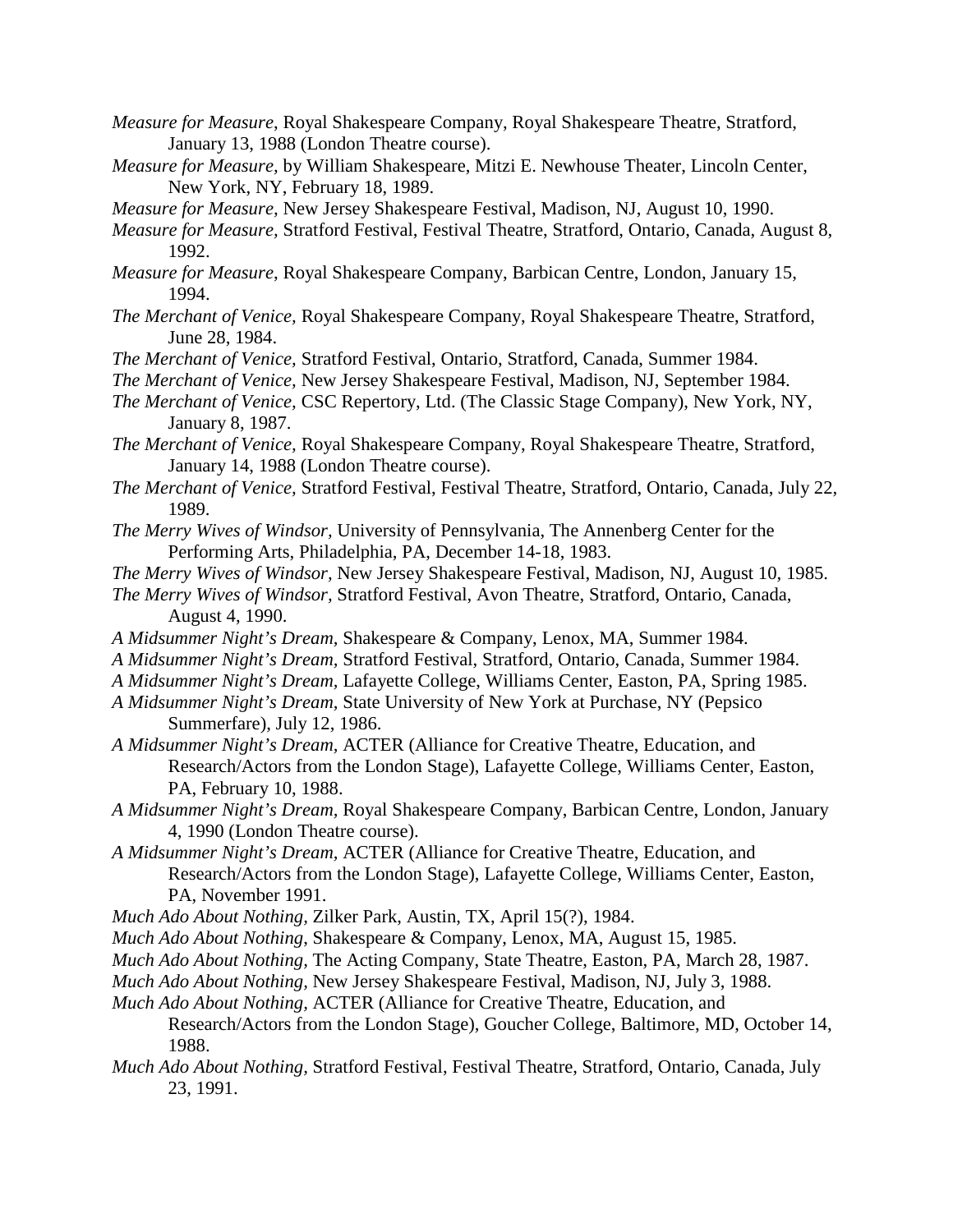- *Much Ado About Nothing*, Royal Shakespeare Company, Royal Shakespeare Theatre, Stratford, January 9, 1997 (London Theater course).
- *Othello*, New Jersey Shakespeare Festival, Madison, NJ, Summer 1984.
- *Othello*, Barbican Centre, London, January 17, 1986 (London Theatre course).
- *Othello,* Theatre for a New Audience, New York, NY, February 10, 1990.
- *Othello,* New York Shakespeare Festival, Delacorte Theater in Central Park, New York, NY, June 28, 1991.
- *Othello*, Lafayette College, Williams Center, Easton, PA, March 5, 1997.
- *Pericles*, Stratford Festival, Stratford, Ontario, Canada, July 26, 1986.
- *Pericles,* The Pearl Theatre Company, New York, NY, December 20, 1986.
- *Pericles*, Royal Shakespeare Company, Swan Theatre, Stratford, January 11, 1990 (London Theatre course).
- *Pericles,* New York Shakespeare Festival, Public Theater, New York, NY, December 14, 1991.
- *Richard II,* Annenberg Studio Theatre, Philadelphia, PA, February 24, 1989.
- *Richard III*, Shakespeare & Company, Lenox, MA, Summer 1984.
- *Richard III*, Royal Shakespeare Company, Stratford, January 9, 1985 (London Theatre course).
- *Richard III (Henry VI, Part 1; Henry VI, Part 2; Richard III—The War of the Roses*), The English Shakespeare Company, Stamford Center for the Arts, Stamford, CT, May 5, 1988.
- *Richard III*, New York Shakespeare Festival, Delacorte Theater in Central Park, New York, NY, August 30, 1990.
- *Richard III,* Royal Shakespeare Company, Brooklyn Academy of Music, Brooklyn, NY, June 20, 1992.
- *Romeo and Juliet*, Stratford Festival, Stratford, Ontario, Canada, Summer 1984.
- *Romeo and Juliet*, Allentown College, Center Valley, PA, February 20, 1985.
- *Romeo and Juliet*, Shakespeare in the Park, Toronto, Ontario, Canada, July 21, 1985.
- *Romeo and Juliet,* Virginia Shakespeare Festival, Williamsburg, VA, July 9, 1986.
- *Romeo and Juliet*, Stratford Festival, Third Stage, Stratford, Ontario, Canada, July 30, 1987.
- *Romeo and Juliet* (bi-lingual English/French), Stratford Festival, outdoors, Stratford, Ontario, Canada, August 3, 1990.
- *Romeo and Juliet,* New Jersey Shakespeare Festival, Madison, NJ, August 11, 1990.
- *Romeo and Juliet,* Royal Shakespeare Company, Stratford, January 8, 1992 (London Theatre course).
- *Romeo and Juliet,* Stratford Festival, Festival Theatre, Stratford, Ontario, Canada, August 6, 1992.
- *Romeo and Juliet*, Royal Shakespeare Company, Barbican Centre, London, January 11, 2001 (London Theatre course).
- *Romeo and Juliet* [partial notes—production unidentified].
- *The Taming of the Shrew,* The Pearl Theatre Company, New York, NY, Spring 1985.
- *The Taming of the Shrew,* The Colonnades Theatre, New York, NY, May 29-June 15, 1985.
- *The Taming of the Shrew,* Royal Shakespeare Company, Whitbred Flowers Warehouse, Stratford, January 8, 1986 (London Theatre course).
- *The Taming of the Shrew,* Shakespeare & Company, Lenox, MA, Summer 1986.
- *The Taming of the Shrew,* New Jersey Shakespeare Festival, Madison, NJ, August 14, 1987.
- *The Taming of the Shrew,* Royal Shakespeare Company, Stratford, July 30, 1988.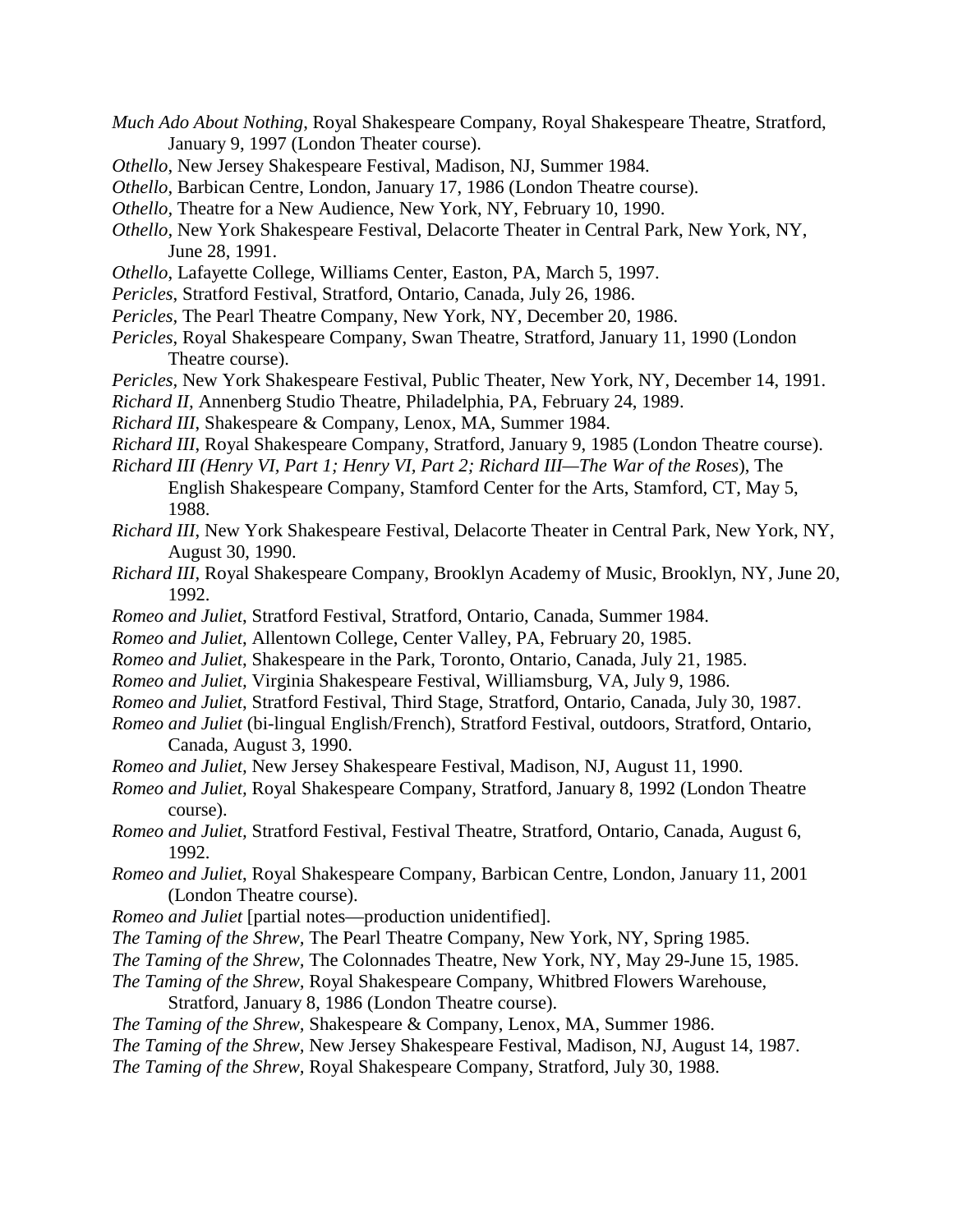- *The Taming of the Shrew,* New York Shakespeare Festival, Delacorte Theater in Central Park, New York, NY, July 6, 1990.
- *The Taming of the Shrew,* New Jersey Shakespeare Festival, Playwrights Theatre of New Jersey, Madison, NJ, August 14, 1992.
- *La Tempesta,* Piccolo Teatro de Milano, State University of New York at Purchase, NY (Pepsico Summerfair), late July 1984.
- *The Tempest, The*, ACTER (Alliance for Creative Theatre, Education, and Research/Actors from the London Stage), Susquehanna University, Selinsgrove, PA, February 7, 1987.
- *The Tempest,* Roundabout Theatre, New York, NY, December 16, 1989.
- *The Tempest,* Rajatabla Theater (Venezuelan, in Spanish), New York Shakespeare Festival, Delacorte Theater in Central Park, New York, NY, Summer 1991.
- *The Tempest,* Stratford Festival, Festival Theatre, Stratford, Ontario, Canada, August 4, 1992.
- *The Tempest,* ACTER (Alliance for Creative Theatre, Education, and Research/Actors from the London Stage), Annenberg Center, Philadelphia, PA, November 11, 1992.
- *The Tempest,* Royal Shakespeare Company, Royal Shakespeare Theatre, Stratford, January 12, 1994 (London Theatre course).
- *The Tempest,* New York Shakespeare Festival, Delacorte Theater in Central Park, New York, NY, July 11, 1995.
- *The Tempest,* Royal Shakespeare Company, Swan Theatre, Stratford, August 3, 1995.
- *The Tempest,* Royal Shakespeare Company, The Other Place, Stratford, December 29, 2000 (London Theatre course).
- *The Tempest,* Almeida Theatre, London, December 30, 2000 (London Theatre course).
- *Timon of Athens,* Manhattan Ensemble, Washington Square Theatre, New York, NY, September 4, 1987.
- *Timon of Athens,* Stratford Festival, Third Stage, Stratford, Ontario, Canada, July 25, 1991.
- *Titus Andronicus*, Royal Shakespeare Company, Swan Theatre, Stratford, January 9, 1988.
- *Titus Andronicus,* Stratford Festival, Festival Theatre, Stratford, Ontario, Canada, July 23, 1989 (double bill with *The Comedy of Errors*).
- *Titus Andronicus,* New York Shakespeare Festival, Delacorte Theater in Central Park, New York, NY, September 1, 1989.
- *Troilus and Cressida,* Stratford Festival, Avon Theatre, Stratford, Ontario, Canada, July 31, 1987.
- *Troilus and Cressida,* Royal Shakespeare Company, Barbican Centre, The Pit, January 4, 1992 (London Theatre course).
- *Twelfth Night*, Voices Theatre Co., Hollywood Hotel, London, January 12, 1984 (London Theatre course).
- *Twelfth Night*, The Cherub Company London, Upstream Theatre Club, London, Waterloo, London, January 16, 1984 (London Theatre course).
- *Twelfth Night*, ACTER (Alliance for Creative Theatre, Education, and Research/Actors from the London Stage), The Annenberg Center for the Performing Arts, Philadelphia, PA, March 1984.
- *Twelfth Night*, Stratford Festival, Stratford, Ontario, Canada, July 24, 1985.
- *Twelfth Night*, New York Shakespeare Festival, Delacorte Theater in Central Park, New York, NY, July 15, 1986.
- *Twelfth Night,* by William Shakespeare, Shakespeare Stage Co., Samuel Beckett Theatre, New York, NY, February 20, 1987.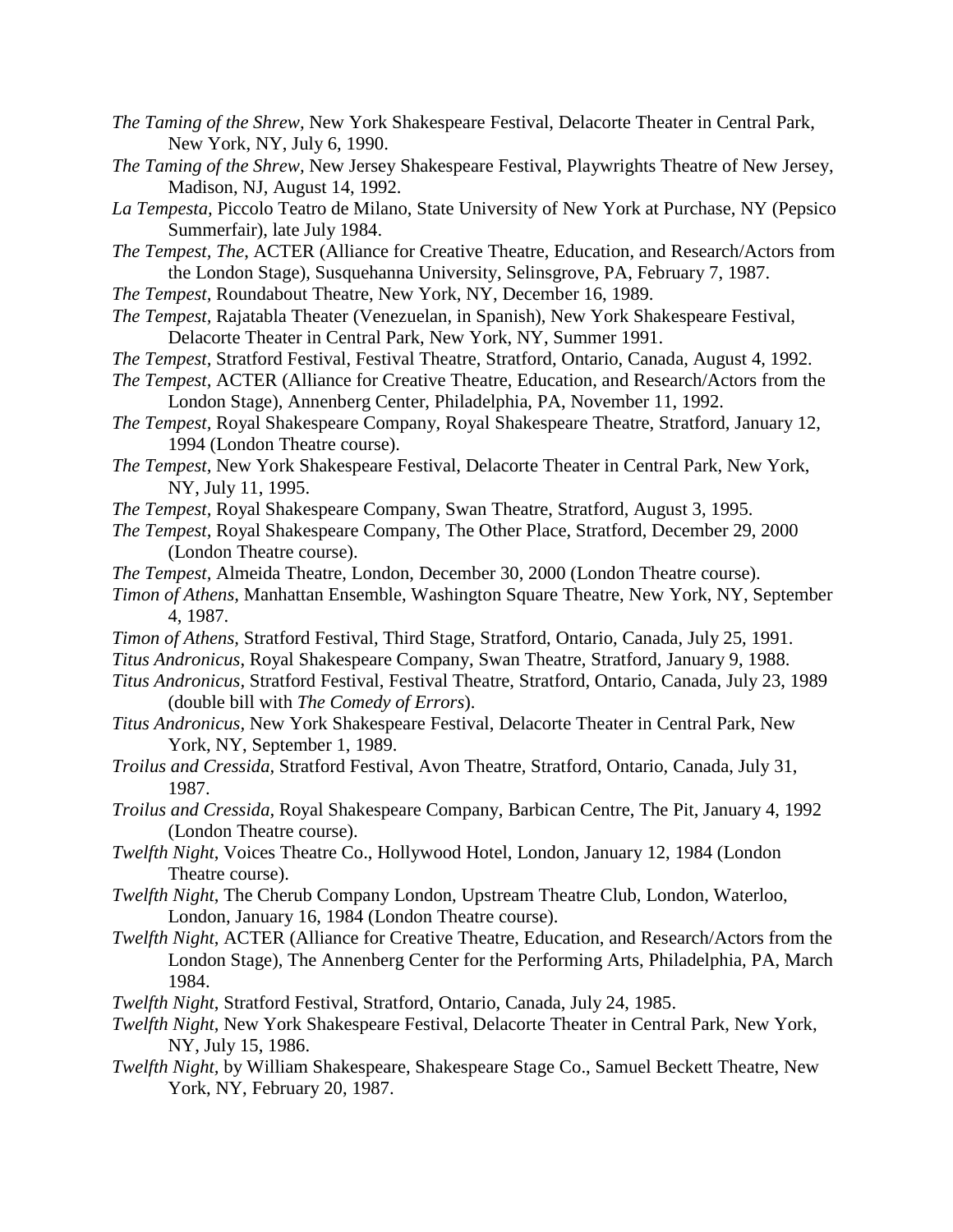- *Twelfth Night,* New York Shakespeare Festival, Delacorte Theater in Central Park, New York, NY, July 14, 1989.
- *Twelfth Night,* Royston Theater Company, Playhouse 125, New York, NY, June 15, 1991.
- *The Two Gentlemen of Verona, The*, by William Shakespeare, Stratford Festival, Stratford, Ontario, Canada, Summer 1984.
- *The Two Gentlemen of Verona, The*, by William Shakespeare, American Shakespeare Repertory, New York, NY, September 22, 1984.
- *The Two Gentlemen of Verona,* Berkshire Public Theater, Pittsfield, MA, August 19, 1985.
- *The Two Gentlemen of Verona,* Royal Shakespeare Company, Stratford, July 30, 1988.
- *The Two Gentlemen of Verona,* New Jersey Shakespeare Festival, Madison, NJ, Summer 1988.
- *The Two Gentlemen of Verona,* Stratford Festival, Tom Patterson Theatre, Stratford, Ontario, Canada, August 7, 1992.
- *The Two Gentlemen of Verona,* January 10, 1994 (London Theatre course).
- *The Two Gentlemen of Verona,* Royal Shakespeare Company, Barbican Centre, The Pit, London, January 6, 1999 (London Theatre course).
- See also Shakespeare Offshoots: *The Boys from Syracuse* (based on *Comedy of Errors*), by Richard Rodgers and Lorenz Hart, Stratford Festival, Stratford, Ontario, Canada, July 23, 1986.
- *The Two Noble Kinsmen,* New Jersey Shakespeare Festival, Madison, NJ, August 16, 1986.
- *The War of the Roses (Henry VI, Part 1; Henry VI, Part 2; Richard III*), The English
	- Shakespeare Company, Stamford Center for the Arts, Stamford, CT, May 5, 1988.
- *The Winter's Tale,* Stratford Festival, Stratford, Ontario, Canada, July 26, 1986.
- *The Winter's Tale,* Royal Shakespeare Company, Barbican Centre, London, January 11, 1988 (London Theatre course).
- *The Winter's Tale,* New York Shakespeare Festival, Public Theater, Anspacher, New York, NY, March 18, 1989.
- *The Winter's Tale,* Royal Shakespeare Company, Royal Shakespeare Theatre, Stratford, January 12, 1994.
- *The Winter's Tale,* Brooklyn Academy of Music, Brooklyn, NY, April 1994.

#### *Shakespeare Offshoots*

- *Auturo Ui* (based on *Macbeth*), by Berthold Brecht, Stratford Festival, Stratford, Ontario, Canada, July 22, 1986.
- *The Boys from Syracuse* (based on *Comedy of Errors*), by Richard Rodgers and Lorenz Hart, Stratford Festival, Stratford, Ontario, Canada, July 23, 1986.
- *Fortinbras Gets Drunk*, by Janusz Glowacki (based on *Hamlet*), Vanderbilt University, Hill Auditorium, Nashville, TN, March 15, 16, 22, 23, April 1, 1985.
- *Macbett,* by Eugèn Ionesco, Theatre 22, New York, NY, September 16, 1989.
- *Man for All Seasons, A,* by Robert Bolt (based on *Henry VIII*), New Jersey Shakespeare Festival, Madison, NJ, August 10, 1985.
- *Man for All Seasons, A,* by Robert Bolt (based on *Henry VIII*), Stratford Festival, Stratford, Ontario, Canada, July 27, 1986.
- *Ran* (film based on *King Lear*), by Akira Kurosawa, 1986.
- *Rosencrantz and Guildenstern Are Dead,* by Tom Stoppard (based on *Hamlet*), Chelsea Centre, London, January 15, 1992 (London Theatre course).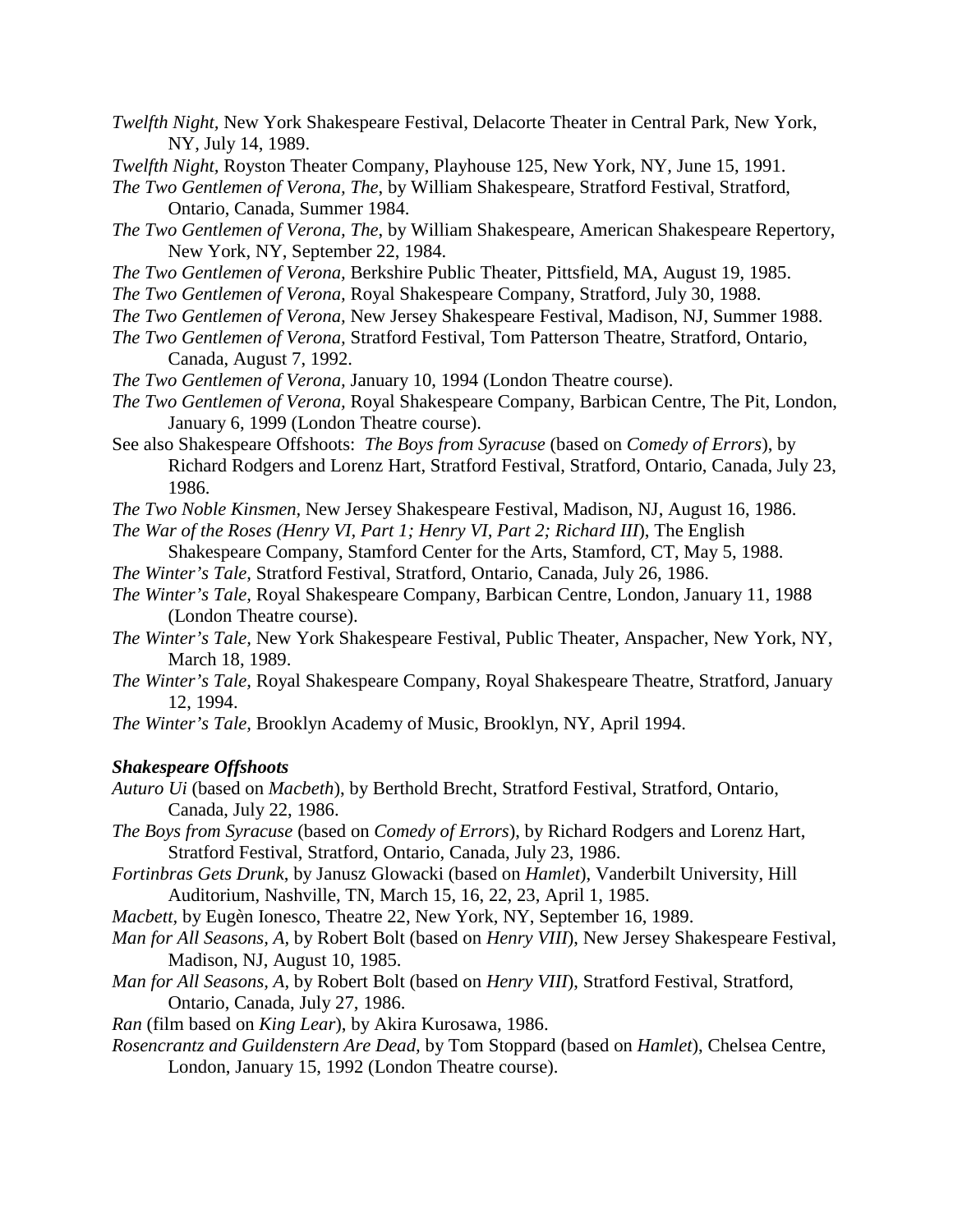- *Rosencrantz and Guildenstern Are Dead,* by Tom Stoppard (based on *Hamlet*), New Jersey Shakespeare Festival, Madison, NJ, July 20, 1988.
- *Rosencrantz and Guildenstern Are Dead,* by Tom Stoppard (based on *Hamlet*), Stratford Festival, Stratford, Ontario, Canada, July 23, 1986.
- *What Fools These Mortals Be*, by Fred Curchack (solo performance), Lafayette College, Williams Center, Easton, PA, September 12, 1994.
- *Uneasy Lies the Head*, by Patrick Stewart, Swan Theatre, Stratford, August 6, 1995.

### **Shaw, G. B.**

*Mrs. Warren's Profession*, National Theatre, Lyttelton, London, January 2, 1986 (London Theatre course).

*Candida*, Arts Theatre Club, London, January 7, 1988 (London Theatre course).

### **Sheridan, Richard Brinsley**

*The Rivals,* National Theatre, Olivier, London, January 5, 1984 (London Theatre course). *The School for Scandal,* New Jersey Shakespeare Festival, Madison, NJ, Summer 1984. *The Critic*, National Theatre, Olivier, London, January 10, 1986 (London Theatre course) (double bill with *The Real Inspector Hound*, by Tom Stoppard).

*The Rivals,* Royal Shakespeare Company, Barbican Centre, London, January 2, 2001 (London Theatre course).

#### **Sherman, Martin**

*Bent*, Royal National Theatre, Lyttelton, London, January 5, 1990 (London Theatre course).

#### **Soans, Robin**

*A State of Affairs*, So Ho Theatre, London, January 10, 2001 (London Theatre course) (double bill with *Rita, Sue and Bob Too*, by Andrea Dunbar).

#### **Sophocles**

*Antigone*, National Theatre, Cottesloe, London, June 27, 1984. *Oedipus,* Stratford Festival, Third Stage, Stratford, Ontario, Canada, August 29, 1988.

#### **Stewart, Patrick**

*Uneasy Lies the Head*, Swan Theatre, Stratford, August 6, 1995.

## **Stoppard, Tom**

- *Rosencrantz and Guildenstern Are Dead,* New Jersey Shakespeare Festival, Madison, NJ, July 20, 1988.
- *Rosencrantz and Guildenstern Are Dead,* Stratford Festival, Stratford, Ontario, Canada, July 23, 1986.
- *Rosencrantz and Guildenstern Are Dead,* Chelsea Centre, London, January 15, 1992 (London Theatre course).

*Rough Crossing*, National Theatre, Lyttelton, London, January 4, 1985 (London Theatre course).

*The Real Inspector Hound*, National Theatre, Olivier, London, January 10, 1986 (London Theatre course) (double bill with *The Critic*, by Richard Brinsley Sheridan).